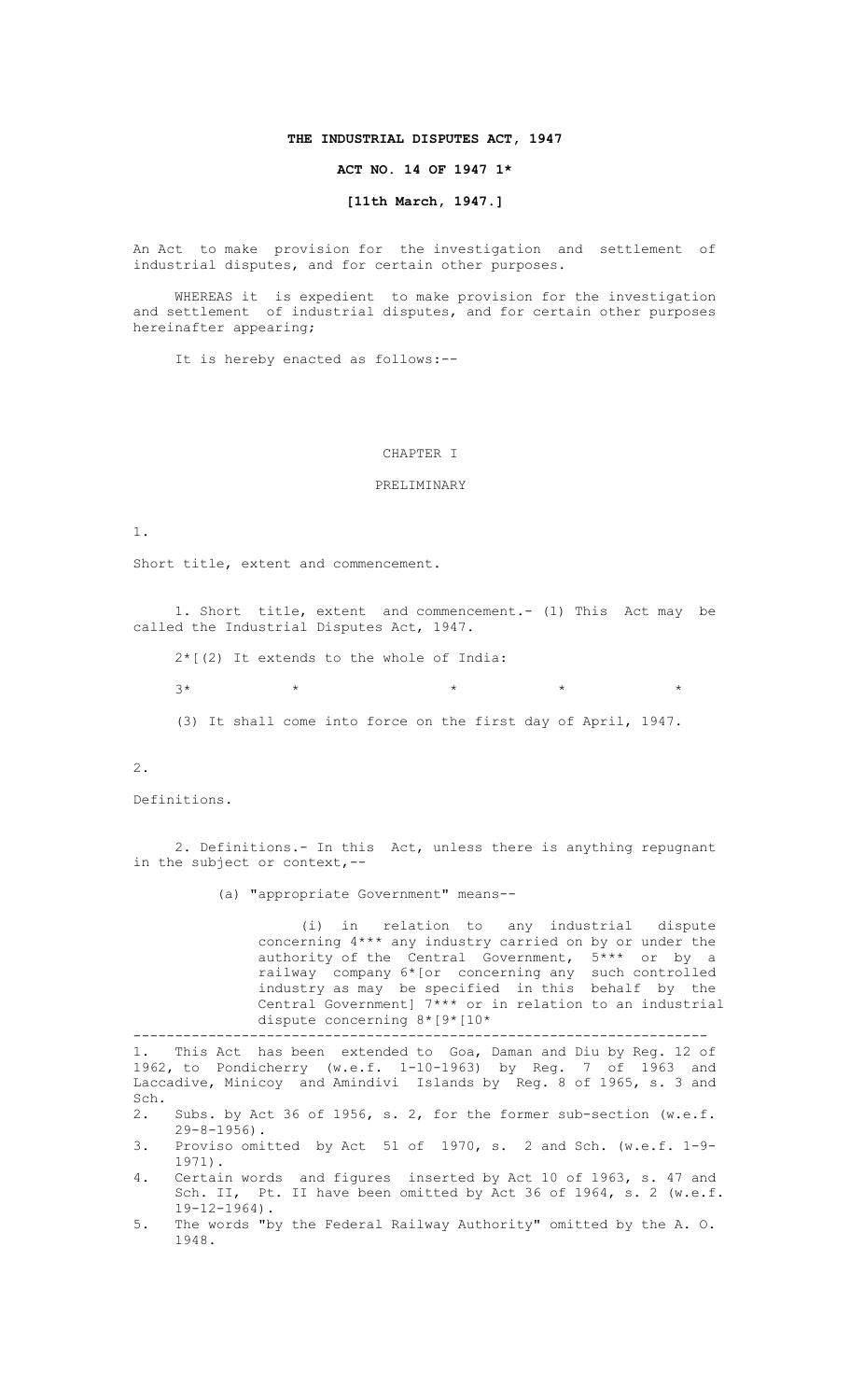6. Ins. by Act 65 of 1951, s. 32.

- 7. The words "operating a Federal Railway" omitted by the A. O. 1950.
- 8. Ins. by Act 47 of 1961, s. 51 and Sch. II, Pt. III (w.e.f. 1-1- 1962).
- 9. Subs. by Act 36 of 1964, s. 2, for "the Deposit Insurance Corporation established" (w.e.f. 19-12-1964).
- 10. Subs. by Act 45 of 1971, s. 2 (w.e.f. 15-12-1971).

146

 [a Dock Labour Board established under section 5A of the Dock Workers (Regulation of Employment) Act, 1948 (9 of 1940), or the Industrial Finance Corporation of India established under section 3 of the Industrial Finance Corporation Act, 1948 (15 of 1948), or the Employees' State Insurance Corporation established under section 3 of the Employees' State Insurance Act, 1948 (34 of 1948), or the Board of Trustees constituted under section 3A of the Coal Mines Provident Fund and Miscellaneous Provisions Act, 1948( 46 of 1948), or the Central Board of Trustees and the State Boards of Trustees constituted under section 5A and section 5B, respectively, of the Employees' Provident Fund and Miscellaneous Provisions Act, 1952 (19 of 1952), or the "Indian Airlines" and "Air India" Corporations established under section 3 of the Air Corporations Act, 1953 (27 of 1953), or the Life Insurance Corporation of India established under section 3 of the Life Insurance Corporation Act, 1956 (31 of 1956), or the Oil and Natural Gas Commission established under section 3 of the Oil and Natural Gas Commission Act, 1959 (43 of 1959), or the Deposit Insurance and Credit Guarantee Corporation established under section 3 of the Deposit Insurance and Credit Guarantee Corporation Act, 1961 (47 of 1961), or the Central Warehousing Corporation established under section 3 of the Warehousing Corporations Act, 1962 (58 of 1962), or the Unit Trust of India established under section 3 of the Unit Trust of India Act, 1963 (52 of 1963), or the Food Corporation of India established under section 3, or a Board of Management established for two or more contiguous States under section 16, of the Food Corporations Act, 1964 (37 of 1964), or the International Airports Authority of India constituted under section 3 of the International Airports Authority of India Act, 1971 (48 of 1971), or a Regional Rural Bank established under section 3 of the Regional Rural Banks Act, 1976 (21 of 1976), or the Export Credit and Guarantee Corporation Limited or the Industrial Reconstruction Bank of India 2\* [the National Housing Bank established under section 3 of the National Housing Bnak Act, 1987 (53 of 1987) or] 3\*[a banking or an insurance company, a mine, an oil-field] 4\*[, a Cantonment Board,] or a major port, the Central Government, and

 (ii) in relation to any other industrial dispute, the State Government;

4\*[(aa) "arbitrator" includes an umpire;]

 5\*[6\*[(aaa)] "average pay" means the average of the wages payable to a workman--

> (i) in the case of monthly paid workman, in the three complete calendar months,

| 1. Subs. by Act 46 of 1982, s. 2 (w.e.f. $21-8-1984$ ).           |
|-------------------------------------------------------------------|
| 2. Ins. by Act 53 of 1987, s. 56 and Sch. II (w.e.f. 9-7-1988).   |
| 3. Subs. by Act 54 of 1949, s. 3, for "a mine, oil-field".        |
| 4. Ins. by Act 36 of 1964, s. 2 (w.e.f. 19-12-1964).              |
| 5. Ins. by Act 43 of 1953, s. 2 (w.e.f. 24-10-1953).              |
| 6. Cl. (aa) relettered as "(aaa)" by Act 36 of 1964, s. 2 (w.e.f. |
| $19 - 12 - 1964$ .                                                |

147

 (ii) in the case of weekly paid workman, in the four complete weeks,

 (iii) in the case of daily paid workman, in the twelve full working days,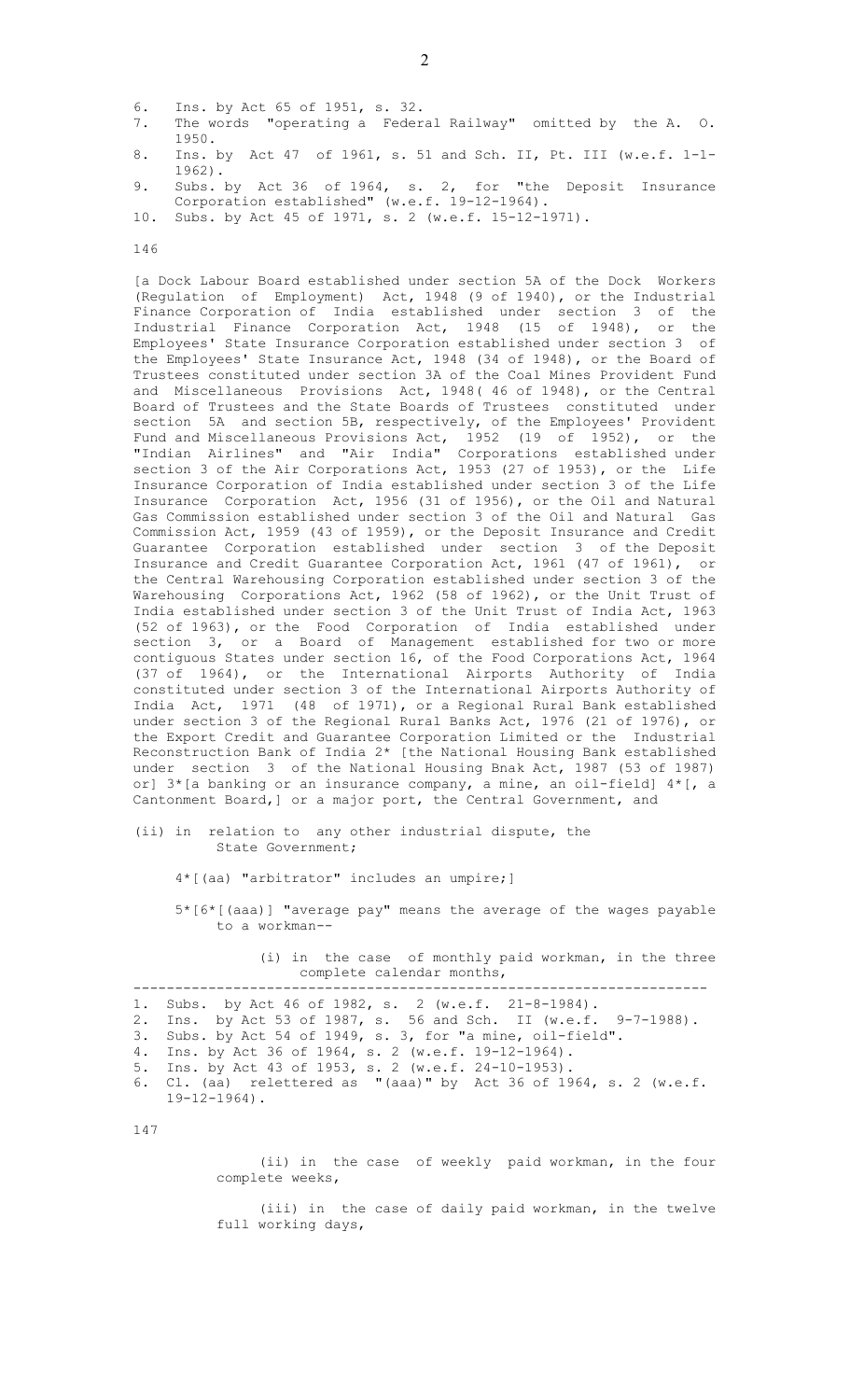- preceding the date on which the average pay becomes payable if the workman had worked for three complete calendar months or four complete weeks or twelve full working days, as the case may be, and where such calculation cannot be made, the average pay shall be calculated as the average of the wages payable to a workman during the period he actually worked; ]
- 1\*[(b) "award" means an interim or a final determination of any industrial dispute or of any question relating thereto by any Labour Court, Industrial Tribunal or National Industrial Tribunal and includes an arbitration award made under section 10A;]
- 2\*[(bb) "banking company" means a banking company as defined in section 5 of the Banking Companies Act, 1949 (10 of 1949), having branches or other establishments in more than one State, and includes 3\*[the Export-Import Bank of India 4\*[,the Industrial Reconstruction Bank of India,] 5\*[the Industrial Development Bank of India,] 6\*[the Small Industries Development Bank of India established under section 3 of the Small Industries Development Bank of India Act, 1989 (39 of 1989),] the Reserve Bank of India, the State Bank of India 7\*[a corresponding new bank constituted under section 3 of the Banking Companies (Acquisition and Transfer of Undertakings) Act, 1970 (5 of 1970), 8\*[a corresponding new bank constituted under section 3 of the Banking Companies (Acquisition and Transfer of Undertakings) Act, 1980 (40 of 1980), and any subsidiary bank]] as defined in the State Bank of India (Subsidiary Banks) Act, 1959 (38 of 1959);]
	- (c) "Board" means a Board of Conciliation constituted under this Act;

 9\*[(cc) "closure" means the permanent closing down of a place of employment or part thereof;]

- (d) "conciliation officer" means a conciliation officer appointed under this Act;
- (e) "conciliation proceeding" means any proceeding held by a conciliation officer or Board under this Act; ---------------------------------------------------------------------

| 1.<br>$2$ . | Subs. by Act 36 of 1956, s. 3, for cl. (b) (w.e.f. 10-3-1957).<br>Subs. by Act 38 of 1959, s. 64 and Sch. III, Pt. II, for cl. (bb)<br>which was ins. by Act 54 of 1949, s. 3. |
|-------------|--------------------------------------------------------------------------------------------------------------------------------------------------------------------------------|
|             |                                                                                                                                                                                |
| 3.          | Ins. by Act 28 of 1981, s. 40 and Sch. II (w.e.f. 1-1-1982).                                                                                                                   |
| 4.          | Ins. by Act 62 of 1984, s. 71 and Sch. III (w.e.f. 20-3-1985).                                                                                                                 |
| 5.          | Ins. by Act 18 of 1964, s. 38 and Sch. II, Pt. II (w.e.f. $1-7-$<br>$1964$ .                                                                                                   |
| 6.          | Ins. by Act 39 of 1989, s. 53 and 2nd Sch. (w.e.f. 7-3-1990).                                                                                                                  |
| 7.          | Subs. by Act 5 of 1970, s. 20, for "and any subsidiary bank"                                                                                                                   |
|             | $(w.e.f. 19-7-1969)$ .                                                                                                                                                         |
| 8.          | Subs. by Act 40 of 1980, s. 20 (w.e.f. 15-4-1980).                                                                                                                             |
|             |                                                                                                                                                                                |
| 9.          | Ins. by Act 46 of 1982, s. 2 (w.e.f. 21-8-1984).                                                                                                                               |
| 148         |                                                                                                                                                                                |
|             | $1*(ee)$ "controlled industry" means any industry the control<br>of which by the Union has been declared by any Central<br>Act to be expedient in the public interest;         |
|             | $2*$<br>$\star$<br>$\star$<br>$\star$<br>$^\star$                                                                                                                              |
|             | (f) "Court" means a Court of Inquiry constituted under this<br>Act;                                                                                                            |
|             | (g) "employer" means--                                                                                                                                                         |

 (i) in relation to an industry carried on by or under the authority of any department of 3\*[the Central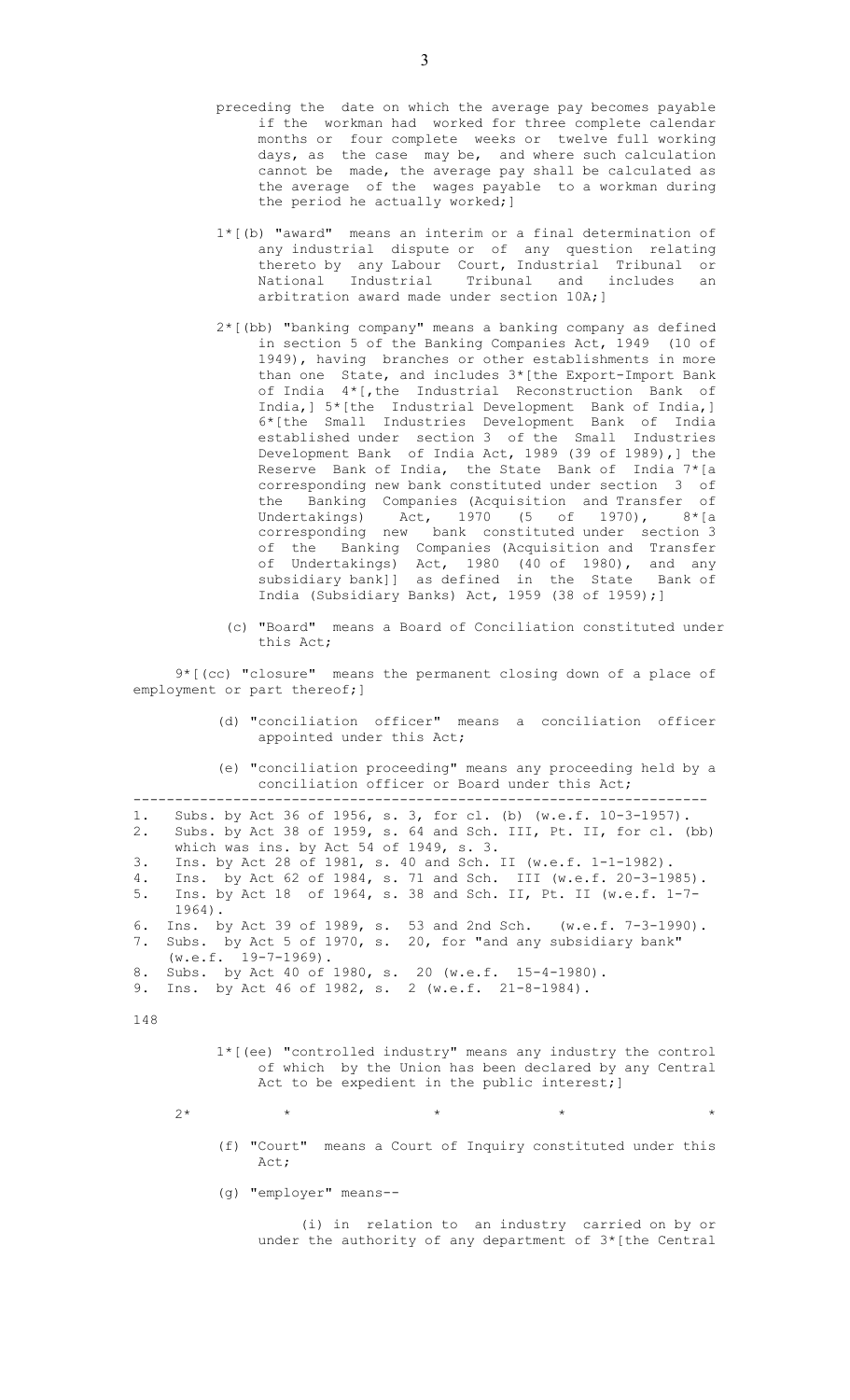Government or a State Government], the authority prescribed in this behalf, or where no authority is prescribed, the head of the department;

 (ii) in relation to an industry carried on by or on behalf of a local authority, the chief executive officer of that authority;

- 4\*[(gg) "executive", in relation to a trade union, means the body, by whatever name called, to which the management of the affairs of the trade union is entrusted;]
- $5^{\star}$  \* \* \* \* \* \* \* \* \*
- (i) a person shall be deemed to be "independent" for the purpose of his appointment as the chairman or other member of a Board, Court or Tribunal, if he is unconnected with the industrial dispute referred to such Board, Court or Tribunal or with any industry directly affected by such dispute:
	- 6\*[Provided that no person shall cease to be independent by reason only of the fact that he is a shareholder of an incorporated company which is connected with, or likely to be affected by, such industrial dispute; but in such a case, he shall disclose to the appropriate Government the nature and extent of the shares held by him in such company;]
- 7\*[(j) "industry" means any systematic activity carried on by co-operation between an employer and his workmen (whether such workmen are employed by such employer directly or by or through any agency, including a contractor) for the production, supply or distribution of goods or services with a view to satisfy human wants or wishes (not being wants or wishes which are merely spiritual or religious in nature), whether or not,--

 (i) any capital has been invested for the purpose of carrying on such activity; or

 (ii) such activity is carried on with a motive to make any gain or profit,

and includes--

 (a) any activity of the Dock Labour Board established under section 5A of the Dock Workers (Regulation of Employment) Act, 1948 (9 of 1948);

 (b) any activity relating to the promotion of sales or business or both carried on by an establishment.

but does not include--

 (1) any agricultural operation except where such agricultural operation is carried on in an integrated manner with any other activity (being any such activity as is referred to in the foregoing provisions of this clause) and such other activity is the predominant one.

 Explanation.--For the purposes of this sub-clause, "agricultural operation" does not include any activity carried on in a plantation as defined in clause (f) of section 2 of the Plantations Labour Act, 1951 (69 of 1951); or

- (2) hospitals or dispensaries; or
- (3) educational, scientific, research or training institutions; or
	- (4) institutions owned or managed by organisations wholly or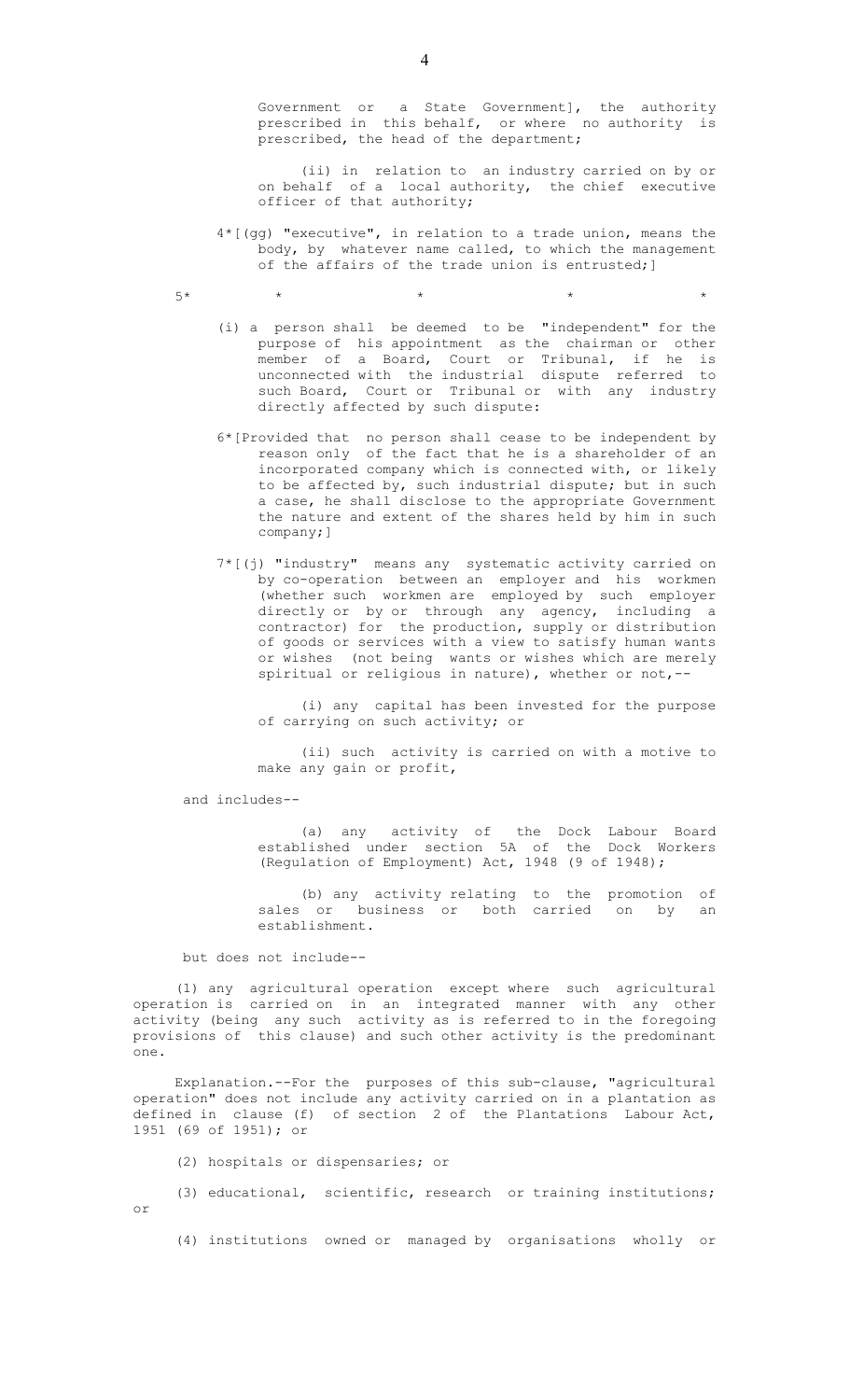substantially engaged in any charitable, social or philanthropic service; or

(5) khadi or village industries; or

 (6) any activity of the Government relatable to the sovereign functions of the Government including all the activities carried on by the departments of the Central Government dealing with defence research, atomic energy and space; or

(7) any domestic service; or

 (8) any activity, being a profession practised by an individual or body or individuals, if the number of persons employed by the individual or body of individuals in relation to such profession is less than ten; or

 (9) any activity, being an activity carried on by a co-operative society or a club or any other like body of individuals, if the number of persons employed by the co-operative society, club or other like body of individuals in relation to such activity is less than ten;]

- --------------------------------------------------------------------- 1. Ins. by Act 65 of 1951, s. 32.
- 2. Cl. (eee) ins. by Act 43 of 1953, s. 2 omitted by Act 36 of 1964, s. 2 (w.e.f. 19-12-1964).<br>3. Subs. by the A. O. 1948.
- 3. Subs. by the A. O. 1948, for "a Government in British India".
- 4. Ins. by Act 45 of 1971, s. 2 (w.e.f. 15-12-1971).
- 5. Cl. (h) omitted by the A. O. 1950.
- 6. Ins. by Act 18 of 1952, s. 2.
- 7. Subs. by Act 46 of 1982, s. 2 (w.e.f. -------).

149

- (k) "industrial dispute" means any dispute or difference between employers and employers or between employers and workmen, or between workmen and workmen, which is connected with the employment or non-employment or the terms of employment or with the conditions of labour, of any person;
- 1\*[(ka) "industrial establishment or undertaking" means an establishment or undertaking in which any industry is carried on:

 Provided that where several activities are carried on in an establishment or undertaking and only one or some of such activities is or are an industry or industries, then,--

- (a) if any unit of such establishment or undertaking carrying on any activity, being an industry, is severable from the other unit or units of such establishment or undertaking, such unit shall be deemed to be a separate industrial establishment or undertaking;
- (b) if the predominant activity or each of the predominant activities carried on in such establishment or undertaking or any unit thereof is an industry and the other activity or each of the other activities carried on in such establishment or undertaking or unit thereof is not severable from and is, for the purpose of carrying on, or aiding the carrying on of, such predominant activity or activities, the entire establishment or undertaking or, as the case may be, unit thereof shall be deemed to be an industrial establishment or undertaking;]
	- 2\*[(kk) "insurance company" means an insurance company as defined in section 2 of the Insurance Act, 1938 (4 of 1938), having branches or other establishments in more than one State ;]

1\*[(kka) "khadi" has the meaning assigned to it in clause (d) of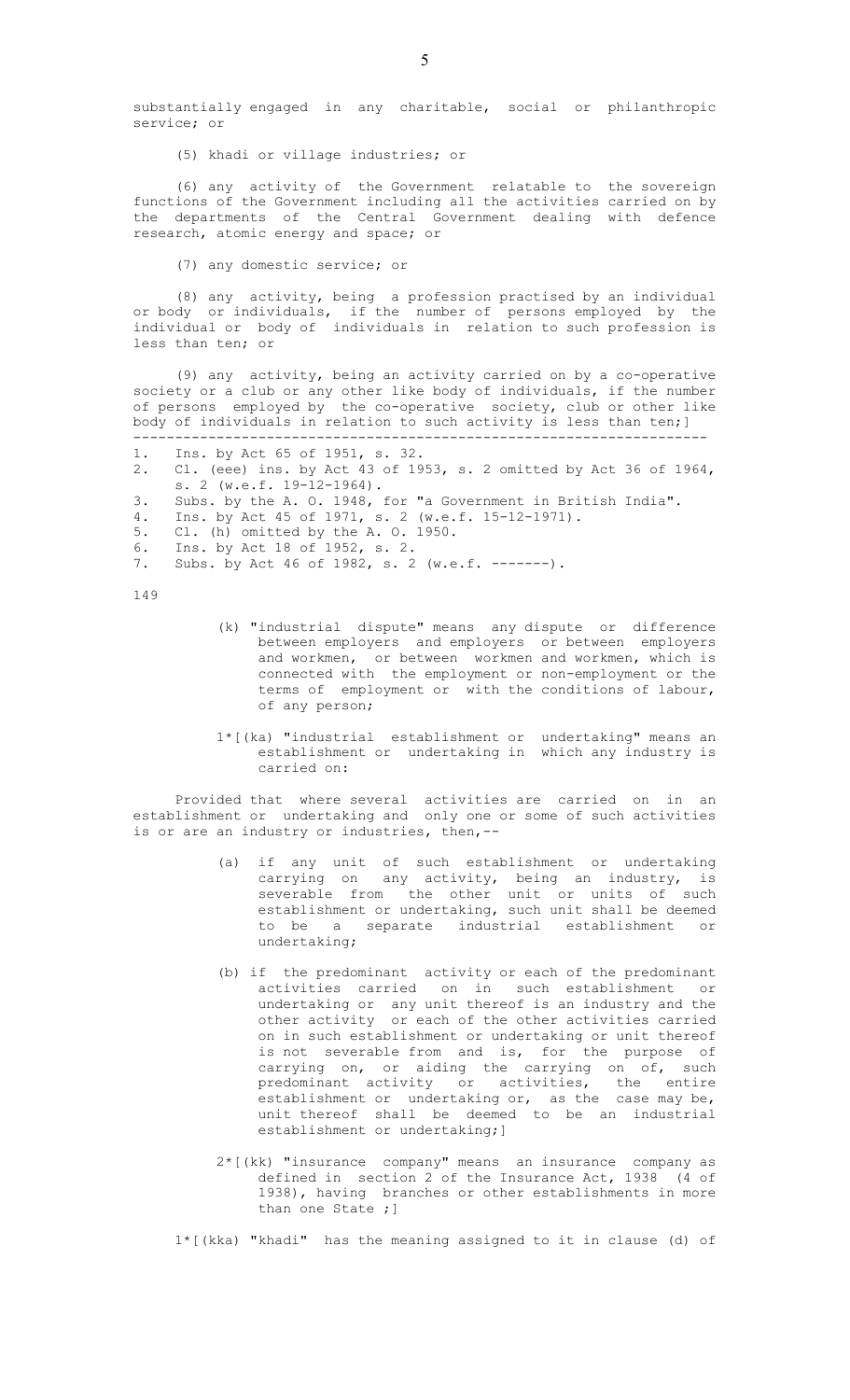section 2 of the Khadi and Village Industries Commission Act, 1956  $(61 of 1956);$ 

 3\*[(kkb)] "Labour Court" means a Labour Court constituted under section 7:]

- 4\*[(kkk) "lay-off" (with its grammatical variations and cognate expressions) means the failure, refusal or inability of an employer on account of shortage of coal, power or raw materials or the accumulation of stocks or the breakdown of machinery 5\*[or natural calamity or for any other connected reason] to give employment to a workman whose name is borne on the muster rolls of his industrial establishment and who has not been retrenched.
- Explanation.--Every workman whose name is borne on the muster rolls of the industrial establishment and who presents himself for work at the establishment at the time appointed for the purpose during normal working hours on any day and is not given employment by the employer within two hours of his so presenting himself shall be deemed to have been laid-off for that day within the meaning of this clause:
- Provided that if the workman, instead of being given employment at the commencement of any shift for any day is asked to present himself for the purpose during the second half of the shift for the day and is given employment then, he shall be deemed to have been laid off only for one-half of that day:
- Provided further that if he is not given any such employment even after so presenting himself, he shall not be deemed to have been laid-off for the second half of the shift for the day and shall be entitled to full basic wages and dearness allowance for that part of the day; ] ---------------------------------------------------------------------

1. Ins. by Act 46 of 1984 s. 2 (w.e.f. 21-8-1984).

2. Ins. by Act 54 of 1949, s. 3.

3. Relettered by Act 46 of 1984, s. 2 (w.e.f. 21-8-1984).

4. Ins. by Act 43 of 1953, s. 2 (w.e.f. 24-10-1953).

5. Subs. by Act 46 of 1984, s. 2 (w.e.f. 21-8-1984).

150-150A

- (l) "lock-out" means the 1\*[temporary closing of a place of employment] or the suspension of work, or the refusal by an employer to continue to employ any number of persons employed by him;
- 2\*[(la) "major port" means a major port as defined in clause (8) of section 3 of the Indian Ports Act, 1908 (15 of 1908);
- (lb) "mine" means a mine as defined in clause (j) of sub section (1) of section 2 of the Mines Act, 1952 (35 of 1952)];
	- 3\*[(ll) "National Tribunal" means a National Industrial Tribunal constituted under section 7B;]
- 4\*[(lll) "office bearer", in relation to a trade union, includes any member of the executive thereof, but does not include an auditor;]
	- (m) "prescribed" means prescribed by rules made under this Act;
	- (n) "public utility service" means--

 (i) any railway service 2\*[or any transport service for the carriage of passengers or goods by air];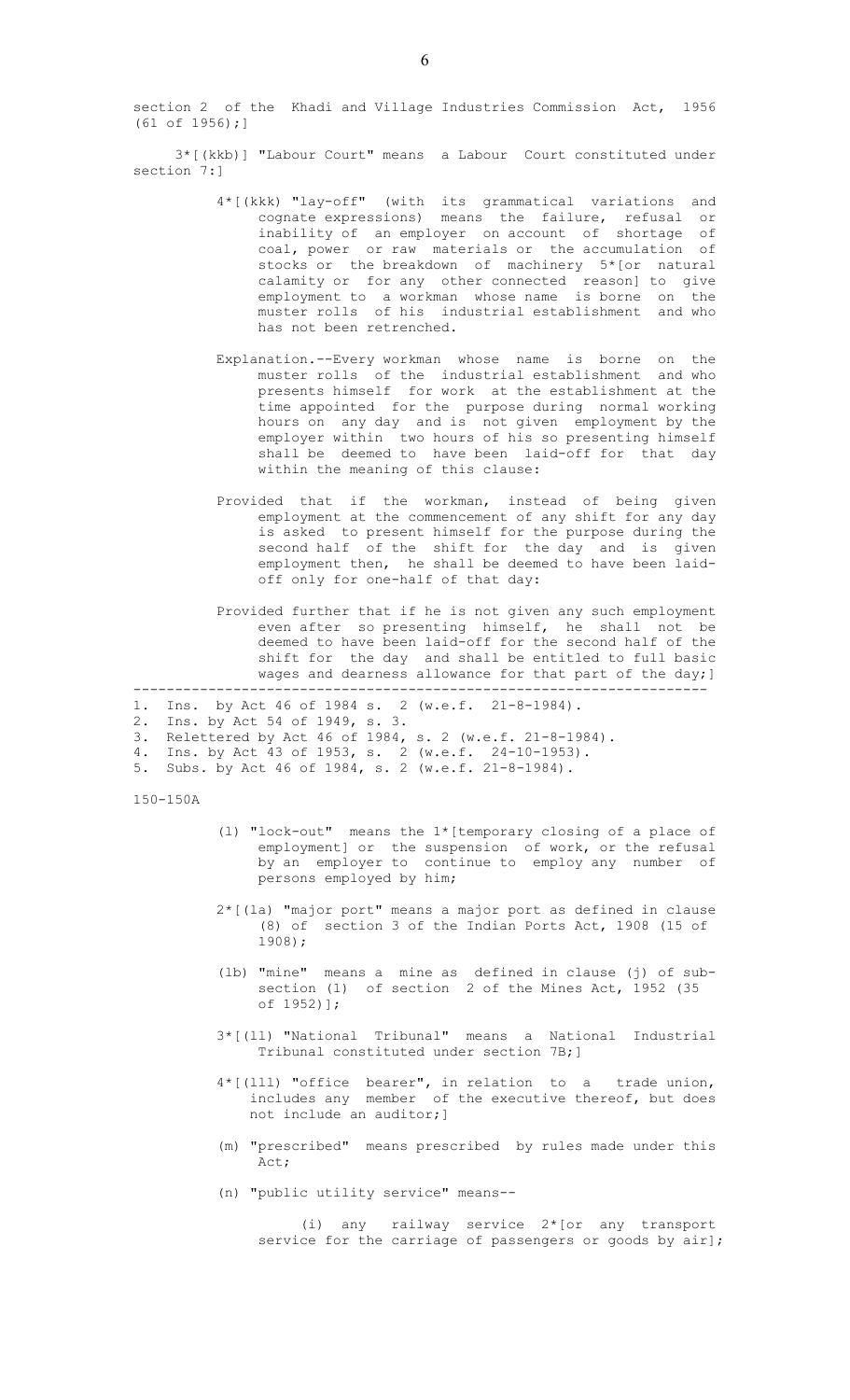4\*[(ia) any service in, or in connection with the working of, any major port or dock;]

 (ii) any section of an industrial establishment, on the working of which the safety of the establishment or the workmen employed therein depends;

(iii) any postal, telegraph or telephone service;

 (iv) any industry which supplies power, light or water to the public;

 (v) any system of public conservancy or sanitation;

 (vi) any industry specified in the 4\*[First Schedule] which the appropriate Government may, if satisfied that public emergency or public interest so requires, by notification in the Official Gazette, declare to be a public utility service for the purposes of this Act, for such period as may be specified in the notification:

 Provided that the period so specified shall not, in the first instance, exceed six months but may, by a like noti- ---------------------------------------------------------------------

| 1. Subs. by Act 46 of 1982, s. 2 (w.e.f. $21-8-1984$ ).         |
|-----------------------------------------------------------------|
| 2. Ins. by Act 36 of 1964, s. 2 (w.e.f. 19-12-1964).            |
| 3. Ins. by Act 36 of 1956, s. 3 (w.e.f. 10-3-1957).             |
| 4. Ins. by Act 45 of 1971, s. 2 (w.e.f. 15-12-1971).            |
| 5. Subs. by Act 36 of 1964, s. 2, for "Schedule" (w.e.f. 19-12- |
| 1964).                                                          |

150B

 fication, be extended from time to time, by any period not exceeding six months, at any one time if in the opinion of the appropriate Government public emergency or public interest requires such extension;

- (o) "railway company" means a railway company as defined in section 3 of the Indian Railways Act, 1890 (9 of 1890);
- 1\*[(oo) "retrenchment means the termination by the employer of the service of a workman for any reason whatsoever, otherwise than as a punishment inflicted by way of disciplinary action, but does not include--

(a) voluntary retirement of the workman; or

 (b) retirement of the workman on reaching the age of superannuation if the contract of employment between the employer and the workman concerned contains a stipulation in that behalf; or

 2\*[(bb) termination of the service of the workman as a result of the non-renewal of the contract of employment between the employer and the workman concerned on its expiry or of such contract being terminated under a stipulation in that behalf contained therein; or]

 (c) termination of the service of a workman on the ground of continued ill-health;]

 3\*[(p) "settlement" means a settlement arrived at in the course of conciliation proceeding and includes a written agreement between the employer and workmen arrived at otherwise than in the course of conciliation proceeding where such agreement has been signed by the parties thereto in such manner as may be prescribed and a copy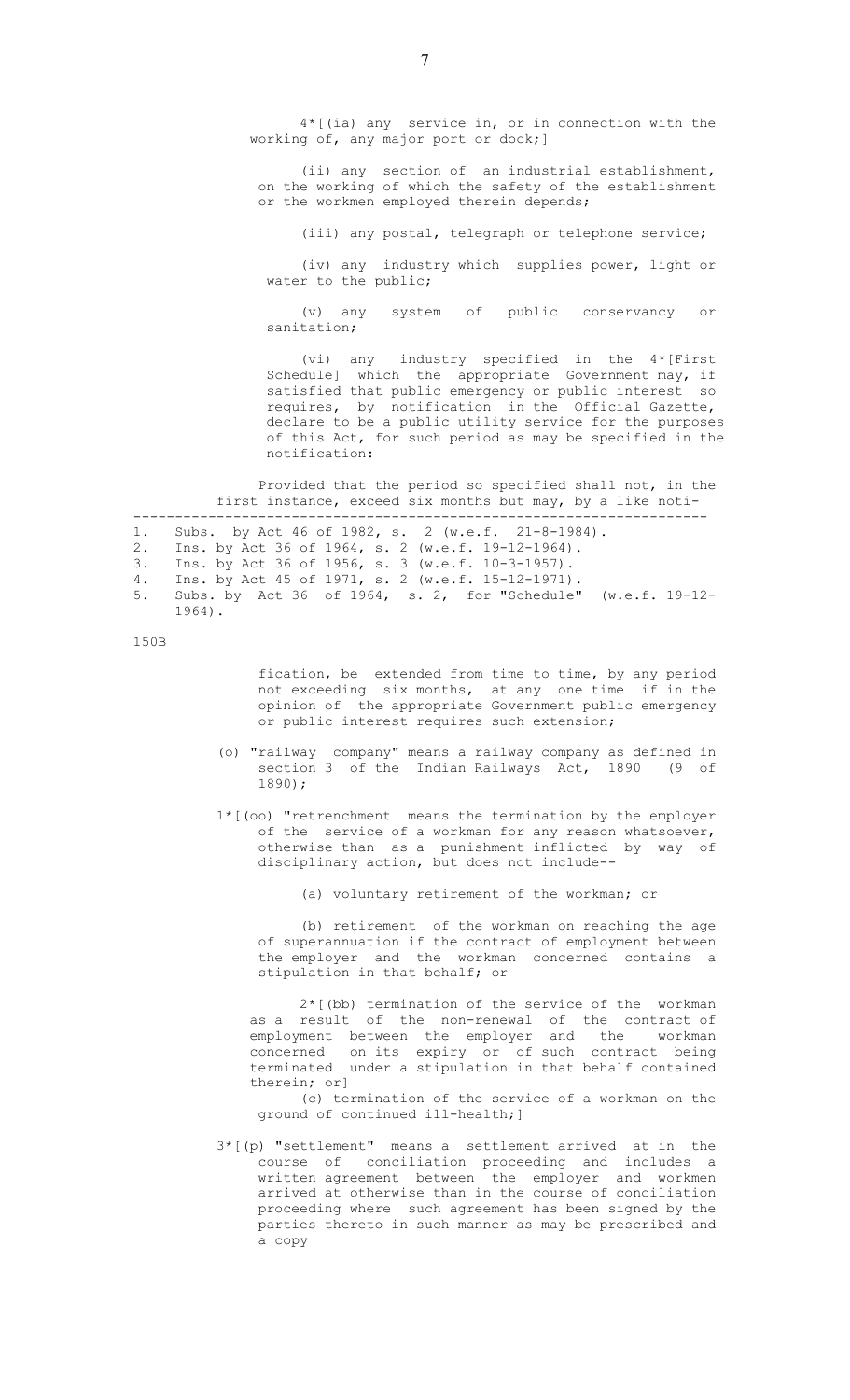| 1. Ins. by Act 43 of 1953, s. 2 (w.e.f. 24-10-1953).              |
|-------------------------------------------------------------------|
| 2. Ins. by Act 49 of 1984, s. 2 (w.e.f. 18-8-1984).               |
| 3. Subs. by Act 36 of 1956, s. 3, for cl. (p) (w.e.f. 7-10-1956). |
|                                                                   |

151

thereof has been sent to  $1*(an)$  officer authorised in this behalf by] the appropriate Government and the conciliation officer;]

- (q) "strike" means a cessation of work by a body of persons employed in any industry acting in combination or a concerted refusal, or a refusal under a common understanding, of any number of persons who are or have been so employed to continue to work or to accept employment;
	- 2\*[(qq) "trade union" means a trade union registered under the Trade Unions Act, 1926 (16 of 1926);]
	- 3\*[(r) "Tribunal" means an Industrial Tribunal constituted under section 7A and includes an Industrial Tribunal constituted before the 10th day of March, 1957, under this Act;]
	- 2\*[(ra) "unfair labour practice" means any of the practices specified in the Fifth Schedule;
- (rb) "village industries" has the meaning assigned to it in clause (h) of section 2 of the Khadi and Village Industries Commission Act, 1956 (61 of 1956) ;]
- 4\*[(rr) "wages" means all remuneration capable of being expressed in terms of money, which would, if the terms of employment, expressed or implied, were fulfilled, be payable to a workman in respect of his employment or of work done in such employment, and includes--

 (i) such allowances (including dearness allowance) as the workman is for the time being entitled to;

 (ii) the value of any house accommodation, or of supply of light, water, medical attendance or other amenity or of any service or of any concessional supply of food-grains or other articles;

(iii) any travelling concession;

 2\*[(iv) any commission payable on the promotion of sales or business or both;]

but does not include--

(a) any bonus;

 (b) any contribution paid or payable by the employer to any pension fund or provident fund or for the benefit of the workman under any law for the time being in force;

> (c) any gratuity payable on the termination of his service;]

 5\*[(s) "workman" means any person (including an apprentice) employed in any industry to do any manual, unskilled, skilled, technical, operational, clerical or supervisory work for hire or reward, whether the terms of employment be express or implied, and for the purposes of any proceeding under this Act in relation to an industrial dispute, includes any such person who has been dismissed, discharged or retrenched in connection with, or as a consequence of,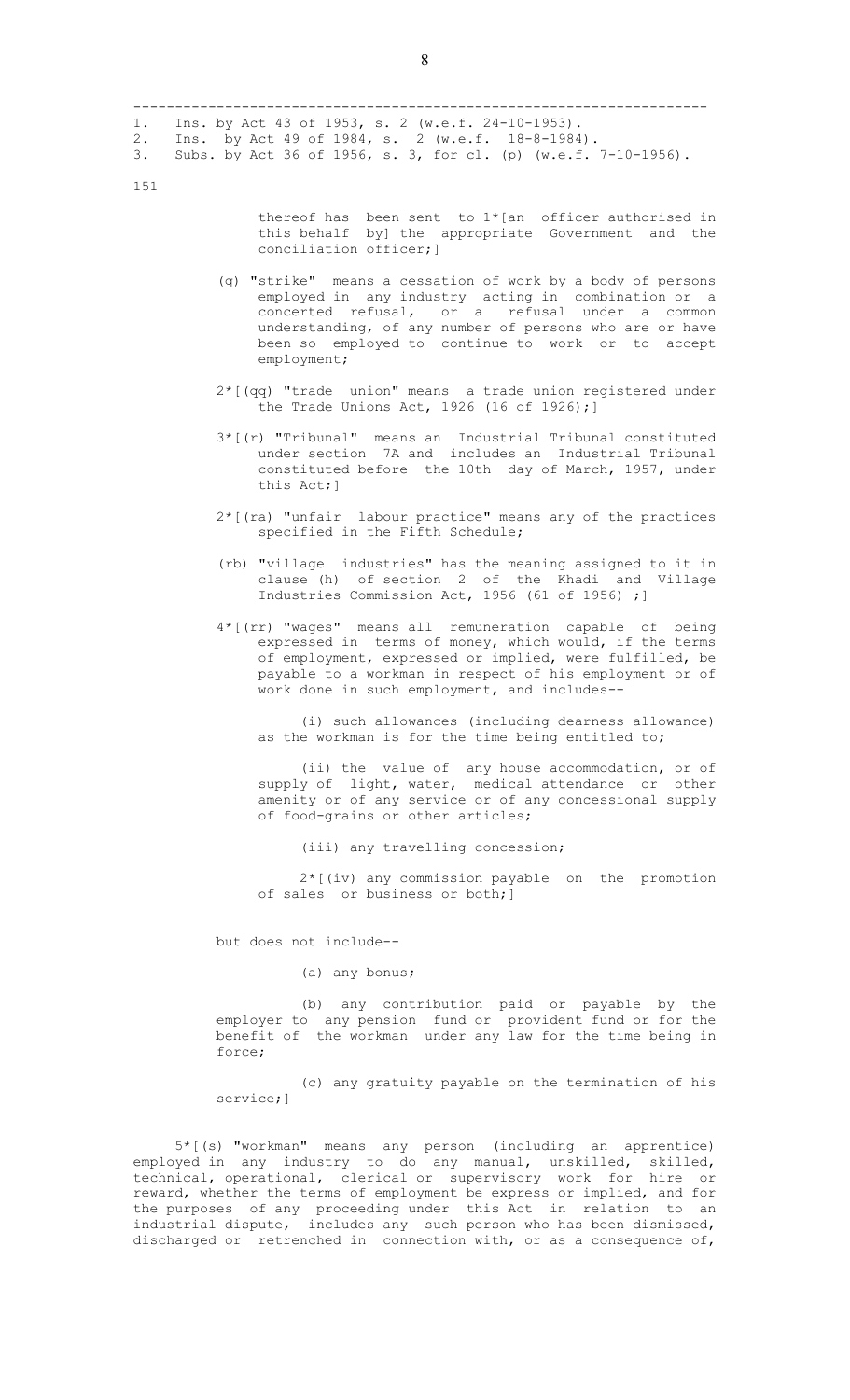that dispute, or whose dismissal, dischasrge or retrenchment has led to that dispute, but does not include any such person--

- (i) who is subject to the Air Force Act, 1950 (45 of 1950), or the Army Act, 1950 (46 of 1950), or the Navy Act, 1957 (62 of 1957); or
	- (ii) who is employed in the police service or as an officer or other employee of a prison; or
	- (iii) who is employed mainly in a managerial or administrative capacity; or
- (iv) who, being employed in a supervisory capacity, draws wages exceeding one thousand six hundred rupees per mensem or exercises, either by the nature of the duties attached to the office or by reason of the powers vested in him, functions mainly of a managerial nature.

 --------------------------------------------------------------------- 1. Ins. by Act 35 of 1965, s. 2 (w.e.f. 1-12-1965).

- 2. Ins. and Subs. by Act 46 of 1982, s. 2 (w.e.f. 21-8-1984).
- 3. Subs. by Act 18 of 1957, s. 2, for cl. (r) (w.e.f. 10-3-1957).
- 4. Ins. by Act 43 of 1953, s. 2 (w.e.f. 24-10-1953).
- 5. Subs. by Act 46 of 1982, s. 2 (w. e. f. 21-8-1984).

152

#### 2A.

 Dismissal, etc., of an individual workman to be deemed to be anindustrial dispute.

 1\*[2A. Dismissal, etc., of an individual workman to be deemed to be an industrial dispute.- Where any employer discharges, dismisses, retrenches, or otherwise terminates the services of an individual workman, any dispute or difference between that workman and his employer connected with, or arising out of, such discharge, dismissal, retrenchment or termination shall be deemed to be an industrial dispute notwithstanding that no other workman nor any union of workmen is a party to the dispute.]

#### CHAPTER II

AUTHORITIES UNDER THIS ACT

3.

Works Committee.

 3. Works Committee.- (1) In the case of any industrial establishment in which one hundred or more workmen are employed or have been employed on any day in the preceding twelve months, the appropriate Government may by general or special order require the employer to constitute in the prescribed manner a Works Committee consisting of representatives of employers and workmen engaged in the establishment so however that the number of representatives of workmen on the Committee shall not be less than the number of representatives of the ---------------------------------------------------------------------

1. Ins. by Act 35 of 1965, s. 3 (w.e.f. 1-12-1965).

153

 employer. The representatives of the workmen shall be chosen in the prescribed manner from among the workmen engaged in the establishment and in consultation with their trade union, if any, registered under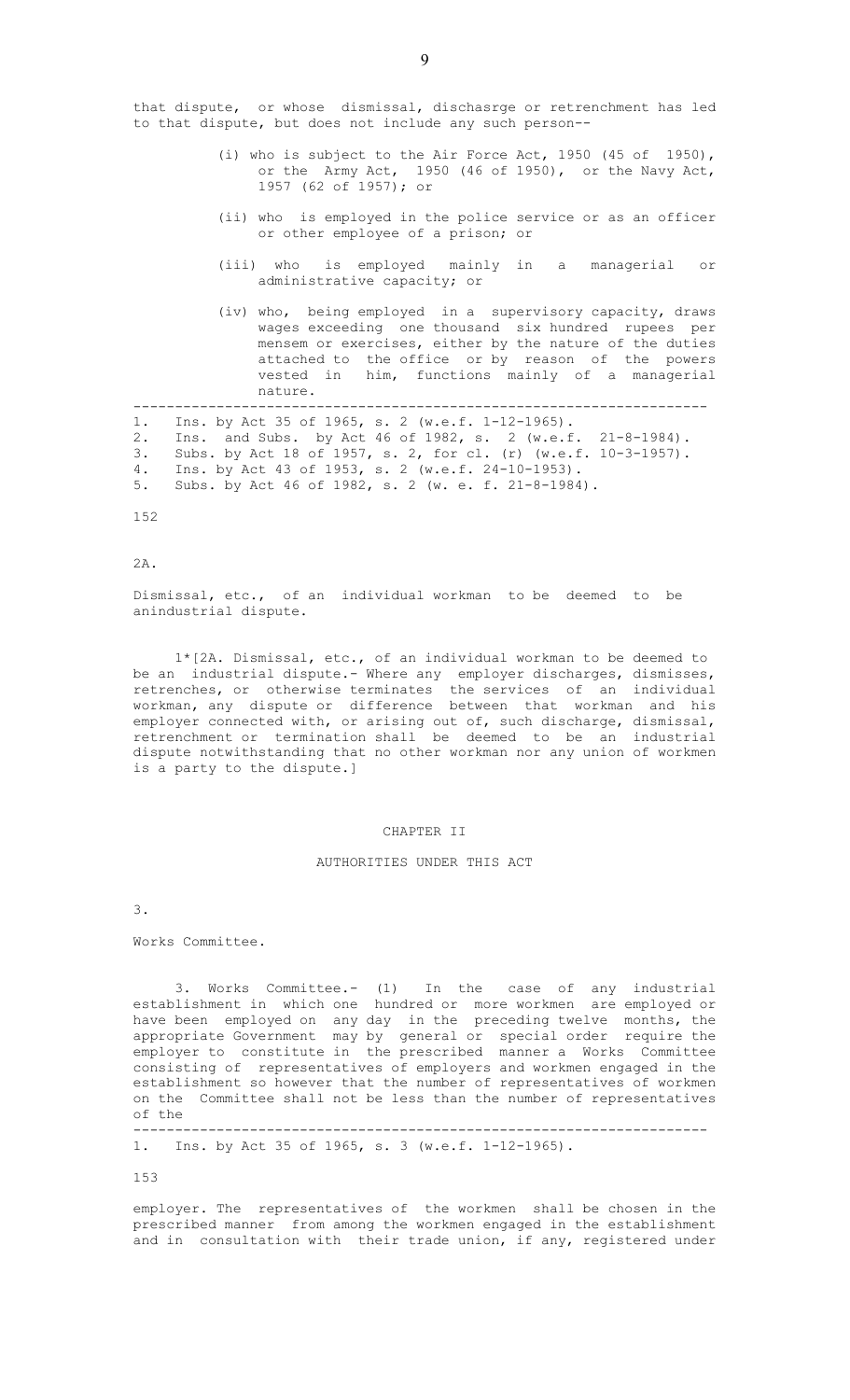the Indian Trade Unions Act, 1926 (16 of 1926).

 (2) It shall be the duty of the Works Committee to promote measures for securing and preserving amity and good relations between the employer and workmen and, to that end, to comment upon matters of their common interest or concern and endeavour to compose any material difference of opinion in respect of such matters.

4.

Conciliation officers.

 4. Conciliation officers.- (1) The appropriate Government may, by notification in the Official Gazette, appoint such number of persons as it thinks fit, to be conciliation officers, charged with the duty of mediating in and promoting the settlement of industrial disputes.

 (2) A conciliation officer may be appointed for a specified area or for specified industries in a specified area or for one or more specified industries and either permanently or for a limited period.

5.

Boards of Conciliation.

 5. Boards of Conciliation.- (1) The appropriate Government may as occasion arises by notification in the Official Gazette constitute a Board of Conciliation for promoting the settlement of an industrial dispute.

 (2) A Board shall consist of a chairman and two or four other members, as the appropriate Government thinks fit.

 (3) The chairman shall be an independent person and the other members shall be persons appointed in equal numbers to represent the parties to the dispute and any person appointed to represent a party shall be appointed on the recommendation of that party:

 Provided that, if any party fails to make a recommendation as aforesaid within the prescribed time, the appropriate Government shall appoint such persons as it thinks fit to represent that party.

 (4) A Board, having the prescribed quorum, may act notwithstanding the absence of the chairman or any of its members or any vacancy in its number:

 Provided that if the appropriate Government notifies the Board that the services of the chairman or of any other member have ceased to be available, the Board shall not act until a new chairman or member, as the case may be, has been appointed.

6.

Courts of Inquiry.

 6. Courts of Inquiry.- (1) The appropriate Government may as occasion arises by notification in the Official Gazette constitute a Court of Inquiry for inquiring into any matter appearing to be connected with or relevant to an industrial dispute.

154

 (2) A Court may consist of one independent person or of such number of independent persons as the appropriate Government may think fit and where a Court consists of two or more members, one of them shall be appointed as the chairman.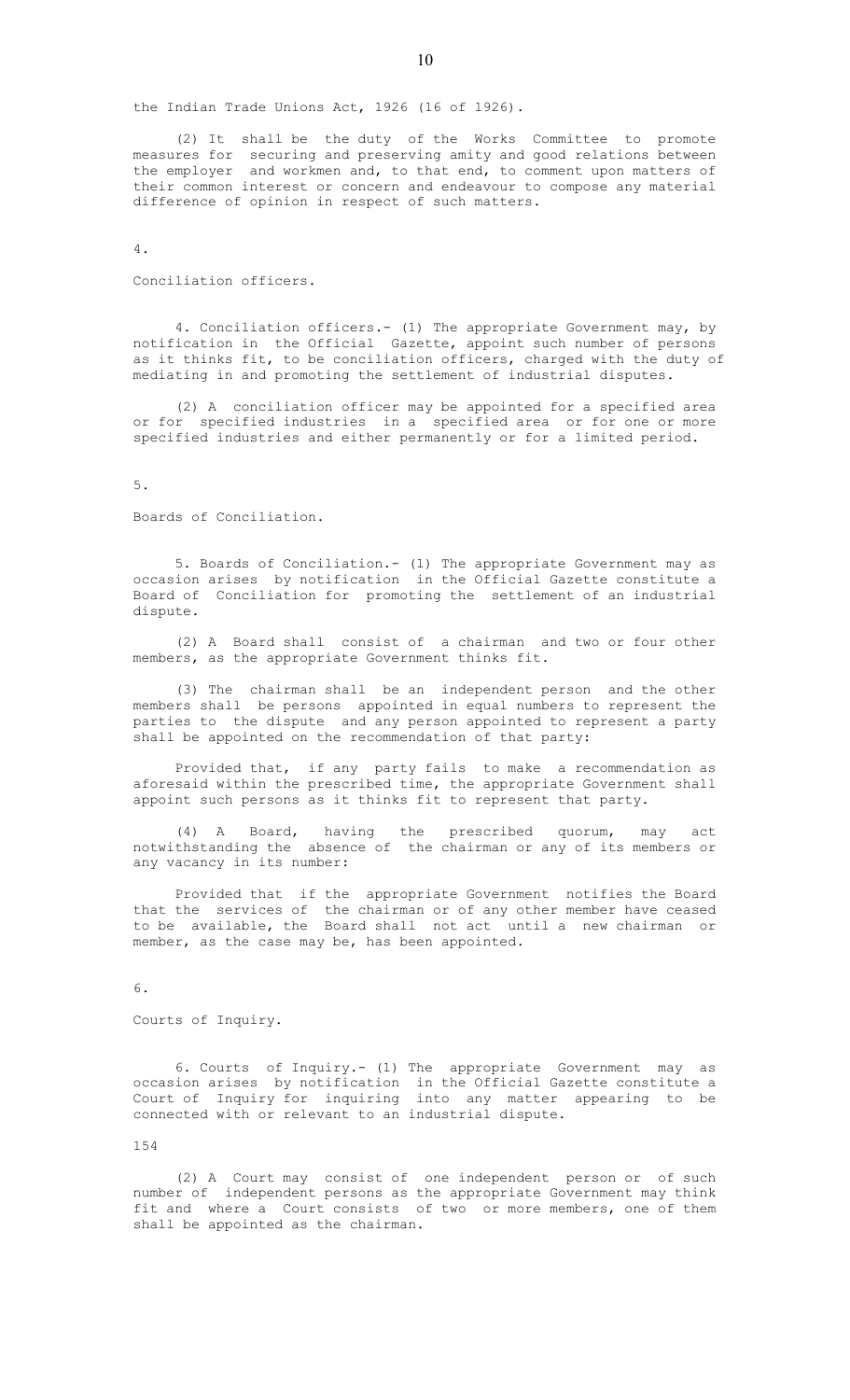(3) A Court, having the prescribed quorum, may act notwithstanding the absence of the chairman or any of its members or any vacancy in its number:

 Provided that, if the appropriate Government notifies the Court that the services of the chairman have ceased to be available, the Court shall not act until a new chairman has been appointed.

7.

Labour Courts.

 1\*[7. Labour Courts.- (1) The appropriate Government may, by notification in the Official Gazette, constitute one or more Labour Courts for the adjudication of industrial disputes relating to any matter specified in the Second Schedule and for performing such other functions as may be assigned to them under this Act.

 (2) A Labour Court shall consist of one person only to be appointed by the appropriate Government.

 (3) A person shall not be qualified for appointment as the presiding officer of a Labour Court, unless--

 $2*(a)$  he is, or has been, a Judge of a High Court; or

 (b) he has, for a period of not less than three years, been a District Judge or an Additional District Judge; or

 $3^{\star}$  \* \* \* \* \* \* \* \* \*

- 4\*[(d)] he has held any judicial office in India for not less than seven years; or
- 4\*[(e)] he has been the presiding officer of a Labour Court constituted under any Provincial Act or State Act for not less than five years.

7A.

Tribunals.

 7A. Tribunals.- (1) The appropriate Government may, by notification in the Official Gazette, constitute one or more Industrial Tribunals for the adjudication of industrial disputes relating to any matter, whether specified in the Second Schedule or the Third Schedule 5\*[and for performing such other functions as may be assigned to them under this Act].

---------------------------------------------------------------------

- 1. Subs. by Act 36 of 1956, s. 4, for s. 7 (w.e.f. 10-3-1957).<br>2. Ins. by Act 36 of 1964, s. 3 (w.e.f. 19-12-1964).
- Ins. by Act 36 of 1964, s. 3 (w.e.f. 19-12-1964).
- 3. Omitted by Act 46 of 1982, s. 3 (w.e.f. 21-8-1984). 4. Clauses (a) and (b) relettered as (d) and (e) respectively by
- Act 36 of 1964, s. 3 (w.e.f. 19-12-1964).

155

 (2) A Tribunal shall consist of one person only to be appointed by the appropriate Government.

 (3) A person shall not be qualified for appointment as the presiding officer of a Tribunal unless--

(a) he is, or has been, a Judge of a High Court; or

 $1*$ [(aa) he has, for a period of not less than three years, been a District Judge or an Additional District Judge;  $2*xxx]$ 

 <sup>5</sup> Ins. by Act 46 of 1982, s. 4 (w.e.f. 21-8-1984).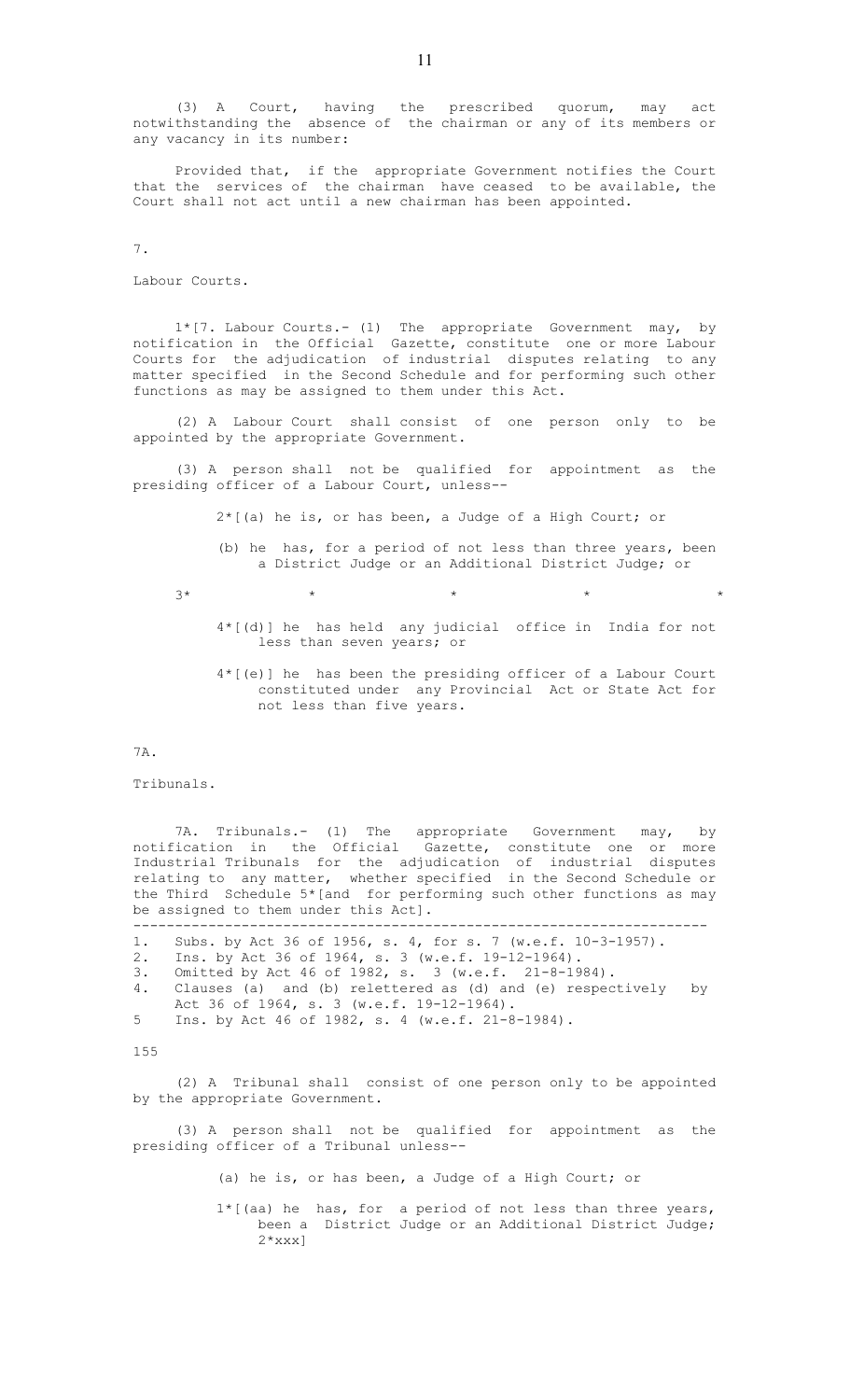$2^{\star}$  \* \* \* \* \* \* \*

 (4) The appropriate Government may, if it so thinks fit, appoint two persons as assessors to advise the Tribunal in the proceeding before it.

7B.

National Tribunals.

 7B. National Tribunals.- (1) The Central Government may, by notification in the Official Gazette, constitute one or more National Industrial Tribunals for the adjudication of industrial disputes which, in the opinion of the Central Government, involve questions of national importance or are of such a nature that industrial establishments situated in more than one State are likely to be interested in, or affected by, such disputes.

 (2) A National Tribunal shall consist of one person only to be appointed by the Central Government.

 (3) A person shall not be qualified for appointment as the presiding officer of a National Tribunal 3\* [unless he is, or has been, a Judge of a High Court].

 (4) The Central Government may, if it so thinks fit, appoint two persons as assessors to advise the National Tribunal in the proceeding .<br>before it.

7C.

 Disqualifications for the presiding officers of Labour Courts,Tribunals and National Tribunals.

 7C. Disqualifications for the presiding officers of Labour Courts, Tribunals and National Tribunals.-No person shall be appointed to, or continue in, the office of the presiding officer of a Labour Court, Tribunal or National Tribunal, if--

(a) he is not an independent person; or

 (b) he has attained the age of sixty-five years.] --------------------------------------------------------------------- 1. Ins. by Act 36 of 1964, s. 4 (w.e.f. 19-12-1964). 2. Omitted by Act 46 of 1982, s. 4 (w.e.f. 21-8-1984). 3. Subs. by s. 5, ibid (w.e.f. 21-8-1984).

156

8.

Filling of vacancies.

 1\*[8. Filling of vacancies.- If, for any reason a vacancy (other than a temporary absence) occurs in the office of the presiding officer of a Labour Court, Tribunal or National Tribunal or in the office of the chairman or any other member of a Board or Court, then, in the case of a National Tribunal, the Central Government and in any other case, the appropriate Government, shall appoint another person in accordance with the provisions of this Act to fill the vacancy, and the proceeding may be continued before the Labour Court, Tribunal, National Tribunal, Board or Court, as the case may be, from the stage at which the vacancy is filled.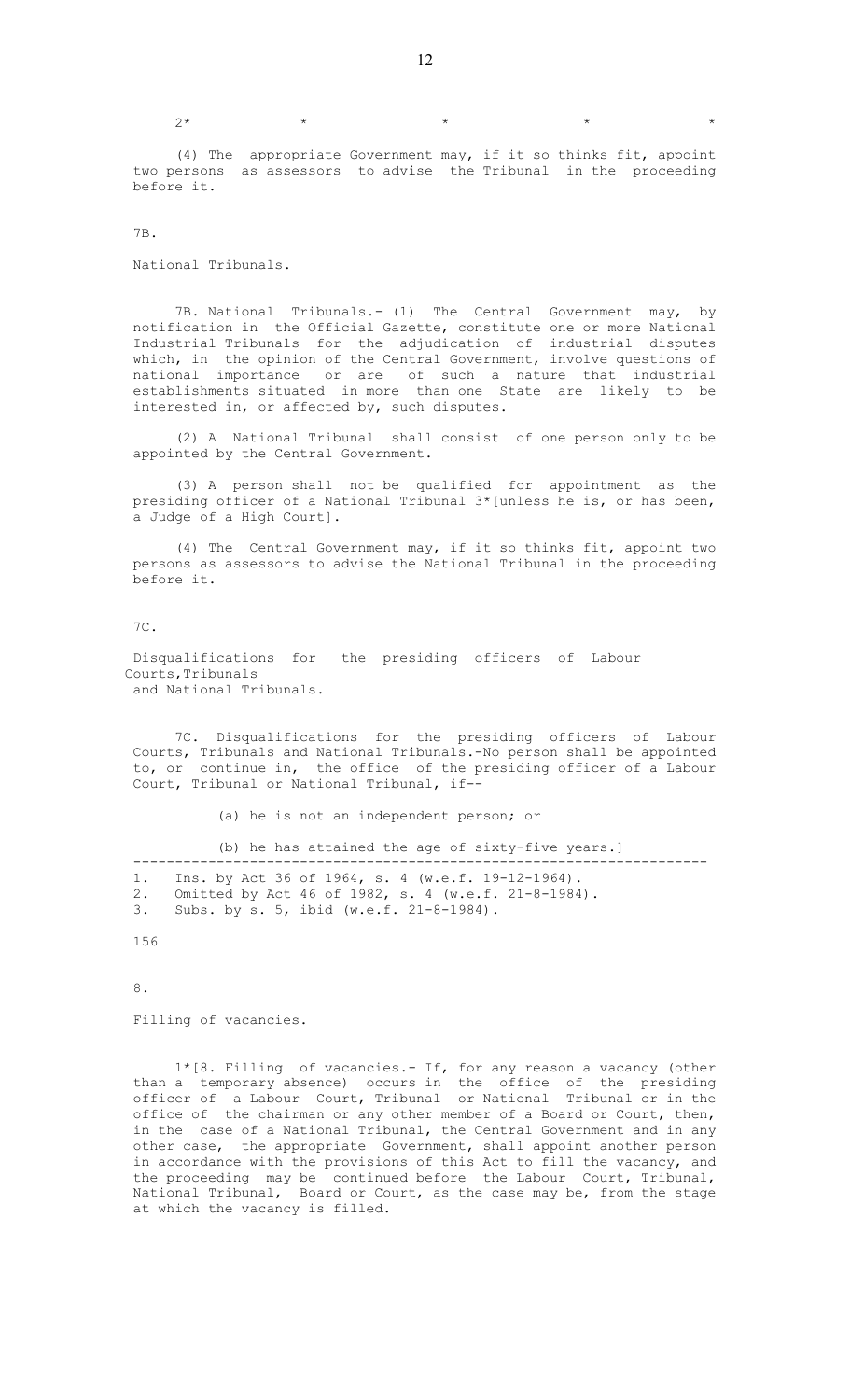9.

Finality of orders constituting Boards, etc.

 9. Finality of orders constituting Boards, etc.- (1) No order of the appropriate Government or of the Central Government appointing any person as the chairman or any other member of a Board or Court or as the presiding officer of a Labour Court, Tribunal or National Tribunal shall be called in question in any manner; and no act or proceeding before any Board or Court shall be called in question in any manner on the ground merely of the existence of any vacancy in, or defect in the constitution of, such Board or Court.

 (2) No settlement arrived at in the course of a conciliation proceeding shall be invalid by reason only of the fact that such settlement was arrived at after the expiry of the period referred to in sub-section (6) of section 12 or sub-section (5) of section 13, as the case may be.

 (3) Where the report of any settlement arrived at in the course of conciliation proceeding before a Board is signed by the chairman and all the other members of the Board, no such settlement shall be invalid by reason only of the casual or unforeseen absence of any of the members (including the chairman) of the Board during any stage of the proceeding.]

#### 2\*[CHAPTER IIA

#### NOTICE OF CHANGE

9A.

Notice of change.

9A. Notice of change.- No employer, who proposes to effect any change in the conditions of service applicable to any workman in respect of any matter specified in the Fourth Schedule, shall effect such change, --

 (a) without giving to the workmen likely to be affected by such change a notice in the prescribed manner of the nature of the change proposed to be effected; or --------------------------------------------------------------------- 1. Subs. by Act 36 of 1956, s. 5, for ss. 8 and 9 (w.e.f. 10-3- 1957). 2. Ins. by s. 6, ibid. (w.e.f. 10-3-1957).

157

(b) within twenty-one days of giving such notice:

- Provided that no notice shall be required for effecting any such change--
- (a) where the change is effected in pursuance of any 1\*[settlement or award]; or
- (b) where the workmen likely to be affected by the change are persons to whom the Fundamental and Supplementary Rules, Civil Services (Classification, Control and Appeal) Rules, Civil Services (Temporary Service) Rules, Revised Leave Rules, Civil Service Regulations, Civilians in Defence Services (Classification, Control and Appeal) Rules or the Indian Railway Establishment Code or any other rules or regulations that may be notified in this behalf by the appropriate Government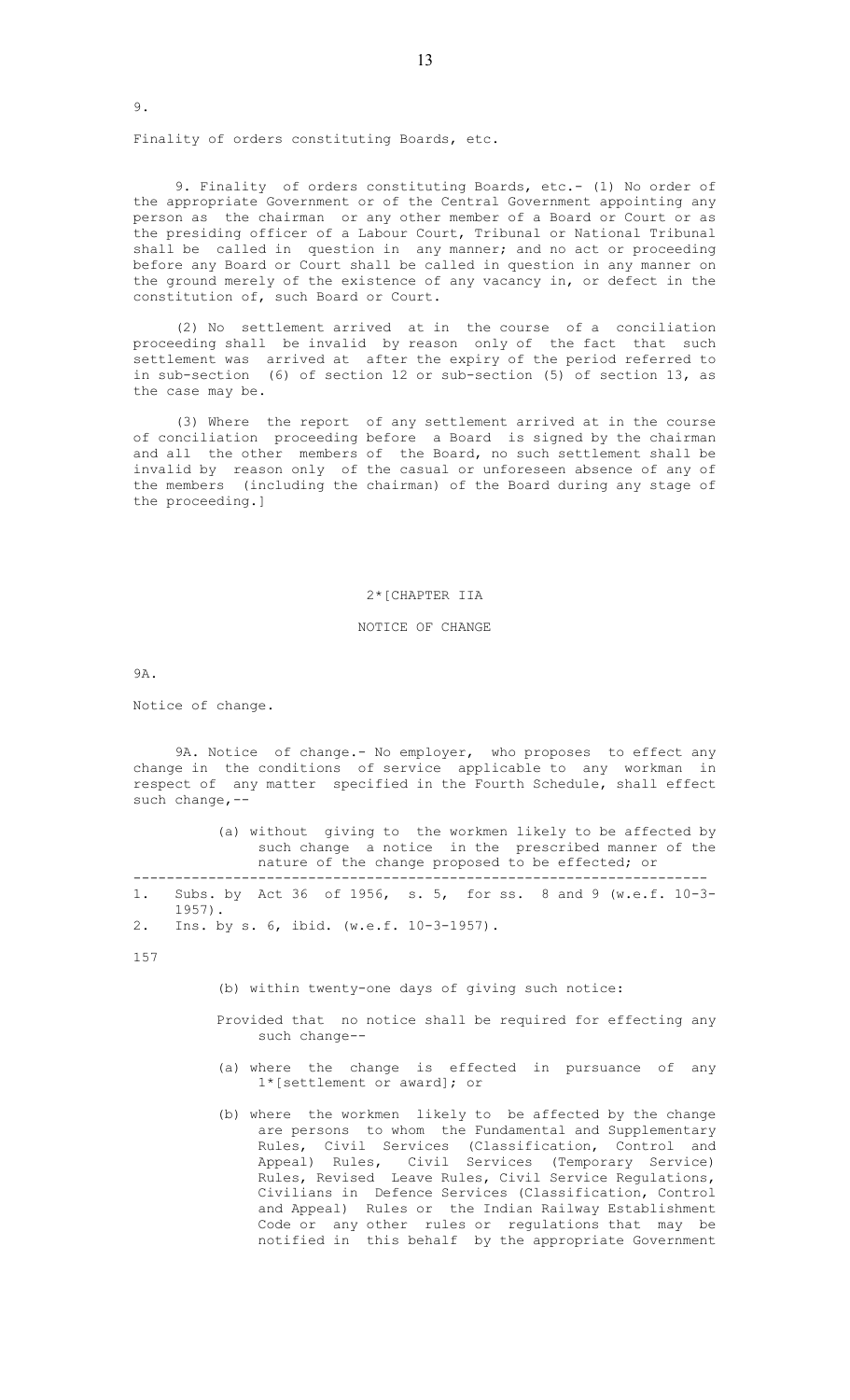#### in the Official Gazette, apply.

9B.

Power of Government to exempt.

 9B. Power of Government to exempt.- Where the appropriate Government is of opinion that the application of the provisions of section 9A to any class of industrial establishments or to any class of workmen employed in any industrial establishment affect the employers in relation thereto so prejudicially that such application may cause serious repercussion on the industry concerned and that public interest so requires, the appropriate Government may, by notification in the Official Gazette, direct that the provisions of the said section shall not apply or shall apply, subject to such conditions as may be specified in the notification, to that class of industrial establishments or to that class of workmen employed in any industrial establishment.]

### 3\*[CHAPTER IIB

# REFERENCE OF CERTAIN INDIVIDUAL DISPUTES TO GRIEVANCE SETTLEMENT AUTHORITIES

9C.

 Setting up of Grievance Settlement Authorities and reference ofcertain individual disputes to such authorities.

 9C. Setting up of Grievance Settlement Authorities and reference of certain individual disputes to such authorities.-(1) The employer in relation to every industrial establishment in which fifty or more workmen are employed or have been employed on any day in the preceding twelve months, shall provide for, in accordance with the rules made in that behalf under this Act, a Grievance Settlement Authority for the settlement of industrial disputes connected with an individual workman employed in the establishment.

 (2) Where an industrial dispute connected with an individual workman arises in an establishment referred to in sub-section (1), a workman or any trade union of workmen of which such workman is a member, refer, in such manner as may be prescribed such dispute to the Grievance Settlement Authority provided for by the employer under that sub-section for settlement.

 (3) The Grievance Settlement Authority referred to in sub-section (1) shall follow such procedure and complete its proceedings within such period as may be prescribed.

 (4) No reference shall be made under Chapter III with respect to any dispute referred to in this section unless such dispute has been referred to the Grievance Settlement Authority concerned and the decision of the Grievance Settlement Authority is not acceptable to any of the parties to the dispute.]

## CHAPTER III

REFERENCE OF DISPUTES TO BOARDS, COURTS OR TRIBUNALS

10.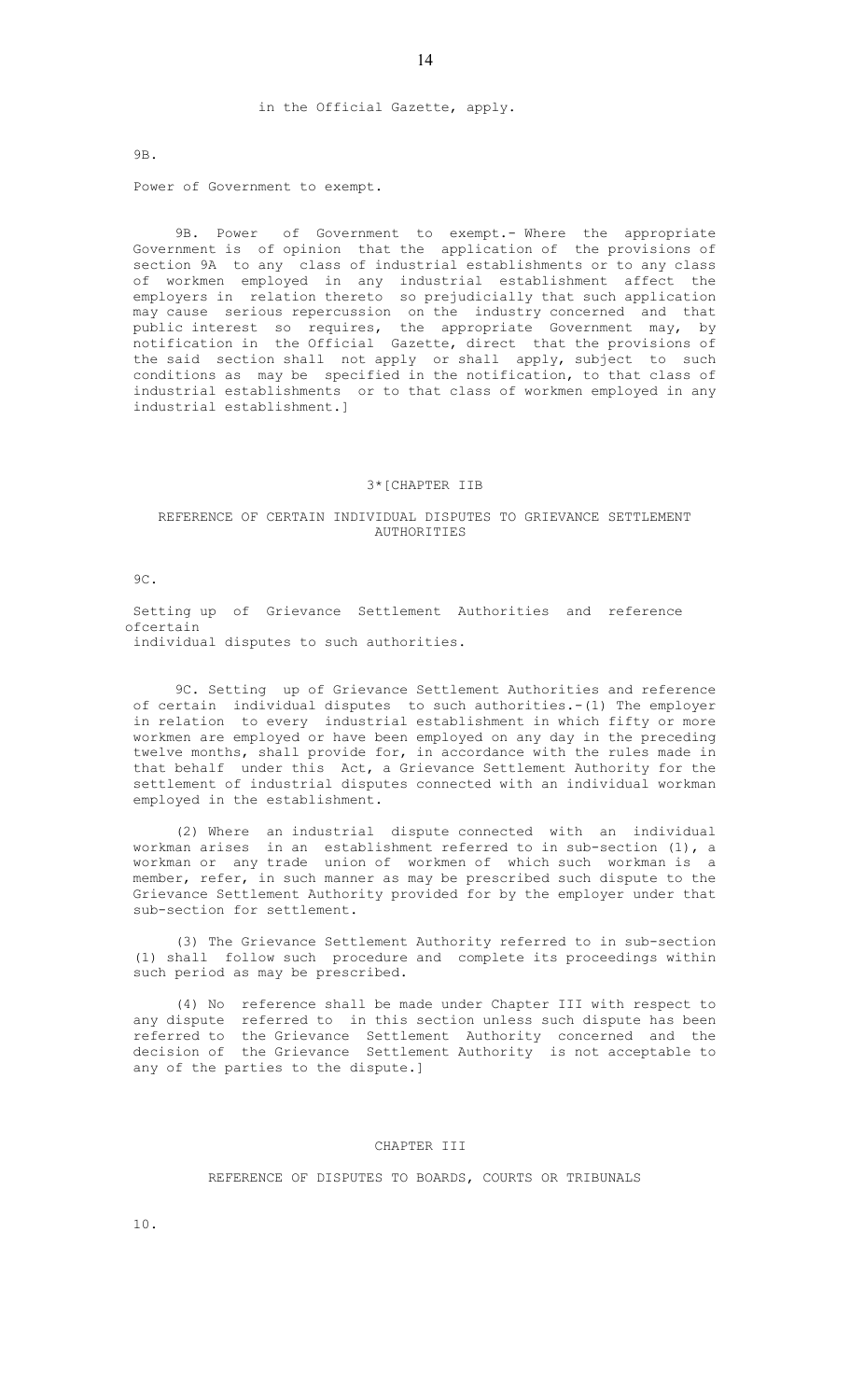Reference of disputes to Boards, Courts or Tribunals.

 10. Reference of disputes to Boards, Courts or Tribunals.- (1) 3\*[Where the appropriate Government is of opinion that any industrial dispute exists or is apprehended, it may at any time], by order in writing,--

- (a) refer the dispute to a Board for promoting a settlement thereof; or<br>-------------------------
- --------------------------------------------------------------------- 1. Subs. by Act 46 of 1982, s. 6 (w.e.f. 21-8-1984).

2. Ins. by s. 7, ibid. (w.e.f..........).

 3. Subs. by Act 18 of 1952, s. 3, for "If any industrial dispute exists or is apprehended, the appropriate Government may".

158

- (b) refer any matter appearing to be connected with or relevant to the dispute to a Court for inquiry; or
- 1\*[(c) refer the dispute or any matter appearing to be connected with, or relevant to, the dispute, if it relates to any matter specified in the Second Schedule, to a Labour Court for adjudication; or
- (d) refer the dispute or any matter appearing to be connected with, or relevant to, the dispute, whether it relates to any matter specified, in the Second Schedule or the Third Schedule, to a Tribunal for adjudication:
- Provided that where the dispute relates to any matter specified in the Third Schedule and is not likely to affect more than one hundred workmen, the appropriate Government may, if it so thinks fit, make the reference to a Labour Court under clause (c):]
- 2\*[Provided further that] where the dispute relates to a public utility service and a notice under section 22 has been given, the appropriate Government shall, unless it considers that the notice has been frivolously or vexatiously given or that it would be inexpedient so to do, make a reference under this sub section notwithstanding that any other proceedigns under this Act in respect of the dispute may have commenced:

 3\*[Provided also that where the dispute in relation to which the Central Government is the appropriate Government, it shall be competent for that Government to refer the dispute to a Labour Court or an Industrial Tribunal, as the case may be, constituted by the State Government;]

 4\*[(1A) Where the Central Government is of opinion that any industrial dispute exists or is apprehended and the dispute involves any question of national importance or is of such a nature that industrial establishments situated in more than one State are likely to be interested in, or affected by, such dispute and that the dispute should be adjudicated by a National Tribunal, then, the Central Government may, whether or not it is the appropriate Government in relation to that dispute, at any time, by order in writing, refer the dispute or any matter appearing to be connected with, or relevant to, the dispute, whether it relates to any matter specified in the Second Schedule or the Third Schedule, to a Natoinal Tribunal for adjudication.]

 (2) Where the parties to an industrial dispute apply in the prescribed manner, whether jointly or separately, for a reference of the dispute to a Board, Court 4\*[Labour Court, Tribunal or National --------------------------------------------------------------------- 1. Subs. by Act 36 of 1956, s. 7, for cl. (c) (w.e.f. 10-3-1957).

 2. Subs. by s. 7, ibid., for "Provided that" (w.e.f. 10-3-1957). 3. Ins. by Act 46 of 1982, s. 8 (w.e.f. 21-8-1984).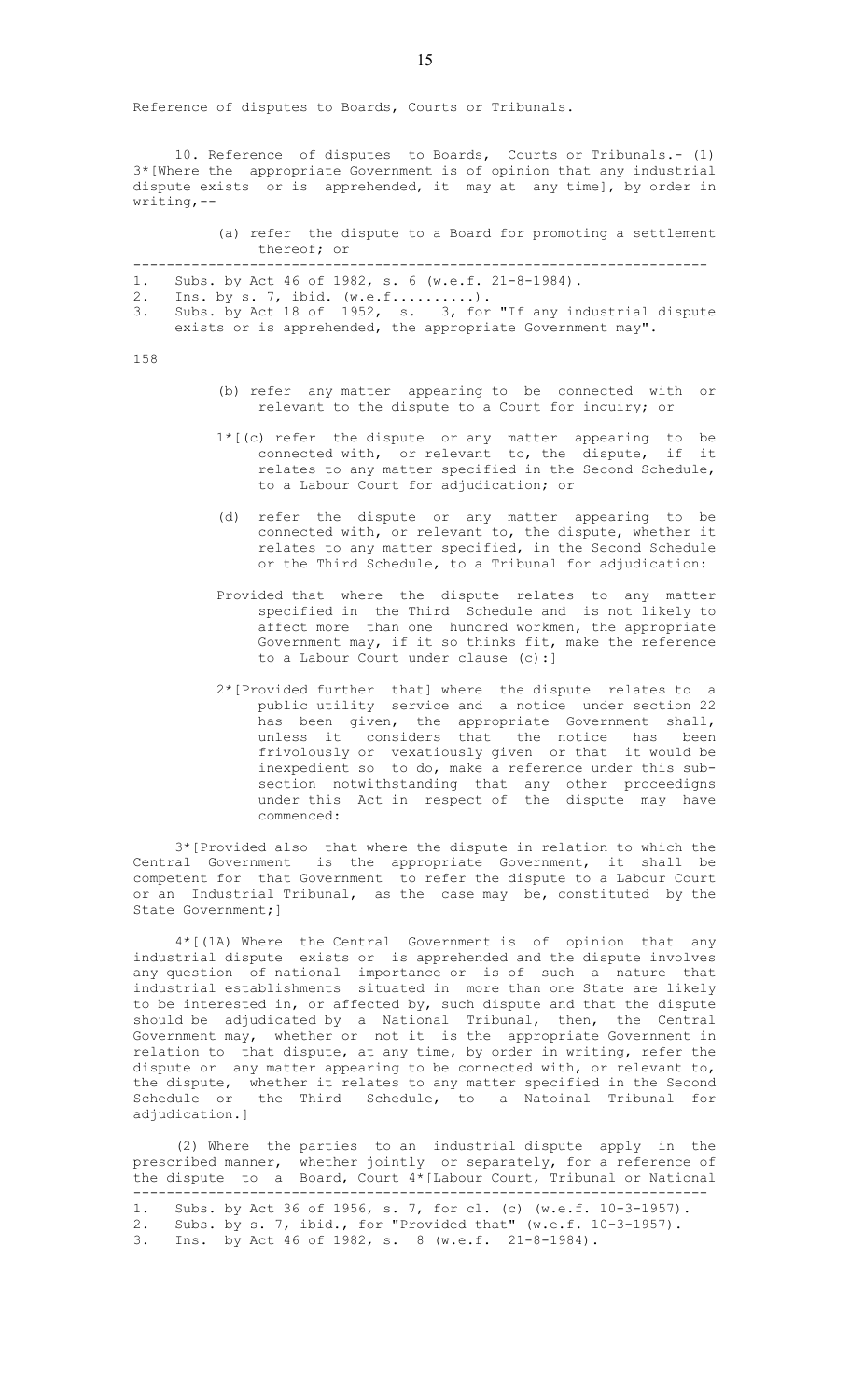4. Ins. by Act 36 of 1956, s. 7 (w.e.f. 10-3-1957). 5. Subs. by s. 7, ibid., for "or Tribunal" (w.e.f. 10-3-1957).

159

 Tribunal], the appropriate Government, if satisfied that the persons applying represent the majority of each party, shall make the reference accordingly.

 1\*[(2A) An order referring an industrial dispute to a Labour Court, Tribunal or National Tribunal under this section shall specify the period within which such Labour Court, Tribunal or National Tribunal shall submit its award on such dispute to the appropriate Government:

 Provided that where such industrial dispute is connected with an individual workman, no such period shall exceed three months:

 Provided further that where the parties to an industrial dispute apply in the prescribed manner, whether jointly or separately, to the Labour Court, Tribunal or National Tribunal for extension of such period or for any other reason, and the presiding officer of such Labour Court, Tribunal or National Tribunal considers it necessary or expedient to extend such period, he may for reasons to be recorded in writing, extend such period by such further period as he may think fit:

 Provided also that in computing any period specified in this sub section, the period, if any, for which the proceedings before the Labour Court, Tribunal or National Tribunal had been stayed by any injunction or order of a Civil Court shall be excluded:

 Provided also that no proceedings before a Labour Court, Tribunal or National Tribunal shall lapse merely on the ground that any period specified under this sub-section had expired without such proceedings being completed.]

 (3) Where an industrial dispute has been referred to a Board, 2\*[Labour Court, Tribunal or National Tribunal] under this section, the appropriate Government may by order prohibit the continuance of any strike or lock-out in connection with such dispute which may be in existence on the date of the reference.

 3\*[(4) Where in an order referring an industrial dispute to 4\*[a Labour Court, Tribunal or National Tribunal] under this section or in a subsequent order, the appropriate Government has specified the points of dispute for adjudication, 5\*[the Labour Court or the Tribunal or the National Tribunal, as the case may be] shall confine its adjudication to those points and matters incidental thereto.

 (5) Where a dispute concerning any establishment or establishments has been, or is to be, referred to a 6\*[Labour Court, Tribunal or National Tribunal] under this section and the appropriate Government is of opinion, whether on an application made to it in this behalf or otherwise, that the dispute is of such a nature that any other establishment, group or class of establishments of a similar nature is likely to be interested in, or affected by, such dispute, the appropriate Government may, at the time of making the reference or at any time thereafter but before the submission of the award, include in that reference such establishment, group or class of establishments, whether or not at the time of such inclusion any dispute exists or is apprehended in that establishment, group or class of establishments.]

 7\*[(6) Where any reference has been made under sub-section (1A) to a National Tribunal, then notwithstanding anything contained in this Act, no Labour Court or Tribunal shall have jurisdiction to adjudicate upon any matter which is under adjudication before the National Tribunal, and accordingly,--

> (a) if the matter under adjudication before the National Tribunal is pending in a proceeding before a Labour Court or Tribunal, the proceeding before the Labour Court or the Tribunal, as the case may be, in so far as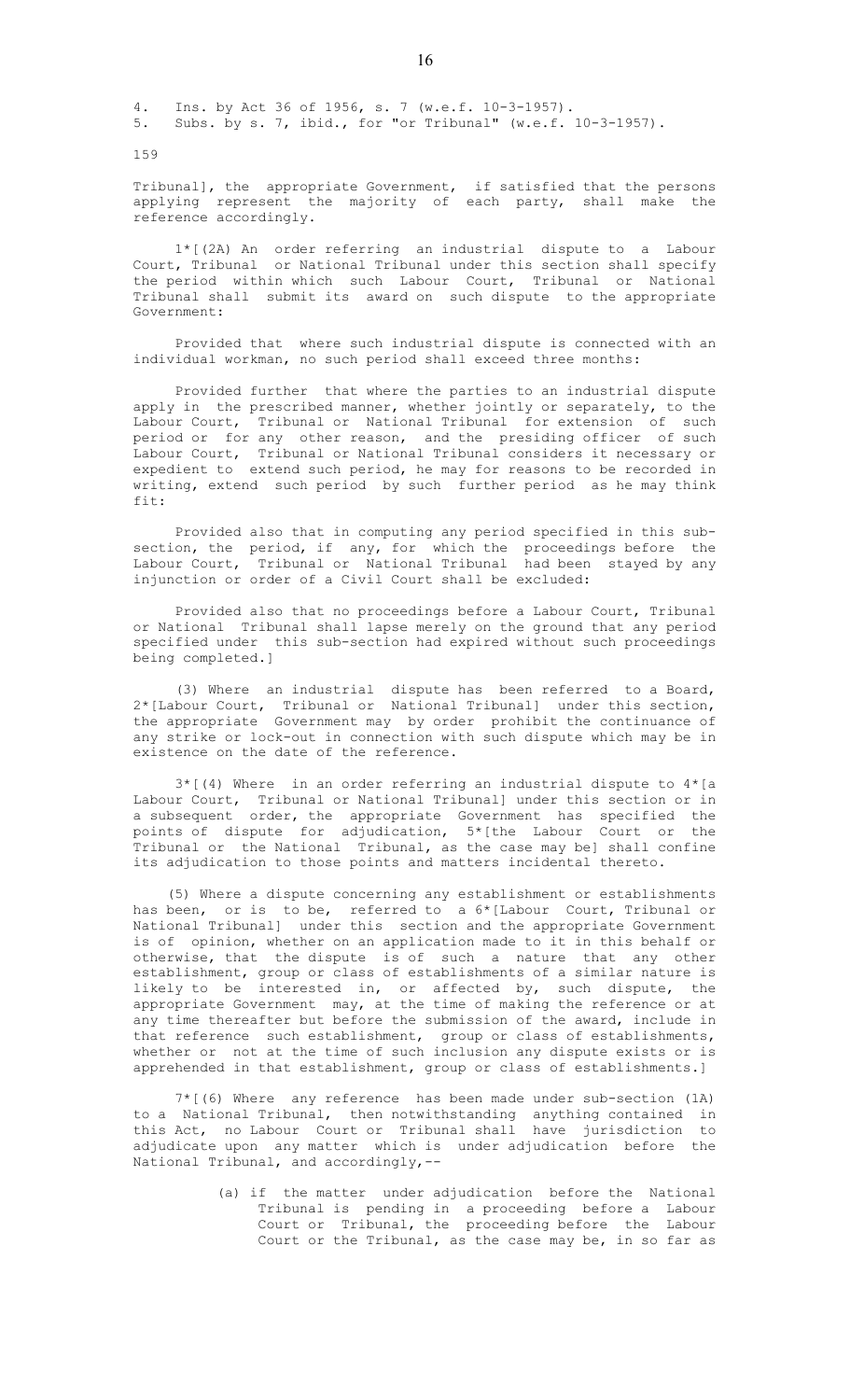it relates to

|    | 1. Ins. by Act 46 of 1982, s. 8 (w.e.f. 21-8-1984).                |  |
|----|--------------------------------------------------------------------|--|
|    | 2. Subs. by Act 36 of 1956, s. 7, for "or Tribunal" (w.e.f. 10-3-  |  |
|    | $1957$ ).                                                          |  |
|    | 3. Ins. by Act 18 of 1952, s. 3.                                   |  |
|    | 4. Subs. by Act 36 of 1956, s. 7, for "a Tribunal" (w.e.f. $10-3-$ |  |
|    | $1957$ .                                                           |  |
| 5. | Subs. by s. 7, ibid., for "the Tribunal" (w.e.f. $10-3-1957$ ).    |  |
| 6. | Subs. by s. 7. ibid., for "Tribunal" (w.e.f. $10-3-1957$ ).        |  |
| 7. | Ins. by s. 7, ibid. (w.e.f. $10-3-1957$ ).                         |  |

160

 such matter, shall be deemed to have been quashed on such reference to the National Tribunal; and

 (b) it shall not be lawful for the appropriate Government to refer the matter under adjudication before the National Tribunal to any Labour Court or Tribunal for adjudication during the pendency of the proceeding in relation to such matter before the National Tribunal.

 1\*[Explanation.--In this sub-section, "Labour Court" or "Tribunal" includes any Court or Tribunal or other authority constituted under any law relating to investigation and settlement of industrial disputes in force in any State.]

 (7) Where any industrial dispute, in relation to which the Central Government is not the appropriate Government, is referred to a National Tribunal, then notwithstanding anything contained in this Act, any reference in section 15, section 17, section 19, section 33A, section 33B and section 36A to the appropriate Government in relation to such dispute shall be construed as a reference to the Central Government but, save as aforesaid and as otherwise expressly provided in this Act, any reference in any other provision of this Act to the appropriate Government in relation to that dispute shall mean a reference to the State Government.]

 2\*[(8) No proceedings pending before a Labour Court, Tribunal or National Tribunal in relation to an industrial dispute shall lapse merely by reason of the death of any of the parties to the dispute being a workman, and such Labour Court, Tribunal or National Tribunal shall complete such proceedings and submit its award to the appropriate Government.]

### $10A$

Voluntary reference of disputes to arbitration.

 3\*[10A. Voluntary reference of disputes to arbitration.- (1) Where any industrial dispute exists or is apprehended and the employer and the workmen agree to refer the dispute to arbitration, they may, at any time before the dispute has been referred under section 10 to a Labour Court or Tribunal or National Tribunal, by a written agreement, refer the dispute to arbitration and the reference shall be to such person or persons (including the presiding officer of a Labour Court or Tribunal or National Tribunal) as an arbitrator or arbitrators as may be specified in the arbitration agreement.

 4\*[(1A) Where an arbitration agreement provides for a reference of the dispute to an even number of arbitrators, the agreement shall provide for the appointment of another person as umpire who shall enter upon the reference, if the arbitrators are equally divided in their opinion, and the award of the umpire shall prevail and shall be deemed to be the arbitration award for the purposes of this Act.] ---------------------------------------------------------------------

 1. Ins. by Act 36 of 1964, s. 5 (w.e.f. 19-12-1964). 2. Ins. by Act 46 of 1982, s. 8 (w.e.f. 21-8-1984). 3. Ins. by Act 36 of 1956, s. 8 (w.e.f. 10-3-1957). 4. Ins. by s. 6, ibid. (w.e.f. 19-12-1964).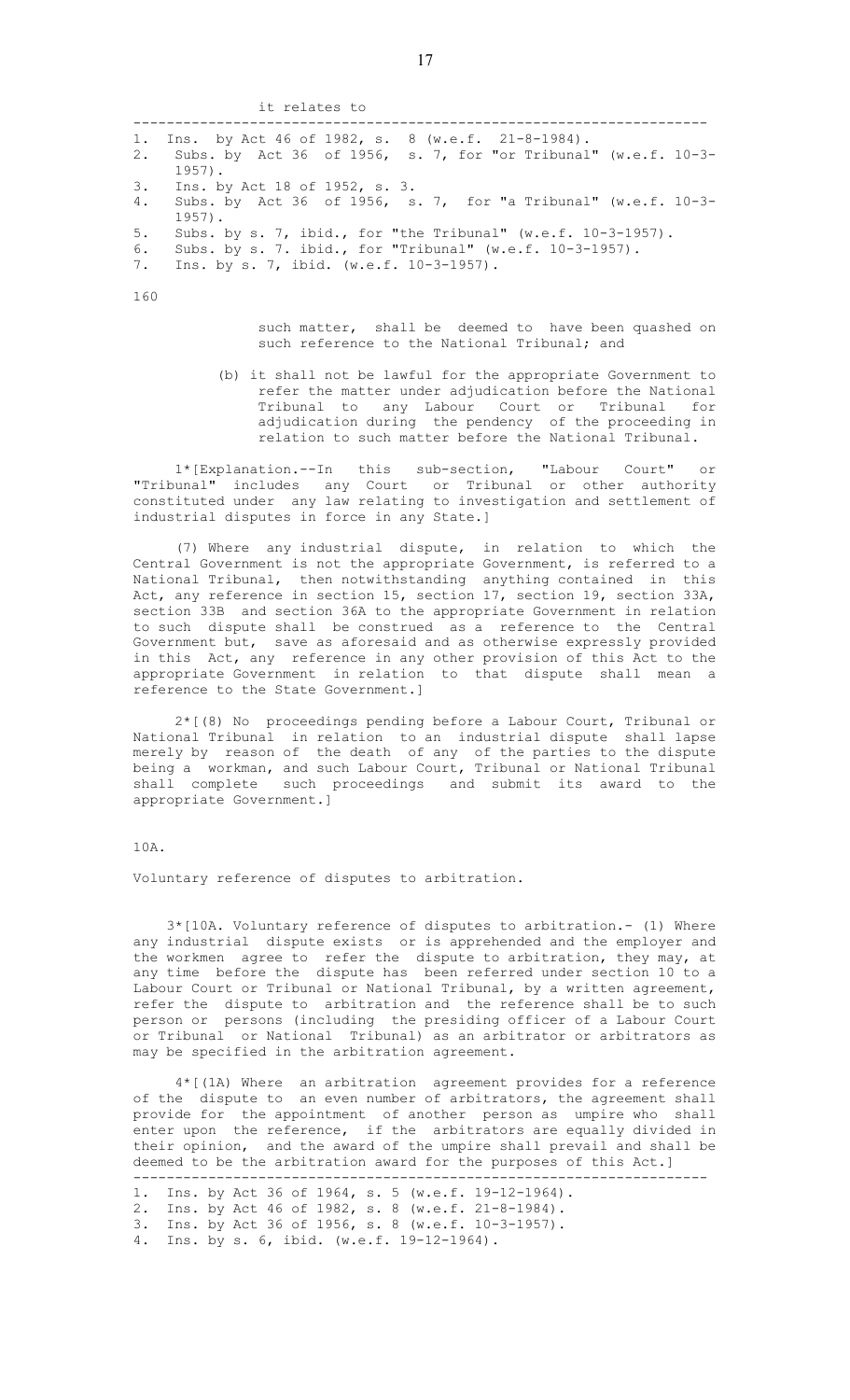(2) An arbitration agreement referred to in sub-section (1) shall be in such form and shall be signed by the parties thereto in such manner as may be prescribed.

 (3) A copy of the arbitration agreement shall be forwarded to the appropriate Government and the conciliation officer and the appropriate Government shall, within 1\*[one month] from the date of the receipt of such copy, publish the same in the Official Gazette.

 2\*[(3A) Where an industrial dispute has been referred to arbitration and the appropriate Government is satisfied that the persons making the reference represent the majority of each party, the appropriate Government may, within the time referred to in sub-section (3) issue a notification in such manner as may be prescribed; and when any such notification is issued, the employers and workmen who are not parties to the arbitration agreement but are concerned in the dispute, shall be given an opportunity of presenting their case before the arbitrator or arbitrators.]

 (4) The arbitrator or arbitrators shall investigate the dispute and submit to the appropriate Government the arbitration award signed by the arbitrator or all the arbitrators, as the case may be.

 2\*[(4A) Where an industrial dispute has been referred to arbitration and a notification has been issued under sub-section (3A), the appropriate Government may, by order, prohibit the continuance of any strike or lock-out in connection with such dispute which may be in existence on the date of the reference.]

 (5) Nothing in the Arbitration Act, 1940 (10 of 1940), shall apply to arbitrations under this section.]

# CHAPTER IV

## PROCEDURE, POWERS AND DUTIES OF AUTHORITIES

11.

161

 Procedure and powers of conciliation officers, Boards, Courts andTribunals.

 11. Procedure and powers of conciliation officers, Boards, Courts and Tribunals.-  $3*[1]$  Subject to any rules that may be made in this behalf, an arbitrator, a Board, Court, Labour Court, Tribunal or National Tribunal shall follow such procedure as the arbitrator or other authority concerned may think fit.]

 (2) A conciliation officer or a member of a Board, 4\*[or Court or the presiding officer of a Labour Court, Tribunal or National Tribunal] ---------------------------------------------------------------------

1. Subs. by Act 36 of 1964, s. 6, for "fourteen days" (w.e.f. 19-12-

 1964). 2. Ins. by s. 6, ibid. (w.e.f. 19-12-1964).

 3. Subs. by Act 36 of 1956, s. 9, for sub-section (1) (w.e.f. 10-3- 1957).

4. Subs. by s. 9, ibid., for "Court or Tribunal" (w.e.f. 10-3-1957).

162

 may for the purpose of inquiry into any existing or apprehended industrial dispute, after giving reasonable notice, enter the premises occupied by any establishment to which the dispute relates.

18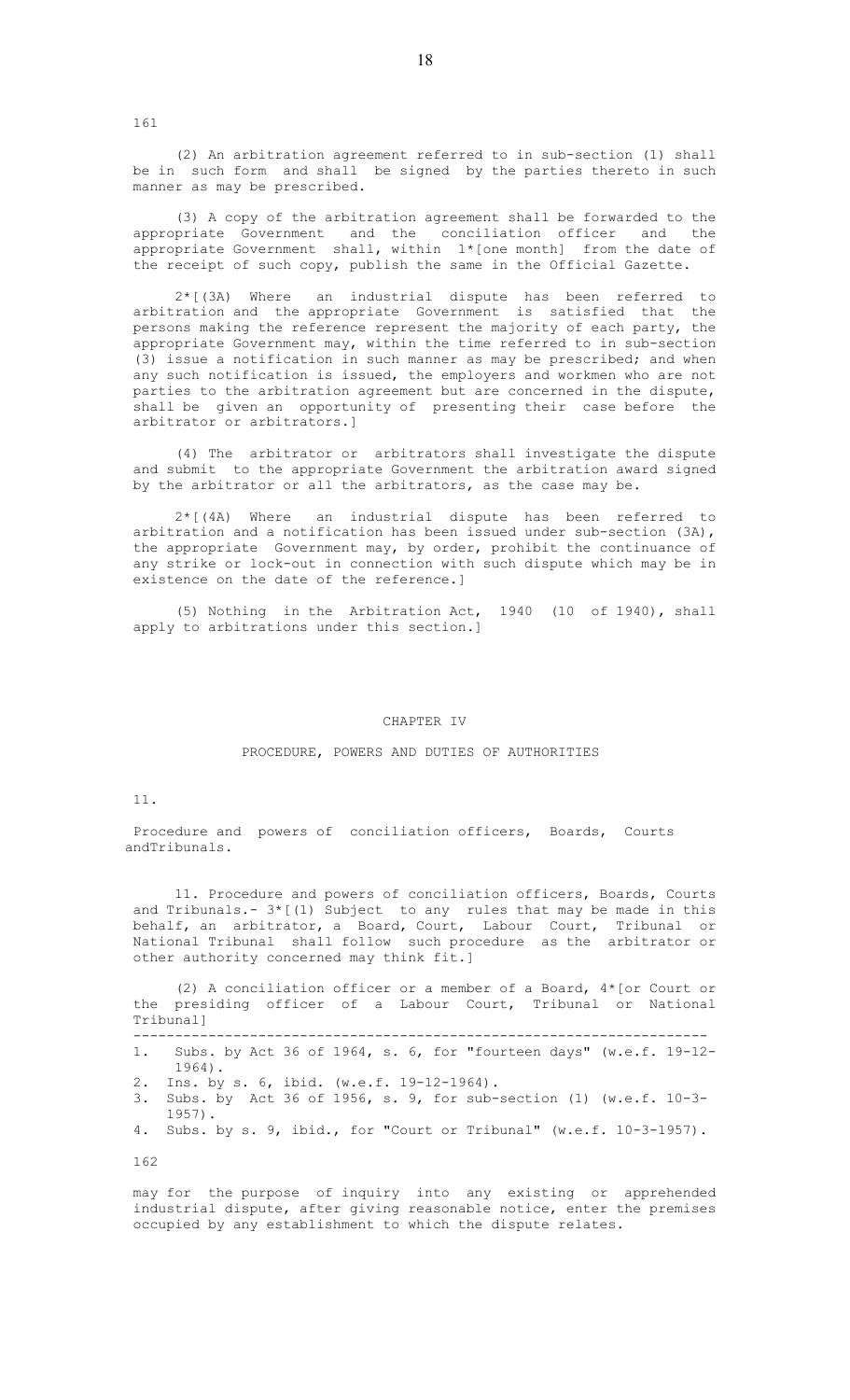(3) Every Board, Court, 1\*[Labour Court, Tribunal and National Tribunal] shall have the same powers as are vested in a Civil Court under the Code of Civil Procedure, 1908 (5 of 1908), when trying a suit, in respect of the following matters, namely:--

- (a) enforcing the attendance of any person and examining him on oath;
- (b) compelling the production of documents and material objects;
- (c) issuing commissions for the examination of witnesses;
- (d) in respect of such other matters as may be prescribed;

 and every inquiry or investigation by a Board, Court, 2\*[Labour Court, Tribunal or National Tribunal], shall be deemed to be a judicial proceeding within the meaning of sections 193 and 228 of the Indian Penal Code (45 of 1860).

 (4) A conciliation officer 3\*[may enforce the attendance of any person for the purpose of examination of such person or call for] and inspect any document which he has ground for considering to be relevant to the industrial dispute 4\*[or to be necessary for the purpose of verifying the implementation of any award or carrying out any other duty imposed on him under this Act, and for the aforesaid purposes, the conciliation officer shall have the same powers as are vested in a Civil Court under the Code of Civil Procedure, 1908 (5 of 1908),  $3*$ [in respect of enforcing the attendance of any person and examining him or of compelling the production of documents].

 5\*[(5) A Court, Labour Court, Tribunal or National Tribunal may, if it so thinks fit, appoint one or more persons having special knowledge of the matter under consideration as assessor or assessors to advise it in the proceeding before it.

 (6) All conciliation officers, members of a Board or Court and the presiding officers of a Labour Court, Tribunal or National Tribunal shall be deemed to be public servants within the meaning of section 21 of the Indian Penal Code (45 of 1860).

 (7) Subject to any rules made under this Act, the costs of, and incidental to, any proceeding before a Labour Court, Tribunal or National Tribunal shall be in the discretion of that Labour Court, ---------------------------------------------------------------------

- 1. Subs. by Act 36 of 1956, s. 9, for "and Tribunal" (w.e.f. 10-3- 1957).<br>2. Subs.
- Subs. by s. 9, ibid., for "or Tribunal" (w.e.f. 10-3-1957).
- 3. Subs. by Act 46 of 1982, s. 9 (w.e.f. 21-8-1984).
- 4. Ins. by Act 36 of 1956, s. 9 (w.e.f. 17-9-1956).
- 5. Subs. by s. 9, ibid., for sub-sections (5) to (7) (w.e.f. 10-3- 1957).

163

 Tribunal or National Tribunal and the Labour Court, Tribunal or National Tribunal, as the case may be, shall have full power to determine by and to whom and to what extent and subject to what conditions, if any, such costs are to be paid, and to give all necessary directions for the purposes aforesaid and such costs may, on application made to the appropriate Government by the person entited, be recovered by that Government in the same manner as an arrear of land revenue.]

 1\*[(8) Every 2\*[Labour Court, Tribunal or National Tribunal] shall be deemed to be Civil Court for the purposes of  $3*($  sections  $345$ , 346 and 348 of the Code of Criminal Procedure, 1973 (5 of 1898).]

11A.

 Powers of Labour Courts, Tribunals and National Tribunals to giveappropriate relief in case of discharge or dismissal of workmen.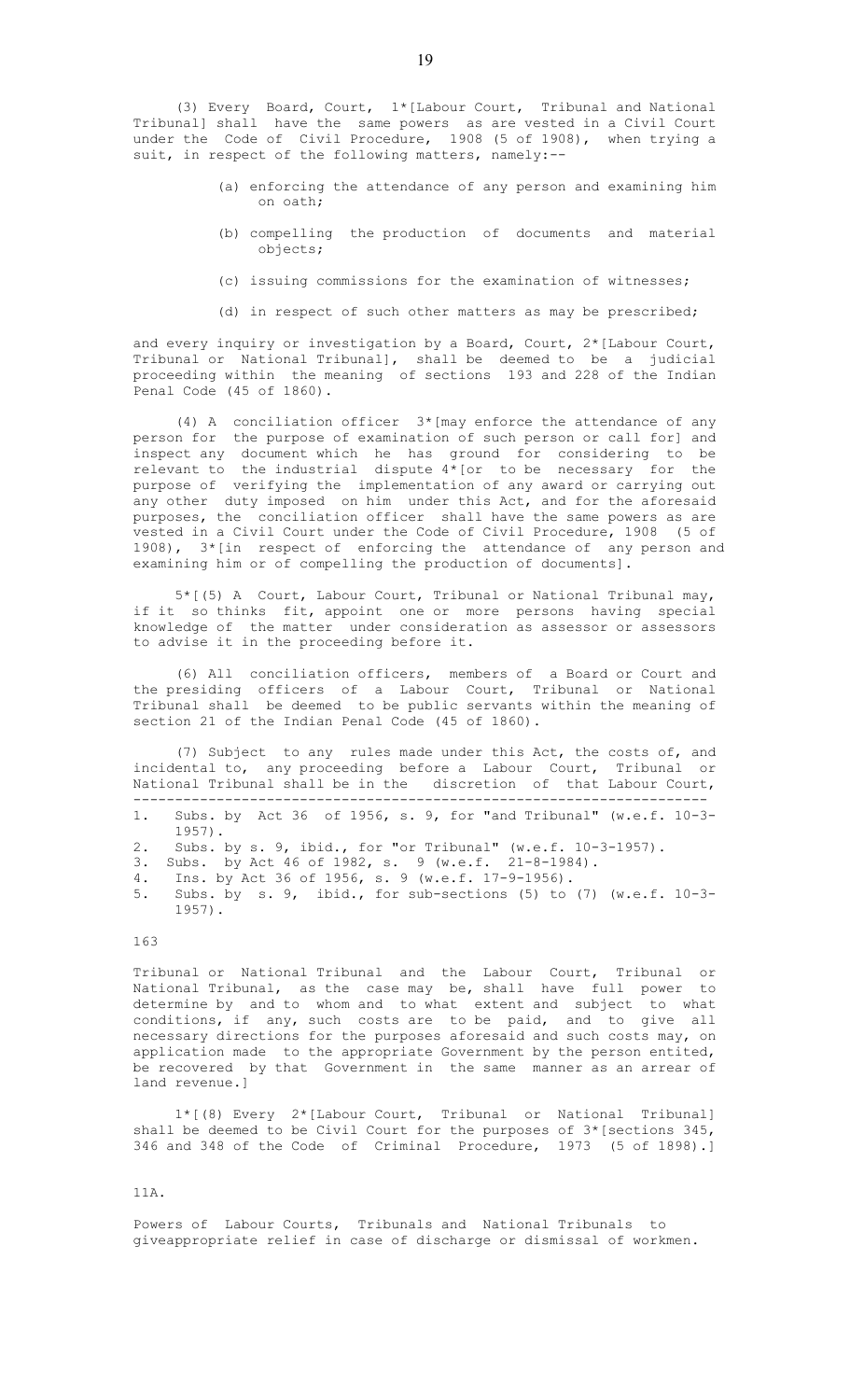4\*[11A. Powers of Labour Courts, Tribunals and National Tribunals to give appropriate relief in case of discharge or dismissal of workmen.- Where an industrial dispute relating to the discharge or dismissal of a workman has been referred to a Labour Court, Tribunal or National Tribunal for adjudication and, in the course of the adjudication proceedings, the Labour Court, Tribunal or National Tribunal, as the case may be, is satisfied that the order of discharge or dismissal was not justified, it may, by its award, set aside the order of discharge or dismissal and direct reinstatement of the workman on such terms and conditions, if any, as it thinks fit, or give such other relief to the workman including the award of any lesser punishment in lieu of discharge or dismissal as the circumstances of the case may require:

 Provided that in any proceeding under this section the Labour Court, Tribunal or National Tribunal, as the case may be, shall rely only on the materials on record and shall not take any fresh evidence in relation to the matter.]

12.

Duties of conciliation officers.

 12. Duties of conciliation officers.- (1) Where any industrial dispute exists or is apprehended, the conciliation officer may, or where the dispute relates to a public utility service and a notice under section 22 has been given, shall hold conciliation proceedings in the prescribed manner.

 (2) The conciliation officer shall, for the purpose of bringing about a settlement of the dispute, without delay, investigate the dispute and all matters affecting the merits and the right settlement thereof and may do all such things as he thinks fit for the purpose of inducing the parties to come to a fair and amicable settlement of the dispute.

 (3) If a settlement of the dispute or of any of the matters in dispute is arrived at in the course of the conciliation proceedings the conciliation

 --------------------------------------------------------------------- 1. Ins. by Act 48 of 1950, s. 34 and Sch. 2. Subs. by Act 36 of 1956, s. 9, for "Tribunal" (w.e.f. 10-3-1957).<br>3. Subs. by Act 46 of 1982, s. 9 (w.e.f. 21-8-1984). Subs. by Act 46 of 1982, s. 9 (w.e.f. 21-8-1984). 4. Ins. by Act 45 of 1971, s. 3 (w.e.f. 15-12-1972).

164

 officer shall send a report thereof to the appropriate Government 1\*[or an officer authorised in this behalf by the appropriate Government] together with a memorandum of the settlement signed by the parties to the dispute.

 (4) If no such settlement is arrived at, the conciliation officer shall, as soon as practicable after the close of the investigation, send to the appropriate Government a full report setting forth the steps taken by him for ascertaining the facts and circumstances relating to the dispute and for bringing about a settlement thereof, together with a full statement of such facts and circumstances, and the reasons on account of which, in his opinion, a settlement could not be arrived at.

 (5) If, on a consideration of the report referred to in sub section (4), the appropriate Government is satisfied that there is a case for reference to a Board, 2\*[Labour Court, Tribunal or National Tribunal,] it may make such reference. Where the appropriate Government does not make such a reference it shall record and communicate to the parties concerned its reasons therefor.

(6) A report under this section shall be submitted within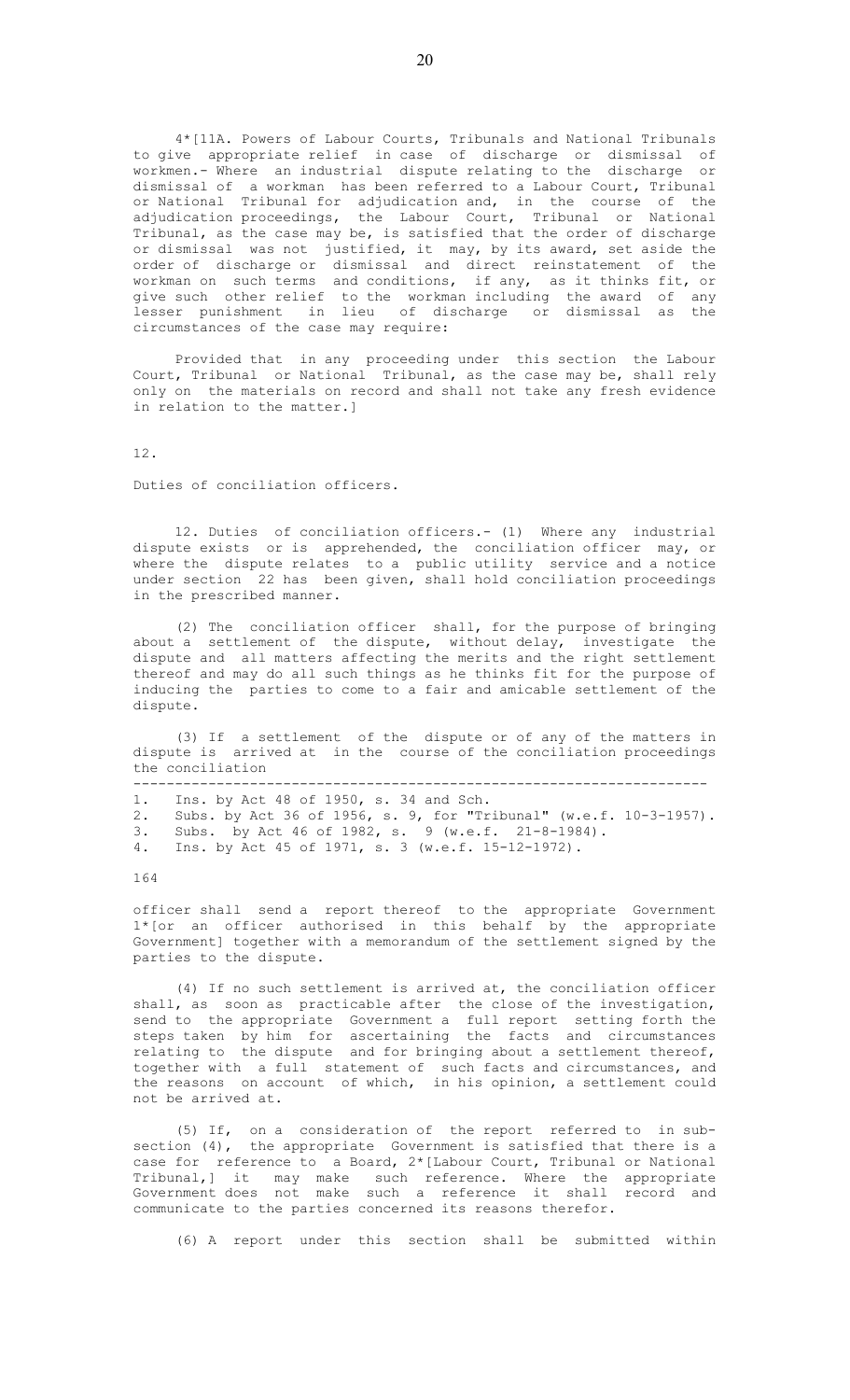fourteen days of the commencement of the conciliation proceedings or within such shorter period as may be fixed by the appropriate Government:

 3\*[Provided that, 4\*[subject to the approval of the conciliation officer,] the time for the submission of the report may be extended by such period as may be agreed upon in writing by all the parties to the dispute.]

### 13.

Duties of Board.

 13. Duties of Board.- (1) Where a dispute has been referred to a Board under this Act, it shall be the duty of the Board to endeavour to bring about a settlement of the same and for this purpose the Board shall, in such manner as it thinks fit and without delay, investigate the dispute and all matters affecting the merits and the right settlement thereof and may do all such things as it thinks fit for the purpose of inducing the parties to come to a fair and amicable settlement of the dispute.

 (2) If a settlement of the dispute or of any of the matters in dispute is arrived at in the course of the conciliation proceedings, the Board shall send a report thereof to the appropriate Government together with a memorandum of the settlement signed by the parties to the dispute.

(3) If no such settlement is arrived at, the Board shall, as soon

 as practicable after the close of the investigation, send to the appropriate --------------------------------------------------------------------- 1. Ins. by Act 35 of 1965, s. 4 (w.e.f. 1-12-1965). 2. Subs. by Act 36 of 1956, s. 10. for "or Tribunal" (w.e.f. 10-3- 1957). 3. Ins. by s. 10, ibid. (w.e.f. 17-9-1956). 4. Ins. by Act 36 of 1964, s. 8 (w.e.f. 19-12-1964).

164A

 Government a full report setting forth the proceedings and steps taken by the Board for ascertaining the facts and circumstances relating to the dispute and for bringing about a settlement thereof, together with a full statement of such facts and circumstances, its findings thereon, the reasons on account of which, in its opinion, a settlement could not be arrived at and its recommendations for the determination of the dispute.

 (4) If, on the receipt of a report under sub-section (3) in respect of a dispute relating to a public utility service, the appropriate Government does not make a reference to a  $1*($  Labour Court, Tribunal ---------------------------------------------------------------------

 1. Subs. by Act 36 of 1956, s. 11, for "Tribunal" (w.e.f. 10-3- 1957).

165

 or National Tribunal] under section 10, it shall record and communicate to the parties concerned its reasons therefor.

 (5) The Board shall submit its report under this section within two months of the date, 1\*[on which the dispute was referred to it] or within such shorter period as may be fixed by the appropriate Government:

 Provided that the appropriate Government may from time to time extend the time for the submission of the report by such further periods not exceeding two months in the aggregate:

Provided further that the time for the submission of the report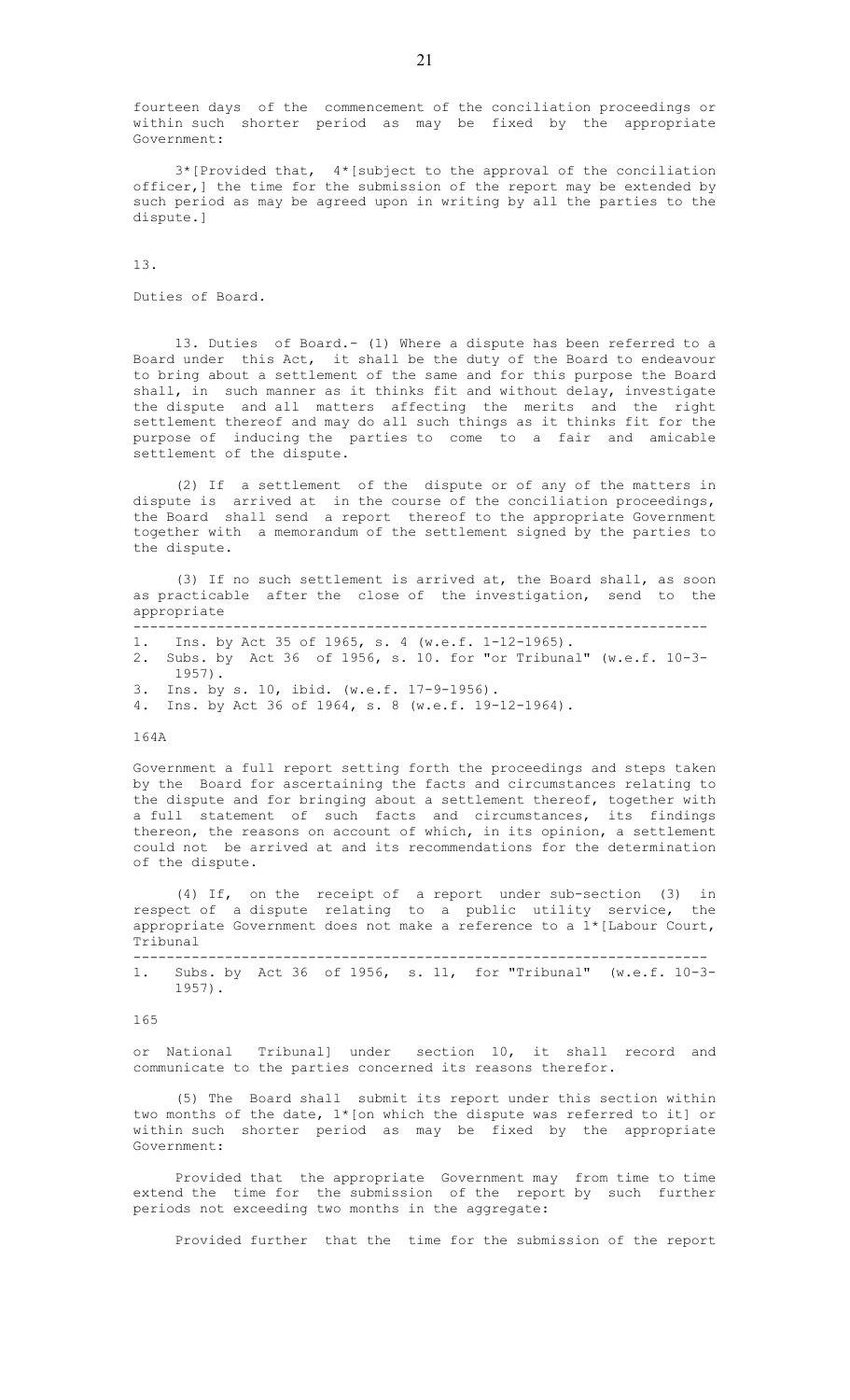may be extended by such period as may be agreed on in writing by all the parties to the dispute.

14.

Duties of Courts.

 14. Duties of Courts.- A Court shall inquire into the matters referred to it and report thereon to the appropriate Government ordinarily within a period of six months from the commencement of its inquiry.

15.

Duties of Labour Courts, Tribunals and National Tribunals.

 2\*[15. Duties of Labour Courts, Tribunals and National Tribunals.- Where an industrial dispute has been referred to a Labour Court, Tribunal or National Tribunal for adjudication, it shall hold its proceedings expeditiously and shall, 3\*[within the period specified in the order referring such industrial dispute or the further period extended under the second proviso to sub-section (2A) of section 10], submit its award to the appropriate Government.

16.

Form of report or award.

 16. Form of report or award.-(1) The report of a Board or Court shall be in writing and shall be signed by all the members of the Board or Court, as the case may be:

 Provided that nothing in this section shall be deemed to prevent any member of the Board or Court from recording any minute of dissent from a report or from any recommendation made therein.

 (2) The award of a Labour Court or Tribunal or National Tribunal shall be in writing and shall be signed by its presiding officer.

17.

Publication of reports and awards.

 17. Publication of reports and awards.- (1) Every report of a Board or Court together with any minute of dissent recorded therewith, every arbitration award and every award of a Labour Court, Tribunal or National Tribunal shall, within a period of thirty days from the date of its receipt by the appropriate Government, be published in such manner as the appropriate Government thinks fit.

---------------------------------------------------------------------

 1. Subs. by Act 40 of 1951, s. 6, for "of the notice under section 22". 2. Subs. by Act 36 of 1956, s. 12, for ss. 15, 16, 17 and 17A (w.e.f. 10-3-1957). S. 17A was ins. by Act 48 of 1950, s. 34 and Sch. 3. Subs. by Act 46 of 1982, s. 10 (w.e.f. 21-8-1984)

166

 (2) Subject to the provisions of section 17A, the award published under sub-section (1) shall be final and shall not be called in question by any Court in any manner whatsoever.

17A.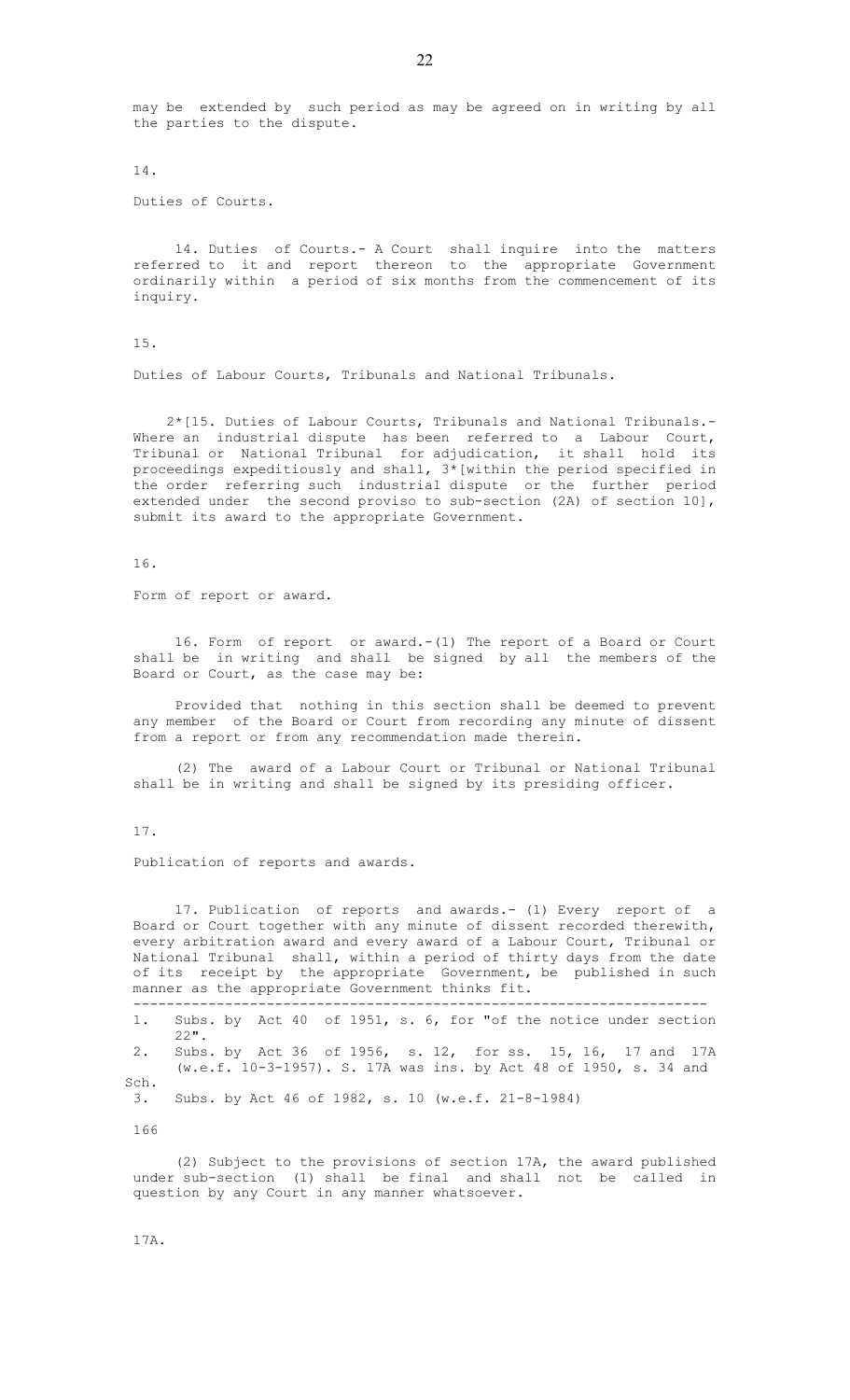17A. Commencement of the award.- (1) An award (including an arbitration award) shall become enforceable on the expiry of thirty days from the date of its publication under section 17:

Provided that--

- (a) if the appropriate Government is of opinion, in any case where the award has been given by a Labour Court or Tribunal in relation to an industrial dispute to which it is a party; or
- (b) if the Central Government is of opinion, in any case where the award has been given by a National Tribunal,

 that it will be inexpedient on public grounds affecting national economy or social justice to give effect to the whole or any part of the award, the appropriate Government, or as the case may be, the Central Government may, by notification in the Official Gazette, declare that the award shall not become enforceable on the expiry of the said period of thirty days.

 (2) Where any declaration has been made in relation to an award under the proviso to sub-section (1), the appropriate Government or the Central Government may, within ninety days from the date of publication of the award under section 17, make an order rejecting or modifying the award, and shall, on the first available opportunity, lay the award together with a copy of the order before the Legislature of the State, if the order has been made by a State Government, or before Parliament, if the order has been made by the Central Government.

 (3) Where any award as rejected or modified by an order made under sub-section (2) is laid before the Legislature of a State or before Parliament, such award shall become enforceable on the expiry of fifteen days from the date on which it is so laid; and where no order under sub-section (2) is made in pursuance of a declaration under the proviso to sub-section (1), the award shall become enforceable on the expiry of the period of ninety days referred to in sub-section (2).

 (4) Subject to the provisions of sub-section (1) and sub-section (3) regarding the enforceability of an award, the award shall come into operation with effect from such date as may be specified therein, but where no date is so specified, it shall come into operation on the

167

 date when the award becomes enforceable under sub-section (1) or sub section (3), as the case may be.]

### 17B.

Payment of full wages to workman pending proceedings in higher courts.

 8\*[17B. Payment of full wages to workman pending proceedings in higher courts.-Where in any case, a Labour Court, Tribunal or National Tribunal by its award directs reinstatement of any workman and the employer prefers any proceedings against such award in a High Court or the Supreme Court, the employer shall be liable to pay such workman, during the period of pendency of such proceedings in the High Court or the Supreme Court, full wages last drawn by him, inclusive of any maintenance allowance admissible to him under any rule if the workman had not been employed in any establishment during such period and an affidavit by such workman had been filed to that effect in such Court:

 Provided that where it is proved to the satisfaction of the High Court or the Supreme Court that such workman had been employed and had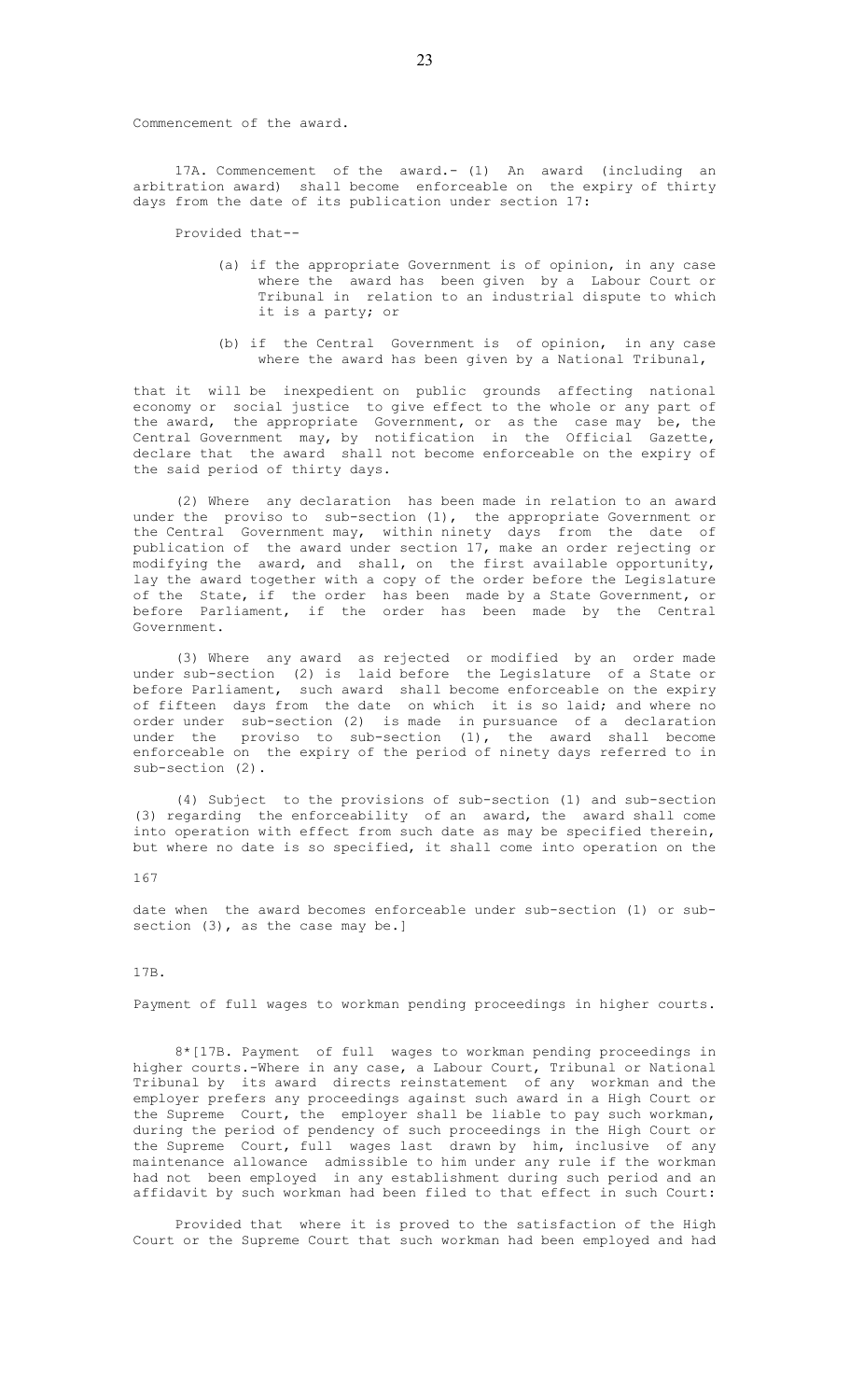been receiving adequate remuneration during any such period or part thereof, the Court shall order that no wages shall be payable under this section for such period or part, as the case may be.]

18.

Persons on whom settlements and awards are binding.

18. Persons on whom settlements and awards are binding. $-2*(1)$  A settlement arrived at by agreement between the employer and workman otherwise than in the course of conciliation proceeding shall be binding on the parties to the agreement.

 (2) 3\*[Subject to the provisions of sub-section (3), an arbitration award] which has become enforceable shall be binding on the parties to the agreement who referred the dispute to arbitration.]

 4\*[(3)] A settlement arrived at in the course of conciliation proceedings under this Act 5\*[or an arbitration award in a case where a notification has been issued under sub-section (3A) of section 10A] or 6\*[an award 7\*[of a Labour Court, Tribunal or National Tribunal] which has become enforceable] shall be binding on--

- (a) all parties to the industrial dispute;
- (b) all other parties summoned to appear in the proceedings as parties to the dispute, unless the Board, 5\*[arbitrator,] 8\*[Labour Court, Tribunal or National Tribunal], as the case may be, records the opinion that they were so summoned without proper cause;
	- (c) where a party referred to in clause (a) or clause (b) is an employer, his heirs, successors or assigns in respect of the establishment to which the dispute relates;
	- (d) where a party referred to in clause (a) or clause (b) is composed of workmen, all persons who were employed in the establishment or part of the establishment, as the case may be, to which the dispute relates on the date of the dispute and all persons who subsequently become employed in that establishment or part.

- 1. Ins. by Act 46 of 1982, s. 11 (w.e.f. 21-8-1984). 2. Ins. by Act 36 of 1956, s. 13 (w.e.f. 7-10-1956).
- 3. Subs. by Act 36 of 1964, s. 9, for "An arbitration award" (w.e.f. 19-12-1964).

---------------------------------------------------------------------

- 4. S. 18 renumbered as sub-section (3) of that section by Act 36 of 1956, s. 13 (w.e.f. 7-10-1956).
- 5. Ins. by Act 36 of 1964, s. 9 (w.e.f. 19-12-1964).
- 6. Subs. by Act 48 of 1950, s. 34 and Sch., for "an award which is declared by the appropriate Government to be binding under sub-section (2) of section 15".
- 7. Ins. by Act 36 of 1956, s. 13 (w.e.f. 10-3-1957).
- 8. Subs. by s. 13, ibid., for "or Tribunal" (w.e.f. 10-3-1957).

168

19.

Period of operation of settlements and awards.

 19. Period of operation of settlements and awards.- (1) A settlement 1\*\*\* shall come into operation on such date as is agreed upon by the parties to the dispute, and if no date is agreed upon, on the date on which the memorandum of the settlement is signed by the parties to the dispute.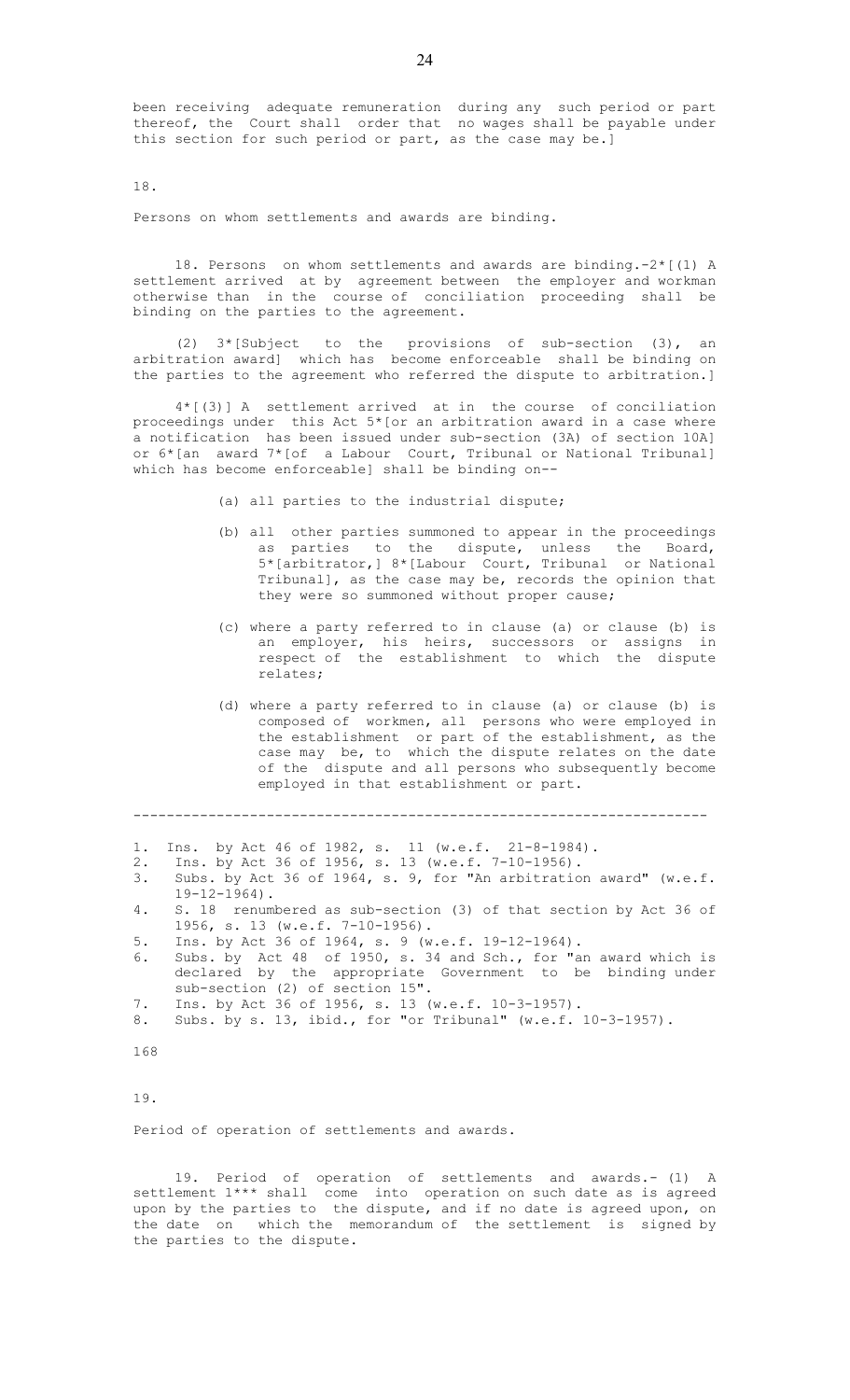(2) Such settlement shall be binding for such period as is agreed upon by the parties, and if no such period is agreed upon, for a period of six months 2\*[from the date on which the memorandum of settlement is signed by the parties to the dispute], and shall continue to be binding on the parties after the expiry of the period aforesaid, until the expiry of two months from the date on which a notice in writing of an intention to terminate the settlement is given by one of the parties to the other party or parties to the settlement.

 3\*[(3) An award shall, subject to the provisions of this section, remain in operation for a period of one year 4\*[from the date on which the award becomes enforceable under section 17A]:

 Provided that the appropriate Government may reduce the said period and fix such period as it thinks fit:

 Provided further that the appropriate Government may, before the expiry of the said period, extend the period of operation by any period not exceeding one year at a time as it thinks fit so, however, that the total period of operation of any award does not exceed three years from the date on which it came into operation.

 (4) Where the appropriate Government, whether of its own motion or on the application of any party bound by the award, considers that since the award was made, there has been a material change in the circumstances on which it was based, the appropriate Government may refer the award or a part of it  $5*(to a$  Labour Court, if the award was that of a Labour Court or to a Tribunal, if the award was that of a Tribunal or of a National Tribunal] for decision whether the period of operation should not, by reason of such change, be shortened and the decision of 6\*[Labour Court or the Tribunal, as the case may be] on such reference shall,  $7***$  be final.

- --------------------------------------------------------------------- 1. The words "arrived at in the course of a conciliation proceeding under this Act" omitted by Act 36 of 1956, s. 14 (w.e.f.  $7-10-1956$ ).
- 2. Ins. by s. 14, ibid. (w.e.f. 7-10-1956).<br>3. Subs. by Act 48 of 1950, s. 34 and Sch.,
- 3. Subs. by Act 48 of 1950, s. 34 and Sch., for sub-section (3).<br>4. Ins. by Act 36 of 1956, s. 14 (w.e.f. 17-9-1956).
- Ins. by Act 36 of 1956, s. 14 (w.e.f. 17-9-1956).
- 5. Subs. by s. 14, ibid., for "to a Tribunal" (w.e.f. 10-3-1957).
- 6. Subs. by s. 14, ibid., for "the Tribunal" (w.e.f. 10-3-1957).
- 7. The words "subject to the provision for appeal" omitted by s. 14, ibid. (w.e.f. 10-3-1957).

169

 (5) Nothing contained in sub-section (3) shall apply to any award which by its nature, terms or other circumstances does not impose, after it has been given effect to, any continuing obligation on the parties bound by the award.

 (6) Notwithstanding the expiry of the period of operation under sub-section (3), the award shall continue to be binding on the parties until a period of two months has elapsed from the date on which notice is given by any party bound by the award to the other party or parties intimating its intention to terminate the award.

 1\*[(7) No notice given under sub-section (2) or sub-section (6) shall have effect, unless it is given by a party representing the majority of persons bound by the settlement or award, as the case may be.]]

20.

Commencement and conclusion of proceedings.

 20. Commencement and conclusion of proceedings.- (1) A conciliation proceeding shall be deemed to have commenced on the date on which a notice of strike or lock-out under section 22 is received by the conciliation officer or on the date of the order referring the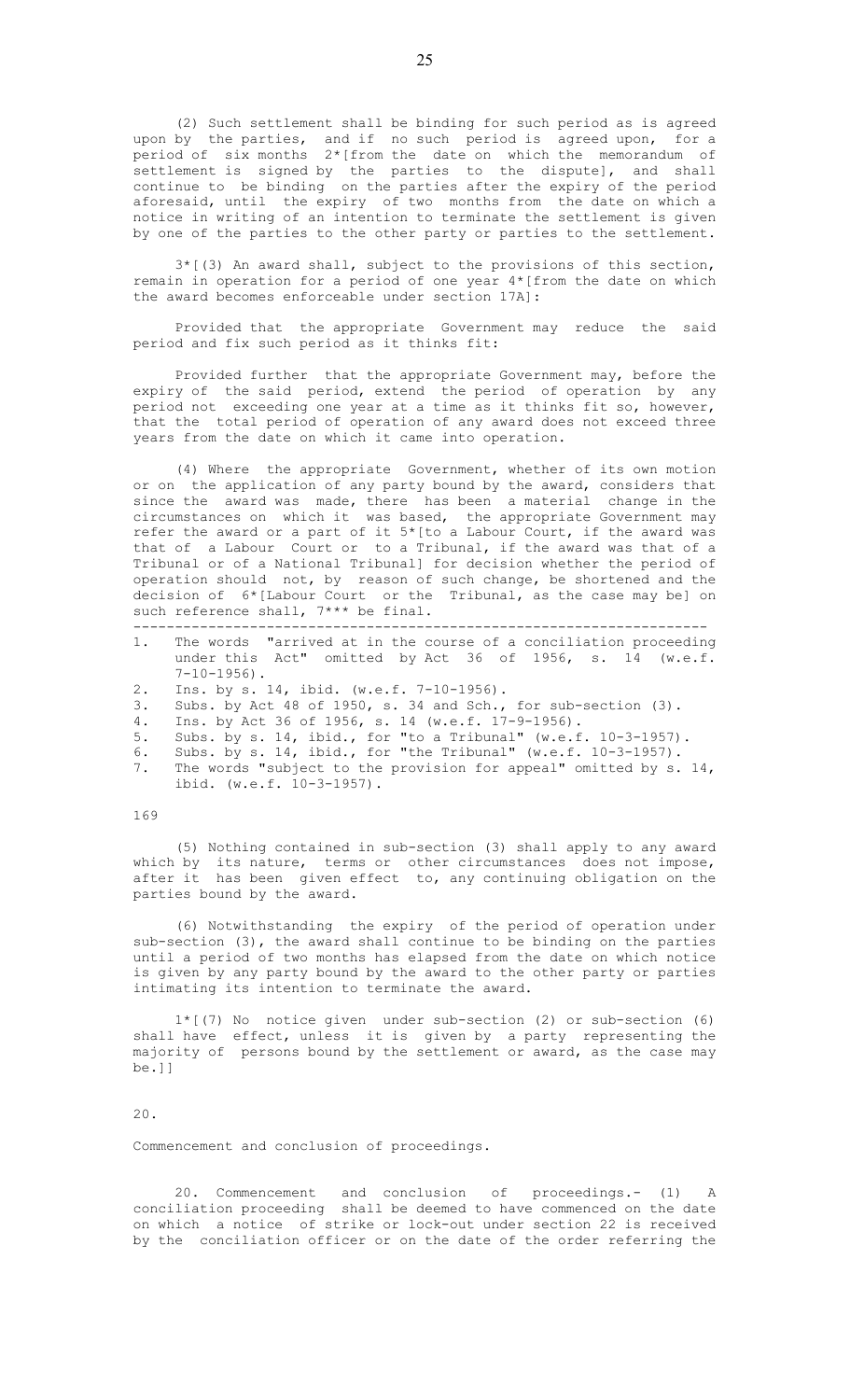dispute to a Board, as the case may be.

- (2) A conciliation proceeding shall be deemed to have concluded--
	- (a) where a settlement is arrived at, when a memorandum of the settlement is signed by the parties to the dispute;
	- (b) where no settlement is arrived at, when the report of the conciliation officer is received by the appropriate Government or when the report of the Board is published under section 17, as the case may be; or
	- (c) when a reference is made to a Court, 2\*[Labour Court, Tribunal or National Tribunal] under section 10 during the pendency of conciliation proceedings.

 (3) Proceedings 3\*[before an arbitrator under section 10A or before a Labour Court, Tribunal or National Tribunal] shall be deemed to have commenced on the date of the 4\*[reference of the dispute for arbitration or adjudication, as the case may be] and such proceedings shall be deemed to have concluded 5\*[on the date on which the award becomes enforceable under section 17A]. ---------------------------------------------------------------------

- 1. Ins. by Act 36 of 1964, s. 10 (w.e.f. 19-12-1964). The former sub-section (7) was omitted by Act 36 of 1956, s. 14 (w.e.f.  $17-9- 1956$ .
- 2. Subs. by Act 36 of 1956, s. 15, for "or Tribunal" (w.e.f. 10-3- 1957).
- 3. Subs. by s. 15, ibid., for "before a Tribunal" (w.e.f. 10-3-  $1957$ .<br>4. Subs.
- 4. Subs. by s. 15, ibid., for "reference of a dispute for adjudication" (w.e.f. 10-3-1957).
- 5. Subs. by Act 18 of 1952, s. 4, for certain words and figures.

170

21.

Certain matters to be kept confidential.

 21. Certain matters to be kept confidential.- There shall not be included in any report or award under this Act any information obtained by a conciliation officer, Board, Court, 1\*[Labour Court, Tribunal, National Tribunal or an arbitrator] in the course of any investigation or inquiry as to a trade union or as to any individual business (whether carried on by a person, firm or company) which is not available otherwise than through the evidence given before such officer, Board, Court, 1\*[Labour Court, Tribunal, National Tribunal or arbitrator], if the trade union, person, firm or company, in question has made a request in writing to the conciliation officer, Board, Court, 1\*[Labour Court, Tribunal, National Tribunal or arbitrator], as the case may be, that such information shall be treated as confidential; nor shall such conciliation officer or any individual member of the Board, 2\*[or Court or the presiding officer of the Labour Court, Tribunal or National Tribunal or the arbitrator] or any person present at or concerned in the proceedings disclose any such information without the consent in writing of the secretary of the trade union or the person, firm or company in question, as the case may be:

 Provided that nothing contained in this section shall apply to a disclosure of any such information for the purposes of a prosecution under section 193 of the Indian Penal Code (45 of 1860).

#### CHAPTER V

STRIKES AND LOCK-OUTS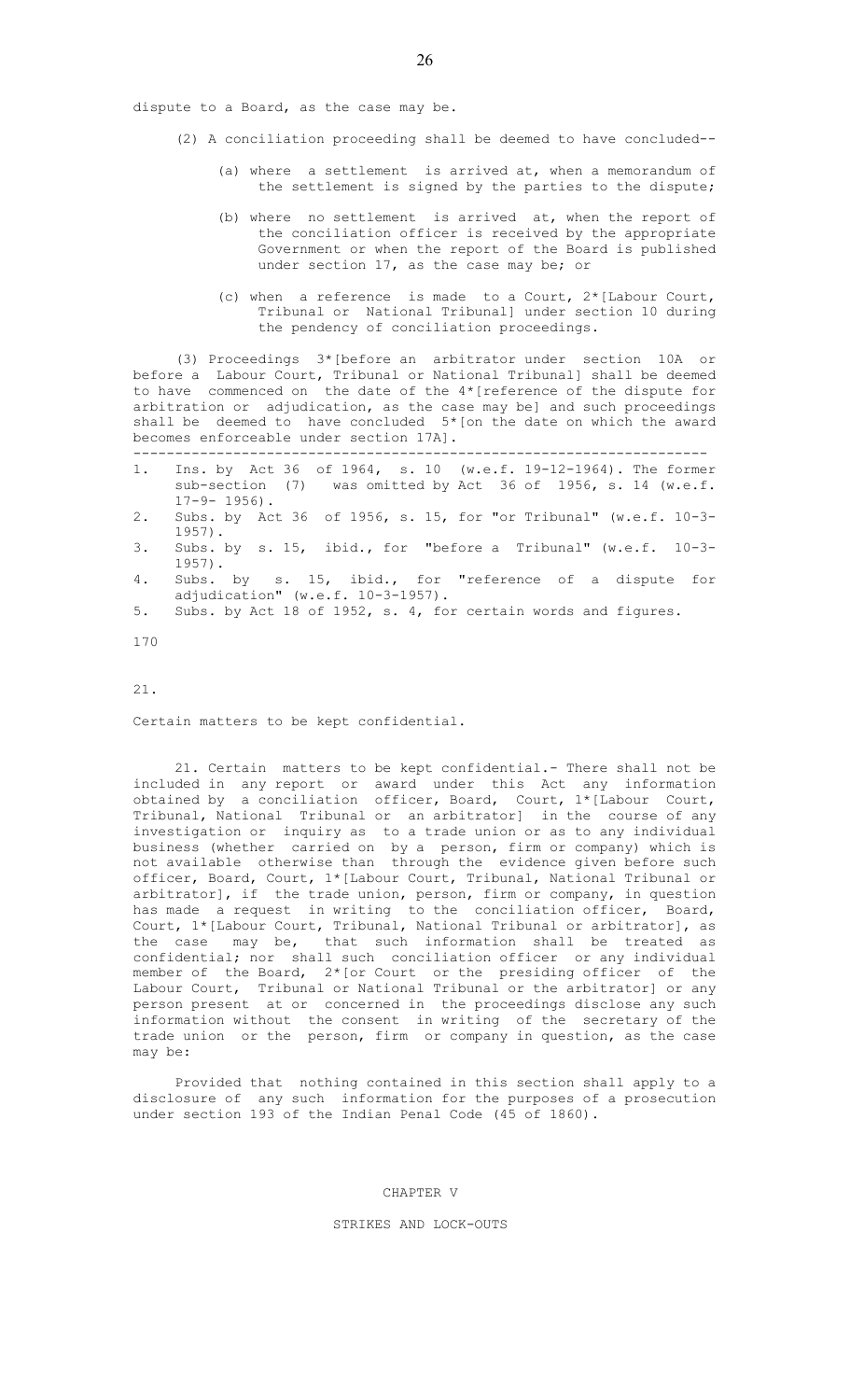22.

Prohibition of strikes and lock-outs.

 22. Prohibition of strikes and lock-outs.- (1) No person employed in a public utility service shall go on strike in breach of contract--

- (a) without giving to the employer notice of strike, as herein-after provided, within six weeks before striking; or
- (b) within fourteen days of giving such notice; or
- (c) before the expiry of the date of strike specified in any such notice as aforesaid; or
- (d) during the pendency of any conciliation proceedings before a conciliation officer and seven days after the conclusion of such proceedings.

 (2) No employer carrying on any public utility service shall lock-out any of his workmen--

> (a) without giving them notice of lock-out as hereinafter provided, within six weeks before locking out; or

 --------------------------------------------------------------------- 1. Subs. by Act 36 of 1956, s. 16, for "or Tribunal" (w.e.f. 10-3-

 $1957$ .<br>2. Subs. 2. Subs. by s. 16, ibid., for "Court or Tribunal" (w.e.f. 10-3- 1957).

171

- (b) within fourteen days of giving such notice; or
- (c) before the expiry of the date of lock-out specified in any such notice as aforesaid; or
- (d) during the pendency of any conciliation proceedings before a conciliation officer and seven days after the conclusion of such proceedings.

 (3) The notice of lock-out or strike under this section shall not be necessary where there is already in existence a strike or, as the case may be, lock-out in the public utility service, but the employer shall send intimation of such lock-out or strike on the day on which it is declared, to such authority as may be specified by the appropriate Government either generally or for a particular area or for a particular class of public utility services.

 (4) The notice of strike referred to in sub-section (1) shall be given by such number of persons to such person or persons and in such manner as may be prescribed.

 (5) The notice of lock-out referred to in sub-section (2) shall be given in such manner as may be prescribed.

 (6) If on any day an employer receives from any persons employed by him any such notices as are referred to in sub-section (1) or gives to any persons employed by him any such notices as are referred to in sub-section (2), he shall within five days thereof report to the appropriate Government or to such authority as that Government may prescribe the number of such notices received or given on that day.

23.

General prohibition of strikes and lock-outs.

23. General prohibition of strikes and lock-outs.- No workman who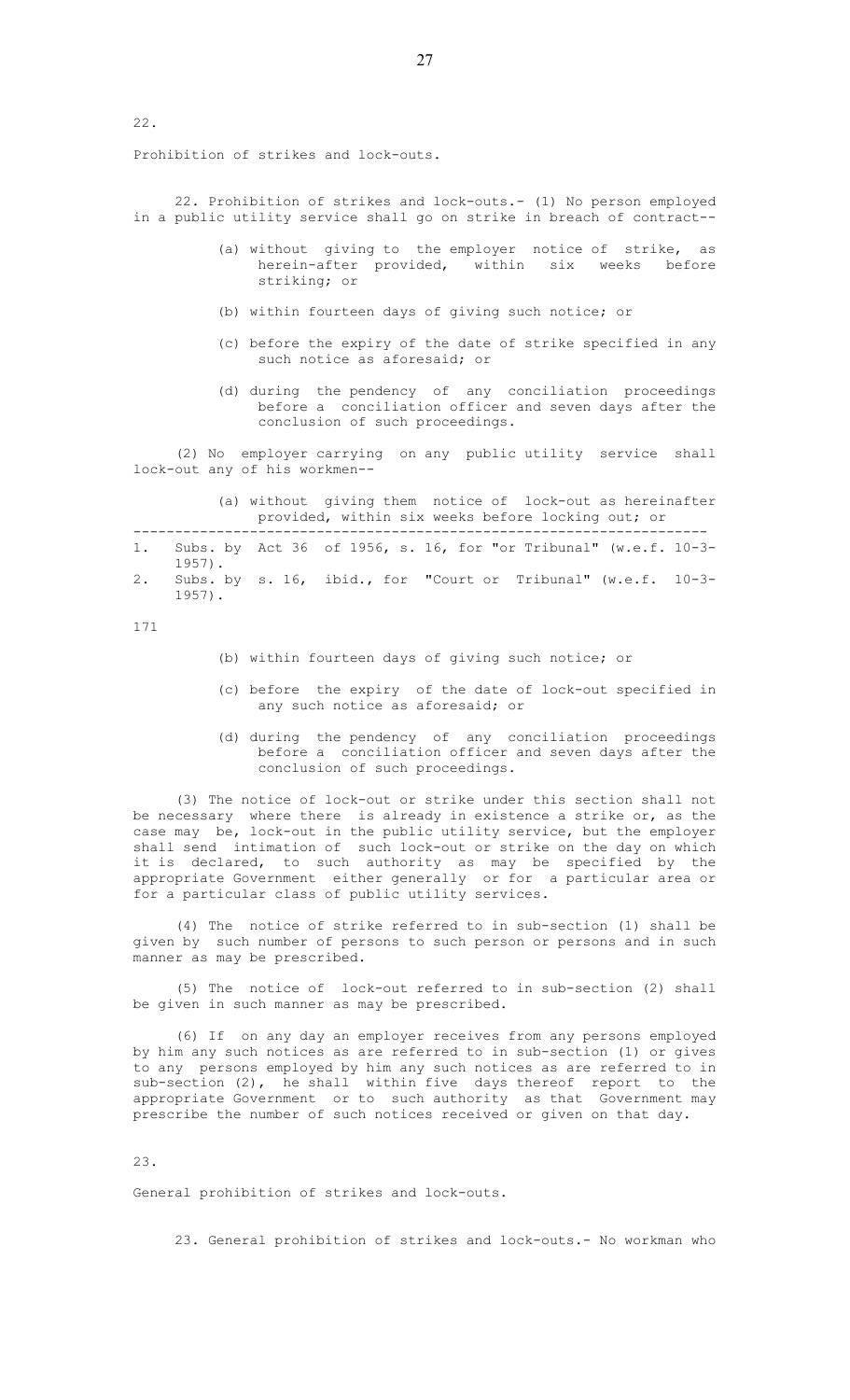is employed in any industrial establishment shall go on strike in breach of contract and no employer of any such workman shall declare a lock-out--

- (a) during the pendency of conciliation proceedings before a Board and seven days after the conclusion of such proceedings;
- (b) during the pendency of proceedings before 1\*[a Labour Court, Tribunal or National Tribunal] and two months after the conclusion of such proceedings;  $2***$
- 3\*[(bb) during the pendency of arbitration proceedings before an arbitrator and two months after the conclusion of such proceedings, where a notification has been issued under sub-section (3A) of section 10A; or] --------------------------------------------------------------------- 1. Subs. by Act 36 of 1956, s. 17, for "a Tribunal" (w.e.f. 10-3- 1957). 2. The word "or" omitted by Act 36 of 1964, s. 11 (w.e.f. 19-12- 1964). 3. Ins. by s. 11, ibid. (w.e.f. 19-12-1964).
- 172
- (c) during any period in which a settlement or award is in operation, in respect of any of the matters covered by the settlement or award.

24.

Illegal strikes and lock-outs.

 24. Illegal strikes and lock-outs.- (1) A strike or a lock-out shall be illegal if--

- (i) it is commenced or declared in contravention of section 22 or section 23; or
- (ii) it is continued in contravention of an order made under sub-section (3) of section 10 1\*[or sub-section (4A) of section 10A].

 (2) Where a strike or lock-out in pursuance of an industrial dispute has already commenced and is in existence at the time of the reference of the dispute to a Board, 1\*[an arbitrator, a] 2\*[Labour Court, Tribunal or National Tribunal], the continuance of such strike or lock-out shall not be deemed to be illegal, provided that such strike or lock-out was not at its commencement in contravention of the provisions of this Act or the continuance thereof was not prohibited under sub-section (3) of section 10 1\*[or sub-section (4A) of section 10A].

 (3) A lock-out declared in consequence of an illegal strike or a strike declared in consequence of an illegal lock-out shall not be deemed to be illegal.

25.

Prohibition of financial aid to illegal strikes and lock-outs.

 25. Prohibition of financial aid to illegal strikes and lock outs.- No person shall knowingly expend or apply any money in direct furtherance of support of any illegal strike or lock-out.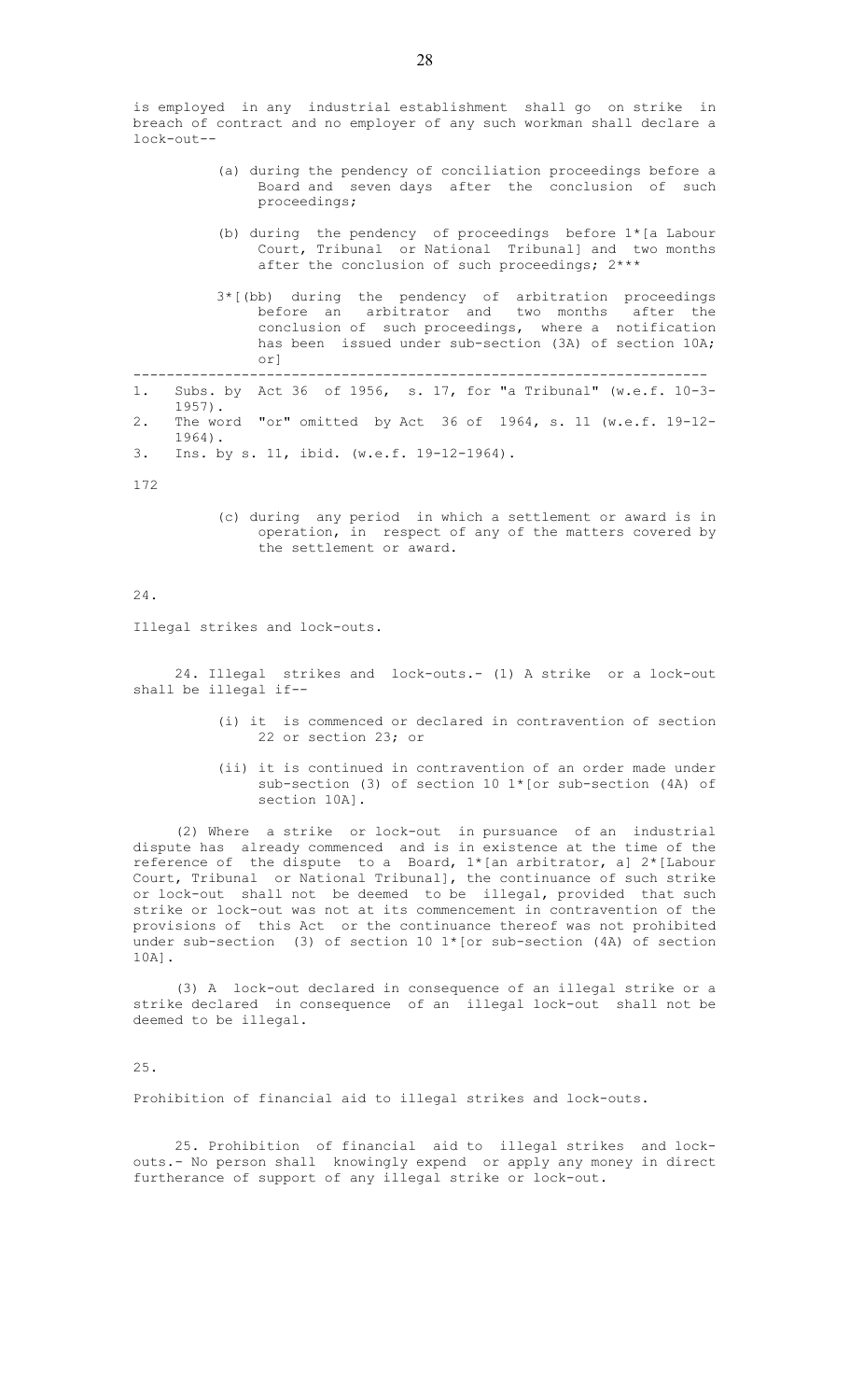### 3\*[CHAPTER VA

#### LAY-OFF AND RETRENCHMENT

25A.

Application of sections 25C to 25E.

 25A. Application of sections 25C to 25E.-(1) Sections 25C to 25E inclusive 4\*[shall not apply to industrial establishments to which Chapter VB applies, or--]

- (a) to industrial establishments in which less than fifty workmen on an average per working day have been employed in the preceding calendar month; or
- (b) to industrial establishments which are of a seasonal character or in which work is performed only intermittently.

---------------------------------------------------------------------

- 1. Ins. by Act 36 of 1964, s. 12 (w.e.f. 19-12-1964). 2. Subs. by Act 36 of 1956, s. 18, for "or Tribunal" (w.e.f. 10-3- 1957).
- 3. Ins. by Act 43 of 1953, s. 3 (w.e.f. 24-10-1953).
- 4. Subs. by Act 32 of 1976, s. 2, for "shall not apply--" (w.e.f.  $5 - 3 - 1976$ .

173

 (2) If a question arises whether an industrial establishment is of a seasonal character or whether work is performed therein only intermittently, the decision of the appropriate Government thereon shall be final.

 1\*[Explanation.--In this section and in sections 25C, 25D and 25E, "industrial establishment" means--

- (i) a factory as defined in clause (m) of section 2 of the Factories Act 1948 (63 of 1948); or
- (ii) a mine as defined in clause (j) of section 2 of the Mines Act, 1952 (35 of 1952); or
- (iii) a plantation as defined in clause (f) of section 2 of the Plantations Labour Act, 1951 (69 of 1951).]

25B.

Definition of continuous service.

 2\*[25B. Definition of continuous service.- For the purposes of this Chapter,--

- (1) a workman shall be said to be in continuous service for a period if he is, for that period, in uninterrupted service, including service which may be interrupted on account of sickness or authorised leave or an accident or a strike which is not illegal, or a lock-out or a cessation of work which is not due to any fault on the part of the workman;
	- (2) where a workman is not in continuous service within the meaning of clause (1) for a period of one year or six months, he shall be deemed to be in continuous service under an employer--

 (a) for a period of one year, if the workman, during a period of twelve calendar months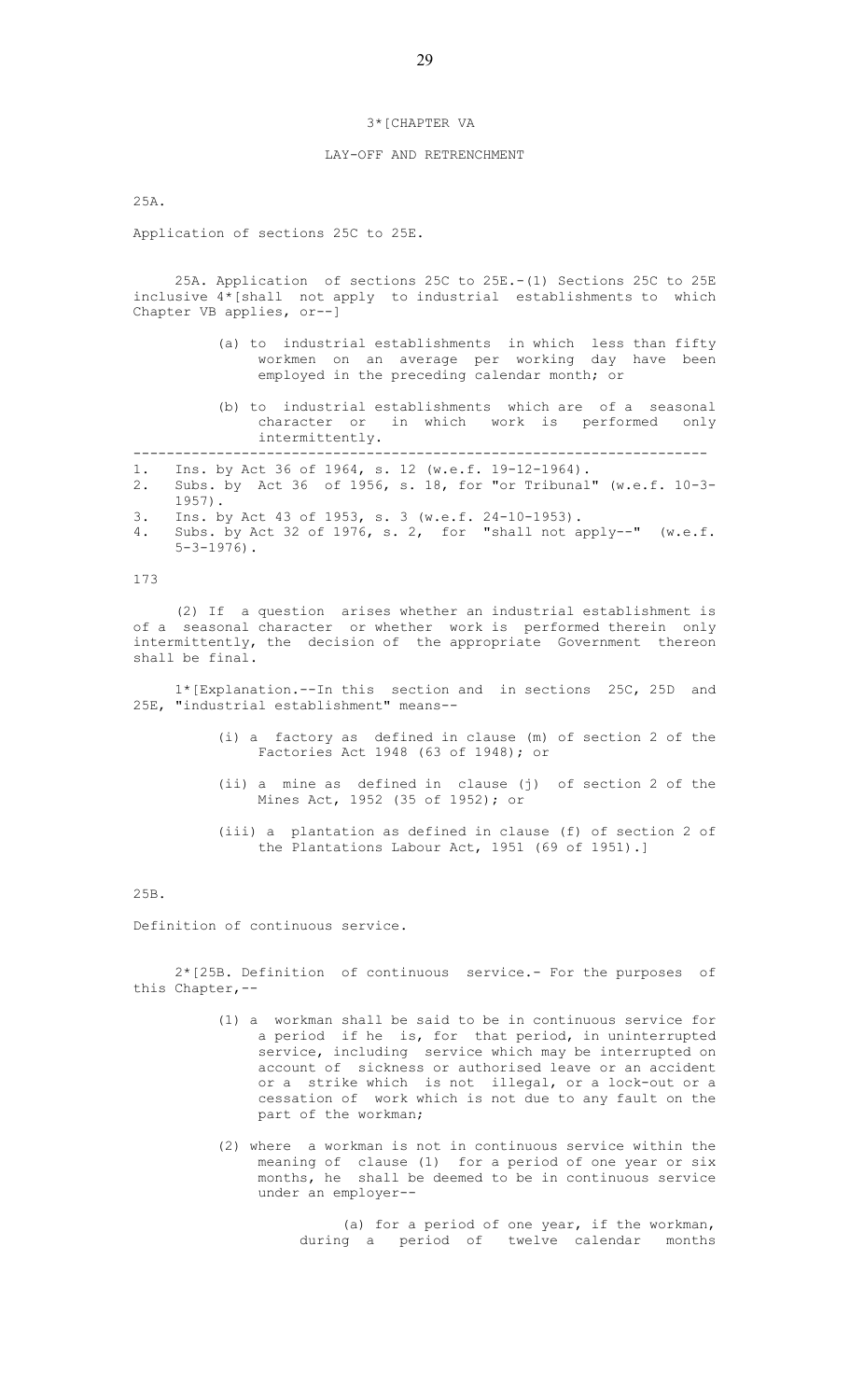preceding the date with reference to which calculation is to be made, has actually worked under the employer for not less than--

> (i) one hundred and ninety days in the case of a workman employed below ground in a mine; and

> (ii) two hundred and forty days, in any other case;

 (b) for a period of six months, if the workman, during a period of six calendar months preceding the date with reference to which calculation is to be made, has actually worked under the employer for not less than--

 (i) ninety-five days, in the case of a workman employed below ground in a mine; and ---------------------------------------------------------------------

 1. Subs. by Act 48 of 1954, s. 2, for the former Explanation (w.e.f.  $1-4-1954$ ).

2. Subs. by Act 36 of 1964, s. 13, for s. 25B (w.e.f. 19-12-1964).

174

 (ii) one hundred and twenty days, in any other case.

 Explanation.--For the purposes of clause (2), the number of days on which a workman has actually worked under an employer shall include the days on which--

- (i) he has been laid-off under an agreement or as permitted by standing orders made under the Industrial Employment (Standing Orders) Act, 1946 (20 of 1946), or under this Act or under any other law applicable to the industrial establishment;
	- (ii) he has been on leave with full wages, earned in the previous years;
	- (iii) he has been absent due to temporary disablement caused by accident arising out of and in the course of his employment; and
- (iv) in the case of a female, she has been on maternity leave; so, however, that the total period of such maternity leave does not exceed twelve weeks.]

25C.

Right of workmen laid-off for compensation.

 1\*[25C. Right of workmen laid-off for compensation.- Whenever a workman (other than a badli workman or a casual workman) whose name is borne on the muster rolls of an industrial establishment and who has completed not less than one year of continuous service under an employer is laid-off, whether continuously or intermittently, he shall be paid by the employer for all days during which he is so laid-off, except for such weekly holidays as may intervene, compensation which shall be equal to fifty per cent. of the total of the basic wages and dearness allowance that would have been payable to him had he not been so laid-off:

 Provided that if during any period of twelve months, a workman is so laid-off for more than forty-five days, no such compensation shall be payable in respect of any period of the lay-off after the expiry of the first forty-five days, if there is an agreement to that effect between the workman and the employer:

Provided further that it shall be lawful for the employer in any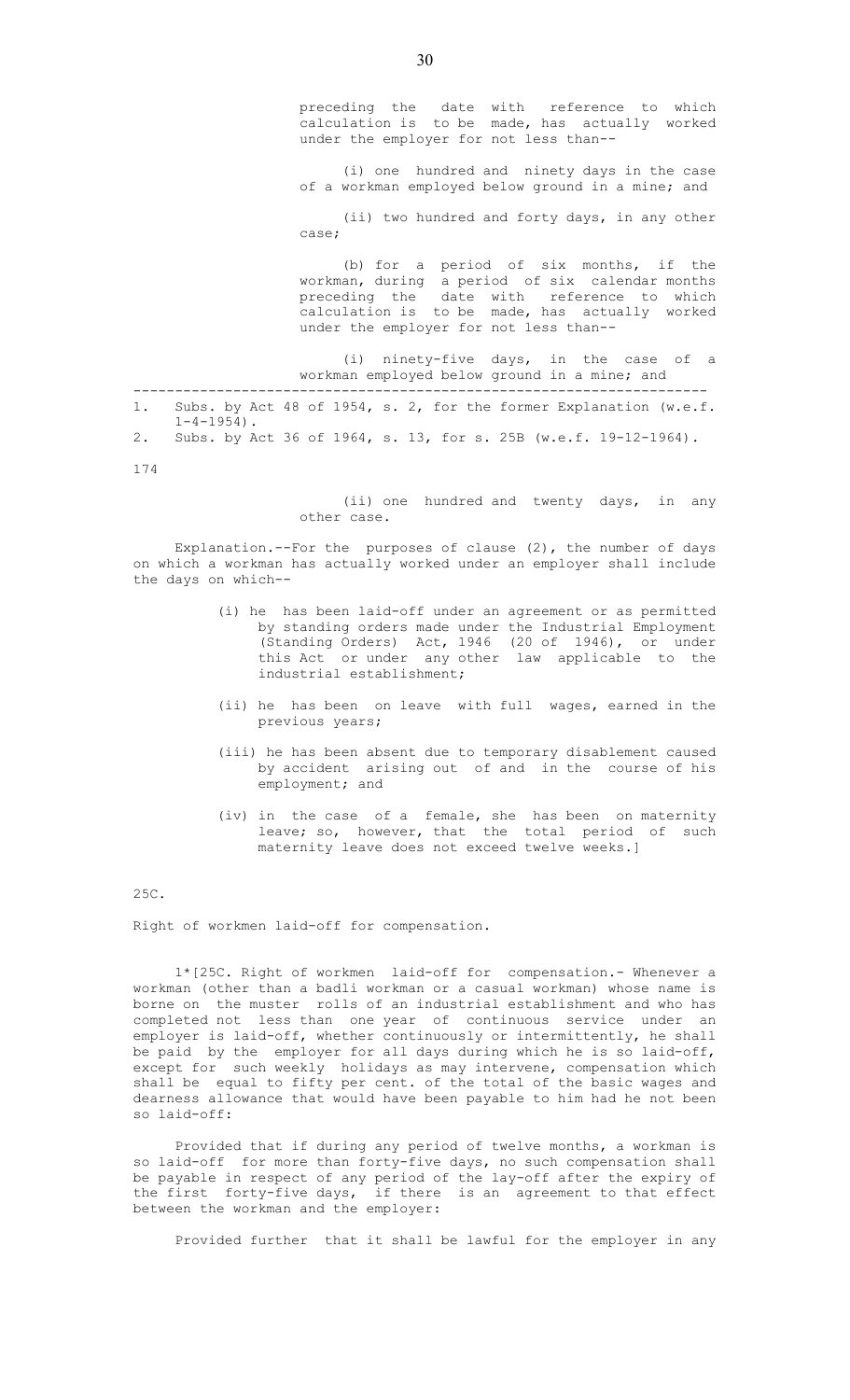case falling within the foregoing proviso to retrench the workman in accordance with the provisions contained in section 25F at any time after the expiry of the first forty-five days of the lay-off and when he does so, any compensation paid to the workman for having been laid off during the preceding twelve months may be set off against the compensation payable for retrenchment. ---------------------------------------------------------------------

 1. Subs. by Act 35 of 1965, s. 5, for the former section (w.e.f. 1-  $12 - 1965$ ).

175

 Explanation.--"Badli workman" means a workman who is employed in an industrial establishment in the place of another workman whose name is borne on the muster rolls of the establishment, but shall cease to be regarded as such for the purposes of this section, if he has completed one year of continuous service in the establishment.]

25D.

Duty of an employer to maintain muster rolls of workmen.

 25D. Duty of an employer to maintain muster rolls of workmen. Notwithstanding that workmen in any industrial establishment have been laid-off, it shall be the duty of every employer to maintain for the purposes of this Chapter a muster roll and to provide for the making of entries therein by workmen who may present themselves for work at the establishment at the appointed time during normal working hours.

25E.

Workmen not entitled to compensation in certain cases.

 25E. Workmen not entitled to compensation in certain cases.- No compensation shall be paid to a workman who has been laid-off--

- (i) if he refuses to accept any alternative employment in the same establishment from which he has been laid-off, or in any other establishment belonging to the same employer situate in the same town or village or situate within a radius of five miles from the establishment to which he belongs, if, in the opinion of the employer, such alternative employment does not call for any special kill or previous experience and can be done by the workman, provided that the wages which would normally have been paid to the workman are offered for the alternative employment also;
- (ii) if he does not present himself for work at the establishment at the appointed time during normal working hours at least once a day;
	- (iii) if such laying-off is due to a strike or slowing-down of production on the part of workmen in another part of the establishment.

25F.

Conditions precedent to retrenchment of workmen.

 25F. Conditions precedent to retrenchment of workmen.- No workman employed in any industry who has been in continuous service for not less than one year under an employer shall be retrenched by that employer until--

> (a) the workman has been given one month's notice in writing indicating the reasons for retrenchment and the period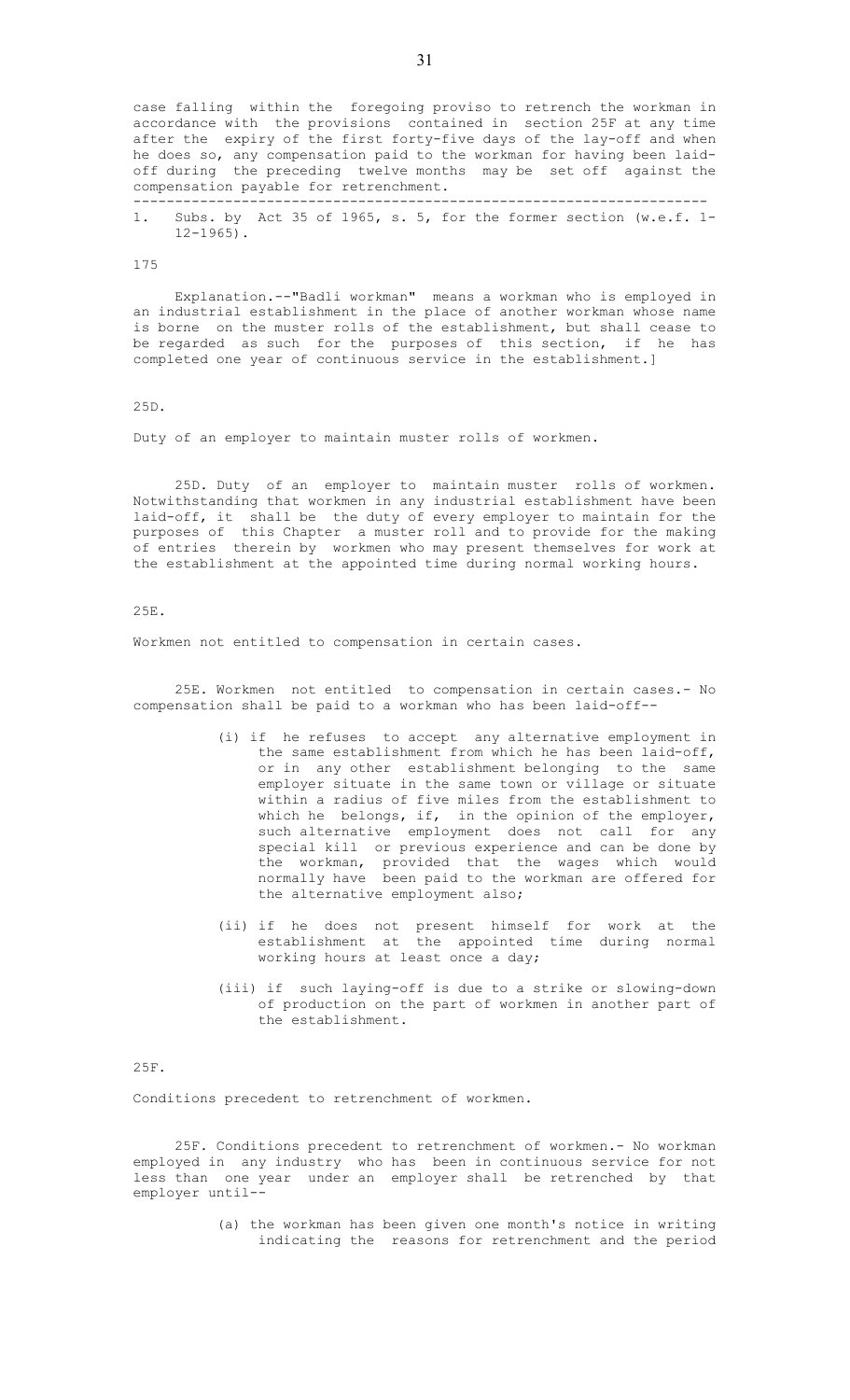of notice has expired, or the workman has been paid in lieu of such notice, wages for the period of the notice:

176

 $1^{\star}$  \* \* \* \* \* \* \* \* \*

- (b) the workman has been paid, at the time of retrenchment, compensation which shall be equivalent to fifteen days' average pay 2\*[for every completed year of continuous service] or any part thereof in excess of six months; and
- (c) notice in the prescribed manner is served on the appropriate Government 3\*[or such authority as may be specified by the appropriate Government by notification in the Official Gazette].

## 25FF

Compensation to workmen in case of transfer of undertakings.

 4\*[25FF. Compensation to workmen in case of transfer of undertakings.- Where the ownership or management of an undertaking is transferred, whether by agreement or by operation of law, from the employer in relation to that undertaking to a new employer, every workman who has been in continuous service for not less than one year in that undertaking immediately before such transfer shall be entitled to notice and compensation in accordance with the provisions of section 25F, as if the workman had been retrenched:

 Provided that nothing in this section shall apply to a workman in any case where there has been a change of employers by reason of the transfer, if--

- (a) the service of the workman has not been interrupted by such transfer;
- (b) the terms and conditions of service applicable to the workman after such transfer are not in any way less favourable to the workman than those applicable to him immediately before the transfer; and
	- (c) the new employer is, under the terms of such transfer or otherwise, legally liable to pay to the workman, in the event of his retrenchment, compensation on the basis that his service has been continuous and has not been interrupted by the transfer.

 --------------------------------------------------------------------- 1. Omitted by Act 49 of 1984, s. 3 (w.e.f. 18-8-1984).

 2. Subs. by Act 36 of 1964, s. 14, for "for every completed year of service" (w.e.f. 19-12-1964).

 4. Subs. by Act 18 of 1957, s. 3, for the former section (w.e.f. 28- 11-1956). S. 25FF was ins. by Act 41 of 1956, s. 3.

176A

25FF

 Sixty days' notice to be given of intention to close down anyundertaking.

 1\*[25FFA. Sixty days' notice to be given of intention to close down any undertaking.- (1) An employer who intends to close down an undertaking shall serve, at least sixty days before the date on which the intended closure is to become effective, a notice, in the prescribed manner, on the appropriate Government stating clearly the

 <sup>3.</sup> Ins. by s. 14, ibid. (w.e.f. 19-12-1964).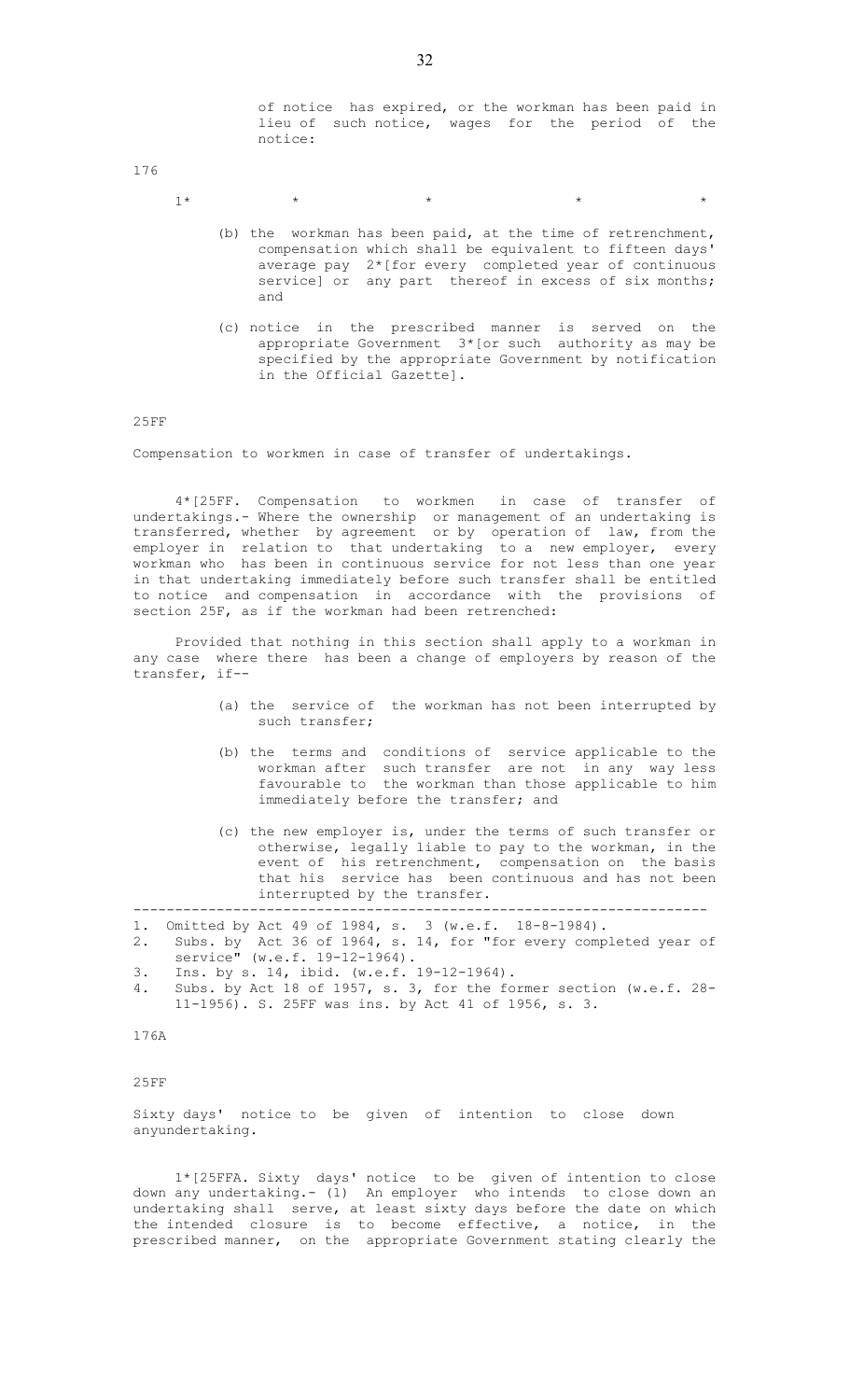Provided that nothing in this section shall apply to--

(a) an undertaking in which--

(i) less than fifty workmen are employed, or

- (ii) less than fifty workmen were employed on an average per working day in the preceding twelve months,
- (b) an undertaking set up for the construction of buildings, bridges, roads, canals, dams or for other construction work or project.

 (2) Notwithstanding anything contained in sub-section (1), the appropriate Government may, if it is satisfied that owing to such exceptional circumstances as accident in the undertaking or death of the employer or the like it is necessary so to do, by order, direct that provisions of sub-section (1) shall not apply in relation to such undertaking for such period as may be specified in the order.]

25FF

Compensation to workmen in case of closing down of undertakings.

 25FFF. Compensation to workmen in case of closing down of undertakings.- (1) Where an undertaking is closed down for any reason whatsoever, every workman who has been in continuous service for ---------------------------------------------------------------------

1. Ins. by Act 32 of 1972, s. 2 (w.e.f. 14-6-1972).

177

 not less than one year in that undertaking immediately before such closure shall, subject to the provisions of sub-section (2), be entitled to notice and compensation in accordance with the provisions of section 25F, as if the workman had been retrenched:

 Provided that where the undertaking is closed down on account of unavoidable circumstances beyond the control of the employer, the compensation to be paid to the workman under clause (b) of section 25F shall not exceed his average pay for three months.

 1\*[Explanation.--An undertaking which is closed down by reason merely of--

- (i) financial difficulties (including financial losses); or
- (ii) accumulation of undisposed of stocks; or
- (iii) the expiry of the period of the lease or licence granted to it; or
- (iv) in a case where the undertaking is engaged in mining operations, exhaustion of the minerals in the area in which such operations are carried on;

 shall not be deemed to be closed down on account of unavoidable circumstances beyond the control of the employer within the meaning of the proviso to this sub-section.]

 $2*(1)$  Notwithstanding anything contained in sub-section (1), where an undertaking engaged in mining operations is closed down by reason merely of exhaustion of the minerals in the area in which such operations are carried on, no workman referred to in that sub-section shall be entitled to any notice or compensation in accordance with the provisions of section 25F, if--

 (a) the employer provides the workman with alternative employment with effect from the date of closure at the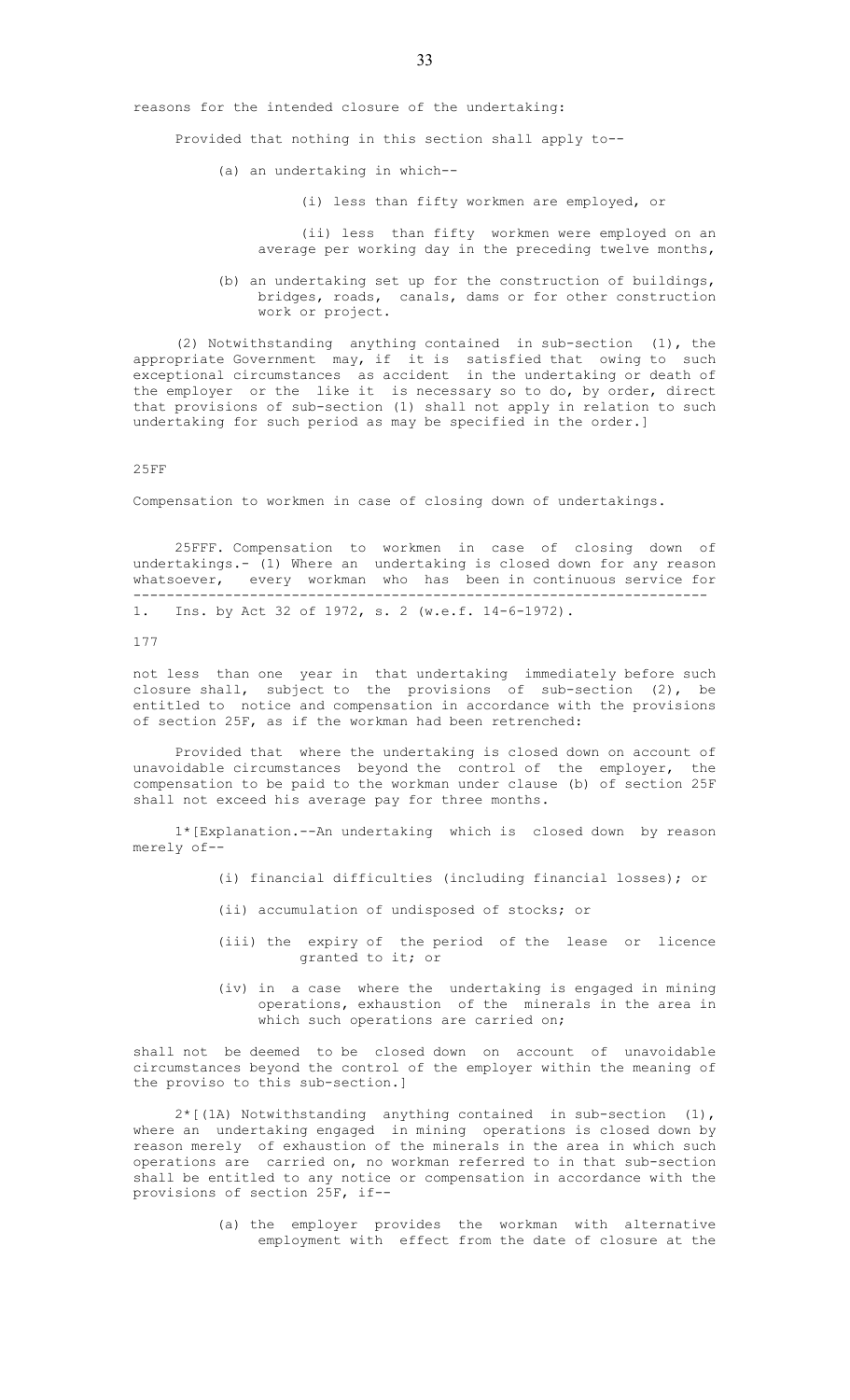same remuneration as he was entitled to receive, and on the same terms and conditions of service as were applicable to him, immediately before the closure;

- (b) the service of the workman has not been interrupted by such alternative employment; and
- (c) the employer is, under the terms of such alternative employment or otherwise, legally liable to pay to the workman, in the event of his retrenchment, compensation on the basis that his service has been continuous and has not been interrupted by such alternative employment.

---------------------------------------------------------------------

 1. Subs. by Act 45 of 1971, s. 4, for the original Explanation (w.e.f. 15-12-1971).

2. Ins. by s. 4, ibid. (w.e.f. 15-12-1971).

178

 (1B) For the purposes of sub-sections (1) and (1A), the expressions "minerals" and "mining operations" shall have the meanings respectively assigned to them in clauses (a) and (d) of section 3 of the Mines and Minerals (Regulation and Development) Act, 1957 (67 of 1957).]

 (2) Where any undertaking set-up for the construction of buildings, bridges, roads, canals, dams or other construction work is closed down on account of the completion of the work within two years from the date on which the undertaking had been set-up, no workman employed therein shall be entitled to any compensation under clause (b) of section 25F, but if the construction work is not so completed within two years, he shall be entitled to notice and compensation under that section for every 1\*[completed year of continuous service] or any part thereof in excess of six months.]

25G.

Procedure for retrenchment.

 25G. Procedure for retrenchment.- Where any workman in an industrial establishment, who is a citizen of India, is to be retrenched and he belongs to a particular category of workmen in that establishment, in the absence of any agreement between the employer and the workman in this behalf, the employer shall ordinarily retrench the workman who was the last person to be employed in that category, unless for reasons to be recorded the employer retrenches any other workman.

25H.

Re-employment of retrenched workmen.

 25H. Re-employment of retrenched workmen.- Where any workmen are retrenched, and the employer proposes to take into his employ any persons, he shall, in such manner as may be prescribed, give an opportunity 2\*[to the retrenched workmen who are citizens of India to offer themselves for re-employment and such retrenched workman] who offer themselves for re-employment shall have preference over other persons.

25I.

[Repealed.]

251. [Recovery of moneys due from employres under this chapter.]-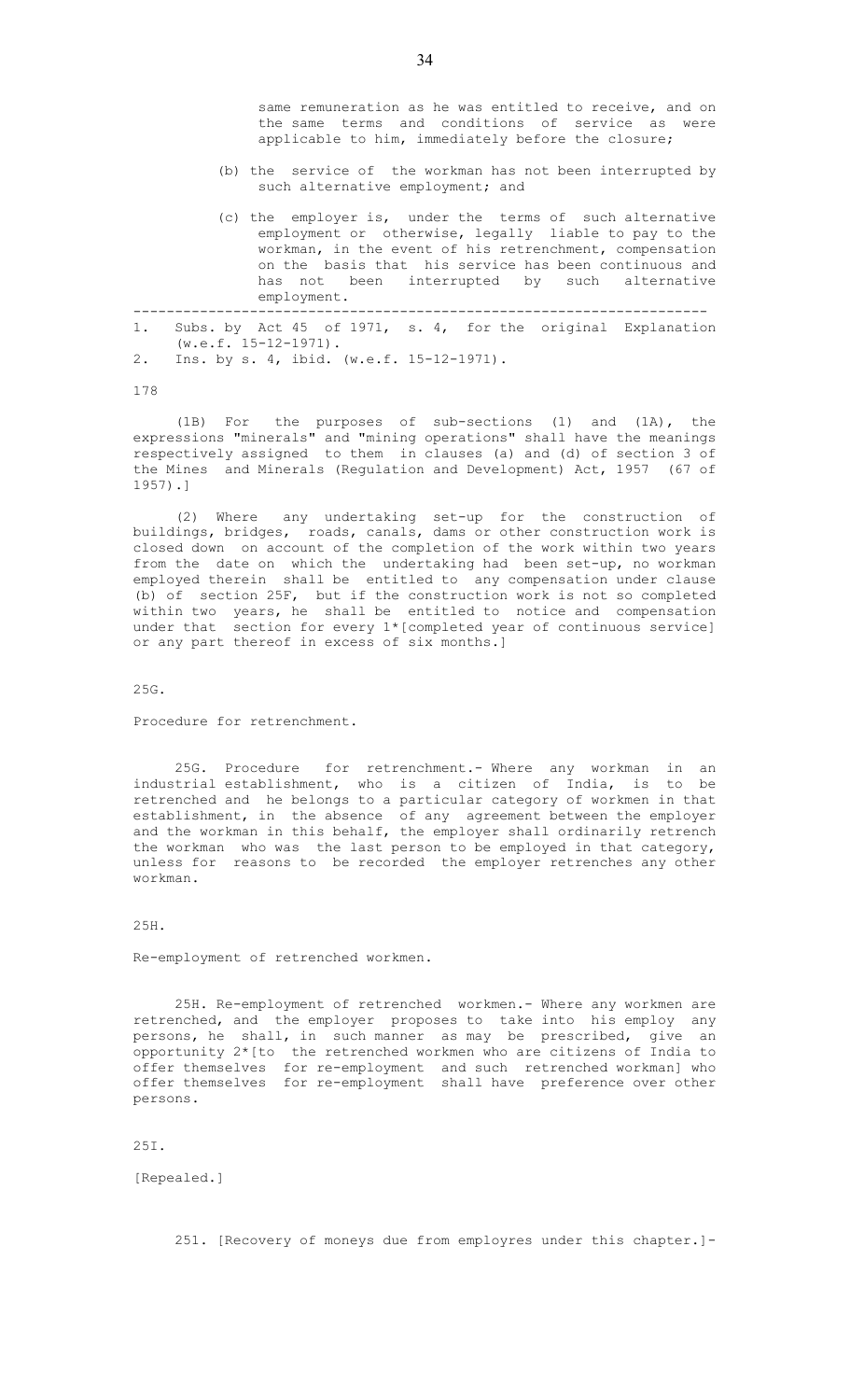Rep. by the Industrial Disputes (Amendment and Miscellaneous Provisions) Act, 1956 (36 of 1956), s. 19 (w.e.f. 10-3-1957).

 $25J$ 

Effect of laws inconsistent with this Chapter.

 25J. Effect of laws inconsistent with this Chapter.- (1) The provisions of this Chapter shall have effect notwithstanding anything inconsistent therewith contained in any other law [including standing orders made under the Industrial Employment (Standing Orders) Act, 1946 (20 of 1946)]:

 3\*[Provided that where under the provisions of any other Act or rules, orders or notifications issued thereunder or under any standing orders or ---------------------------------------------------------------------

 1. Subs. by Act 36, of 1964, s. 15, for "completed year of service" (w.e.f. 19-12-1964). 2. Subs. by s. 16, ibid. for certain words (w.e.f. 19-12-1964).

3. Subs. by s. 17, ibid., for the proviso (w.e.f. 19-12-1964).

#### 178A

 under any award, contract of service or otherwise, a workman is entitled to benefits in respect of any matter which are more favourable to him than those to which he would be entitled under this Act, the workman shall continue to be entitled to the more favourable benefits in respect of that matter, notwithstanding that he receives benefits in respect of other matters under this Act.]

 (2) For the removal of doubts, it is hereby declared that nothing contained in this Chapter shall be deemed to affect the provisions of any other law for the time being in force in any State in so far as that law provides for the settlement of industrial disputes, but the rights and liabilities of employers and workmen in so far as they relate to lay-off and retrenchment shall be determined in accordance with the provisions of this Chapter.]

#### 1\*[CHAPTER VB

## SPECIAL PROVISIONS RELATING TO LAY-OFF, RETRENCHMENT AND CLOSURE IN CERTAIN ESTABLISHMENTS

25K.

Application of Chapter VB.

 25K. Application of Chapter VB.- (1) The provisions of this Chapter shall apply to an industrial establishment (not being an establishment of a seasonal character or in which work is performed only intermittently) in which not less than 2\*[one hundred] workmen were employed on an average per working day for the preceding twelve months.

 (2) If a question arises whether an industrial establishment is of a seasonal character or whether work is performed therein only intermittently, the decision of the appropriate Government thereon shall be final.

25L.

Definitions.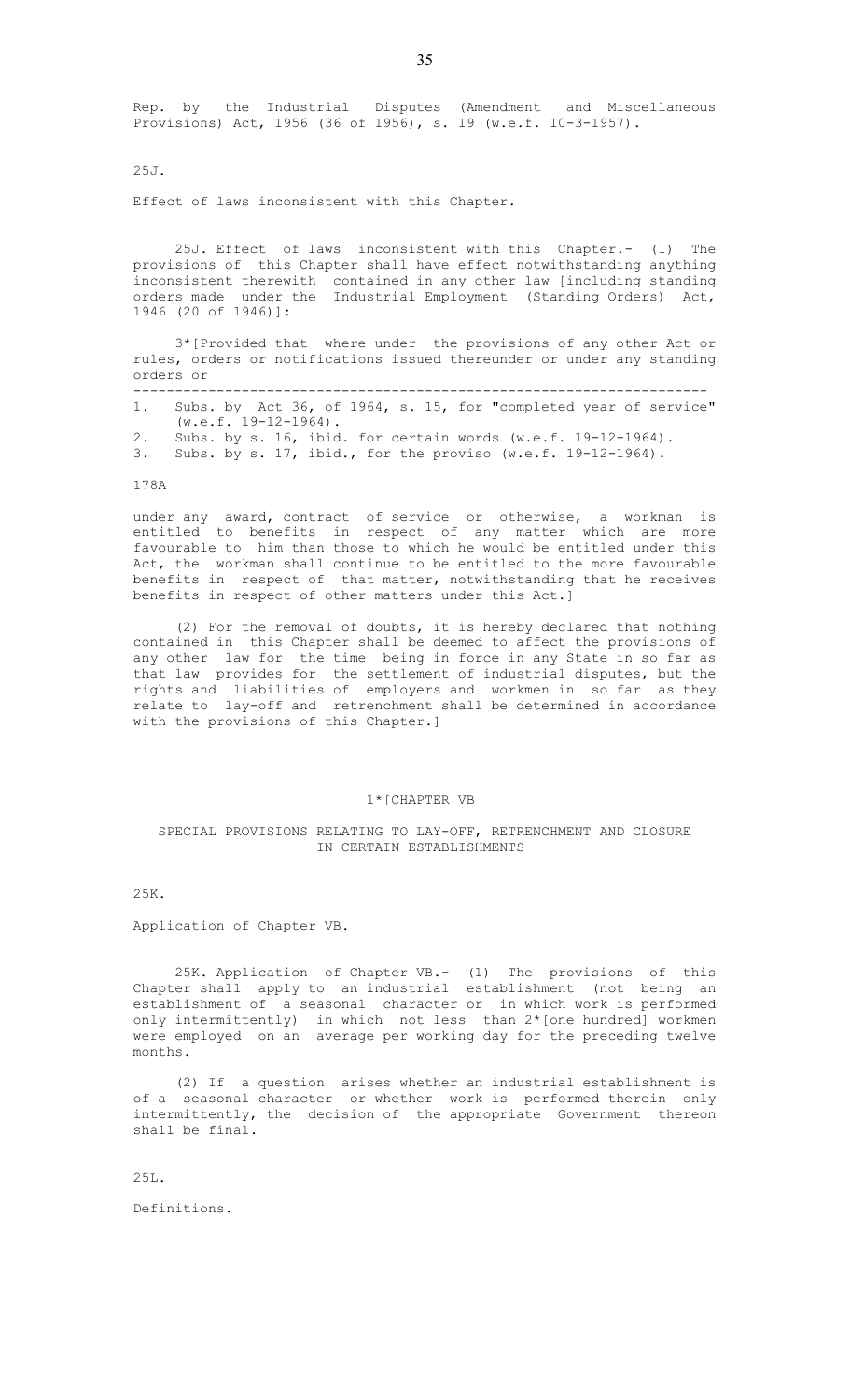25L. Definitions.- For the purposes of this Chapter,--

(a) "industrial establishment" means--

 (i) a factory as defined in clause (m) of section 2 of the Factories Act, 1948 (63 of 1948); (ii) a mine as defined in clause (i) of sub section (1) of section 2 of the Mines Act, 1952 (35 of 1952); or (iii) a plantation as defined in clause (f) of section 2 of the Plantations Labour Act, 1951 (69 of 1951); --------------------------------------------------------------------- 1. Ins. by Act 32 of 1976, s. 3 (w.e.f. 5-3-1976). 2. Subs. by Act 46 of 1982, s. 12 (w.e.f. 21.8.1984).

178B

 (b) notwithstanding anything contained in sub-clause (ii) of clause (a) of section 2,--

> (i) in relation to any company in which not less than fifty-one per cent. of the paid-up share capital is held by the Central Government, or

 (ii) in relation to any corporation [not being a corporation referred to in sub-clause (i) of clause (a) of section 2] established by or under any law made by Parliament,

the Central Government shall be appropriate Government.

25M.

Prohibition of lay-off.

 25M. Prohibition of lay-off.- (1) No workman (other than a badli workman or a casual workman) whose name is borne on the muster rolls of an industrial establishment to which this Chapter applies shall be laid-off by his employer except 1\*[with the prior permission of the appropriate Government or such authority as may be specified by that Government by notification in the Official Gazette (hereinafter in this section referred to as the specified authority), obtained on an application made in this behalf, unless such lay-off is due to shortage of power or to natural calamity, and in the case of a mine, such lay-off is due also to fire, flood, excess of inflammable gas or explosion].

 1\*[(2) An application for permission under sub-section (1) shall be made by the employer in the prescribed manner stating clearly the reasons for the intended lay-off and a copy of such application shall also be served simultaneously on the workmen concerned in the prescribed manner.

 (3) Where the workman (other than badli workmen or casual workmen) of an industrial establishment, being a mine, have been laid off under sub-section (1) for reasons of fire, flood or excess of inflammable gas or explosion, the employer, in relation to such establishment, shall, within a period of thirty days from the date of commencement of such lay-off, apply, in the prescribed manner, to the appropriate Government or the specified authority for permission to continue the lay-off.

 (4) Where an application for permission under sub-section (1) or sub-section (3) has been made, the appropriate Government or the specified authority, after making such enquiry as it thinks fit and after giving a reasonable opportunity of being heard to the employer, the workmen concerned and the persons interested in such lay-off, may,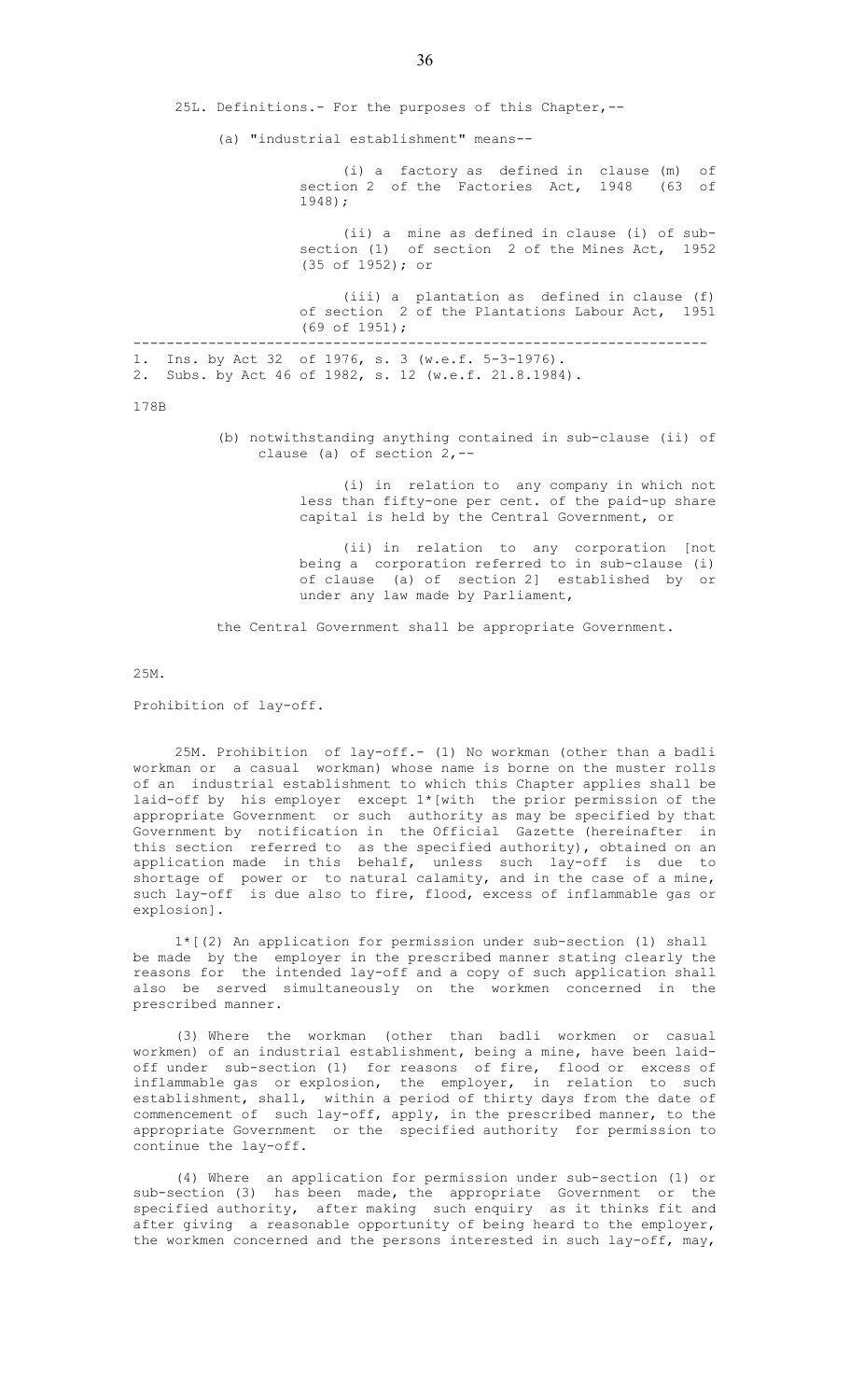having regard to the genuineness and adequacy of the reasons for such lay-off, the interests of the workmen and all other relevant factors, by order and for reasons to be recorded in writing, grant or refuse to grant such permission and a copy of such order shall be communicated to the employer and the workmen.

 (5) Where an application for permission under sub-section (1) or sub-section (3) has been made and the appropriate Government or the specified authority does not communicate the order granting or refusing to grant permission to the employer within a period of sixty days from the date on which such application is made, the permission applied for shall be deemed to have been granted on the expiration of the said period of sixty days.

 (6) An order of the appropriate Government or the specified authority granting or refusing to grant permission shall, subject to the provisions of sub-section (7), be final and binding on all the parties concerned and shall remain in force for one year from the date of such order.

 (7) The appropriate Government or the specified authority may, either on its own motion or on the application made by the employer or any workman, review its order granting or refusing to grant permission under sub-section (4) or refer the matter or, as the case may be, cause it to be referred, to a Tribunal for adjudication:

 Provided that where a reference has been made to a Tribunal under this sub-section, it shall pass an award within a period of thirty days from the date of such reference.

 (8) Where no application for permission under sub-section (1) is made, or where no application for permission under sub-section (3) is made within the period specified therein, or where the permission for any lay-off has been refused, such lay-off shall be deemed to be illegal from the date on which the workmen had been laid-off and the workmen shall be entitled to all the benefits under any law for the time being in force as if they had not been laid-off.

 (9) Notwithstanding anything contained in the foregoing provisions of this section, the appropriate Government may, if it is satisfied that owing to such exceptional circumstances as accident in the establishment or death of the employer or the like, it is necessary so to do, by order, direct that the provisions of sub section  $(1)$ , or, as the case may be, sub-section  $(3)$  shall not apply in relation to such establishment for such period as may be specified in the order.]<br>-----------------

 --------------------------------------------------------------------- 1. Subs. by Act 49 of 1984, s. 4 (w.e.f. 18.8.1984).

178C

 1\*[(10)] The provisions of section 25C (other than the second proviso thereto) shall apply to cases of lay-off referred to in this section.

 Explanation.--For the purposes of this section, a workman shall not be deemed to be laid-off by an employer if such employer offers any alternative employment (which in the opinion of the employer does not call for any special skill or previous experience and can be done by the workman) in the same establishment from which he has been laid-off or in any other establishment belonging to the same employer, situate in the same town or village, or situate within such distance from the establishment to which he belongs that the transfer will not involve undue hardship to the workman having regard to the facts and circumstances of his case, provided that the wages which would normally have been paid to the workman are offered for the alternative appointment also.

25N.

Conditions precedent to retrenchment of workmen.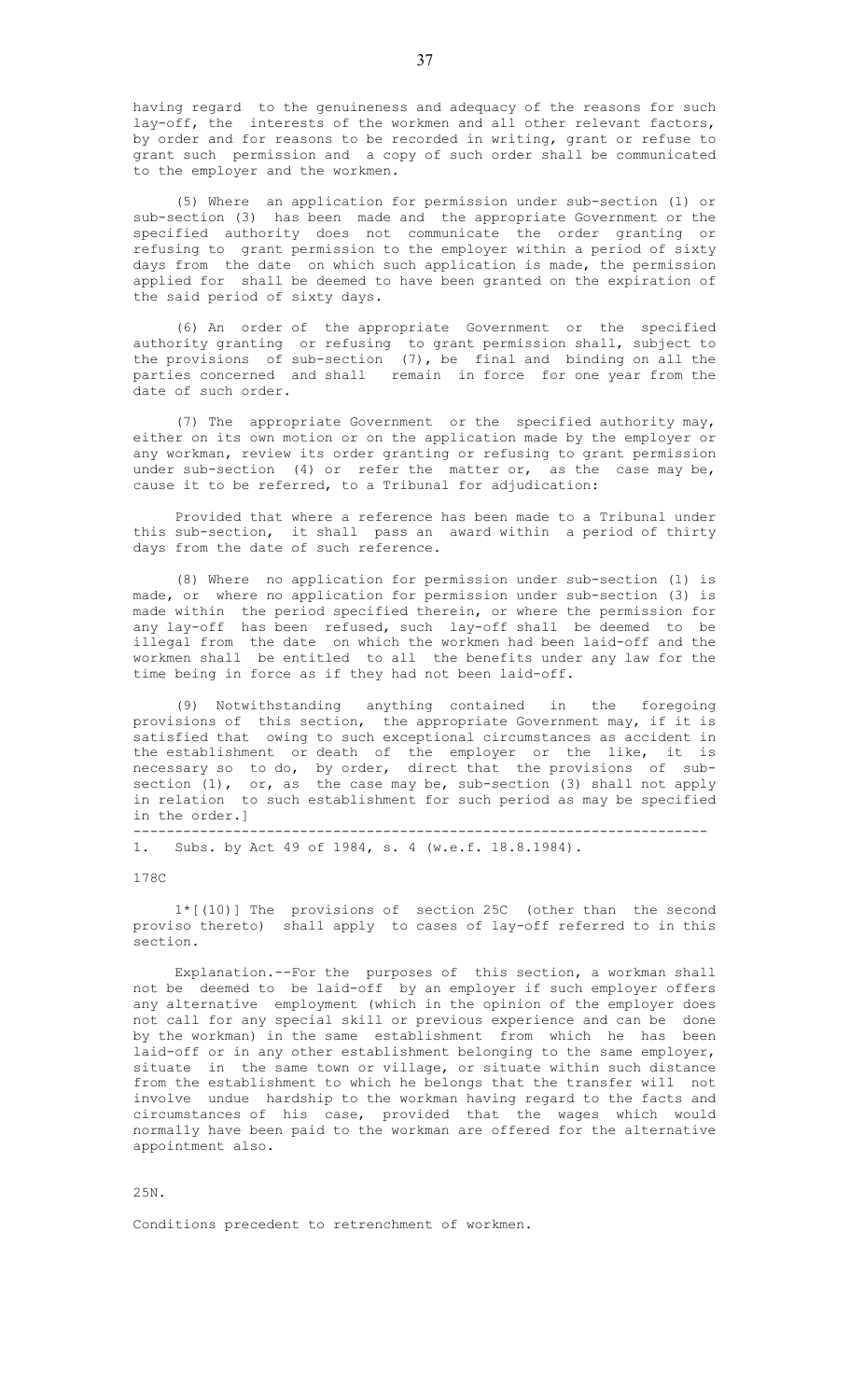2\*[25N. Conditions precedent to retrenchment of workmen.-(1) No workman employed in any industrial establishment to which this Chapter applies, who has been in continuous service for not less than one year under an employer shall be retrenched by that employer until,--

- (a) the workman has been given three months' notice in writing indicating the reasons for retrenchment and the period of notice has expired, or the workman has been paid in lieu of such notice, wages for the period of the notice; and
- (b) the prior permission of the appropriate Government or such authority as may be specified by that Government by notification in the Official Gazette (hereafter in this section referred to as the specified authority) has been obtained on an application made in this behalf.

 (2) An application for permission under sub-section (1) shall be made by the employer in the prescribed manner stating clearly the reasons for the intended retrenchment and a copy of such application shall also be served simultaneously on the workmen concerned in the prescribed manner.

 (3) Where an application for permission under sub-section (1) has been made, the appropriate Government or the specified authority, after making such enquiry as it thinks fit and after giving a reasonable opportunity of being heard to the employer, the workmen concerned and the persons interested in such retrenchment, may, having regard to the genuineness and adequacy of the reasons stated by the employer, the interests of the workmen and all other relevant factors, by order and for reasons to be recorded in writing, grant or refuse to grant such permission and a copy of such order shall be communicated to the employer and the workmen.

 (4) Where an application for permission has been made under sub section (1) and the appropriate Government or the specified authority does not communicate the order granting or refusing to grant permission to the employer within a period of sixty days from the date on which such application is made, the permission applied for shall be deemed to have been granted on the expiration of the said period of sixty days.

 (5) An order of the appropriate Government or the specified authority granting or refusing to grant permission shall, subject to the provisions of sub-section (6), be final and binding on all the parties concerned and shall remain in force for one year from the date of such order.

 (6) The appropriate Government or the specified authority may, either on its own motion or on the application made by the employer or any workman, review its order granting or refusing to grant permission under sub-section (3) or refer the matter or, as the case may be, cause it to be referred, to a Tribunal for adjudication:

 Provided that where a reference has been made to a Tribunal under this sub-section, it shall pass an award within a period of thirty days from the date of such reference.

 (7) Where no application for permission under sub-section (1) is made, or where the permission for any retrenchment has been refused, such retrenchment shall be deemed to be illegal from the date on which the notice of retrenchment was given to the workman and the workman shall be entitled to all the benefits under any law for the time being in force as if no notice had been given to him.

 (8) Notwithstanding anything contained in the foregoing provisions of this section, the appropriate Government may, if it is satisfied that owing to such exceptional circumstances as accident in the establishment or death of the employer or the like, it is necessary so to do, by order, direct that the provisions of sub section (1) shall not apply in relation to such establishment for such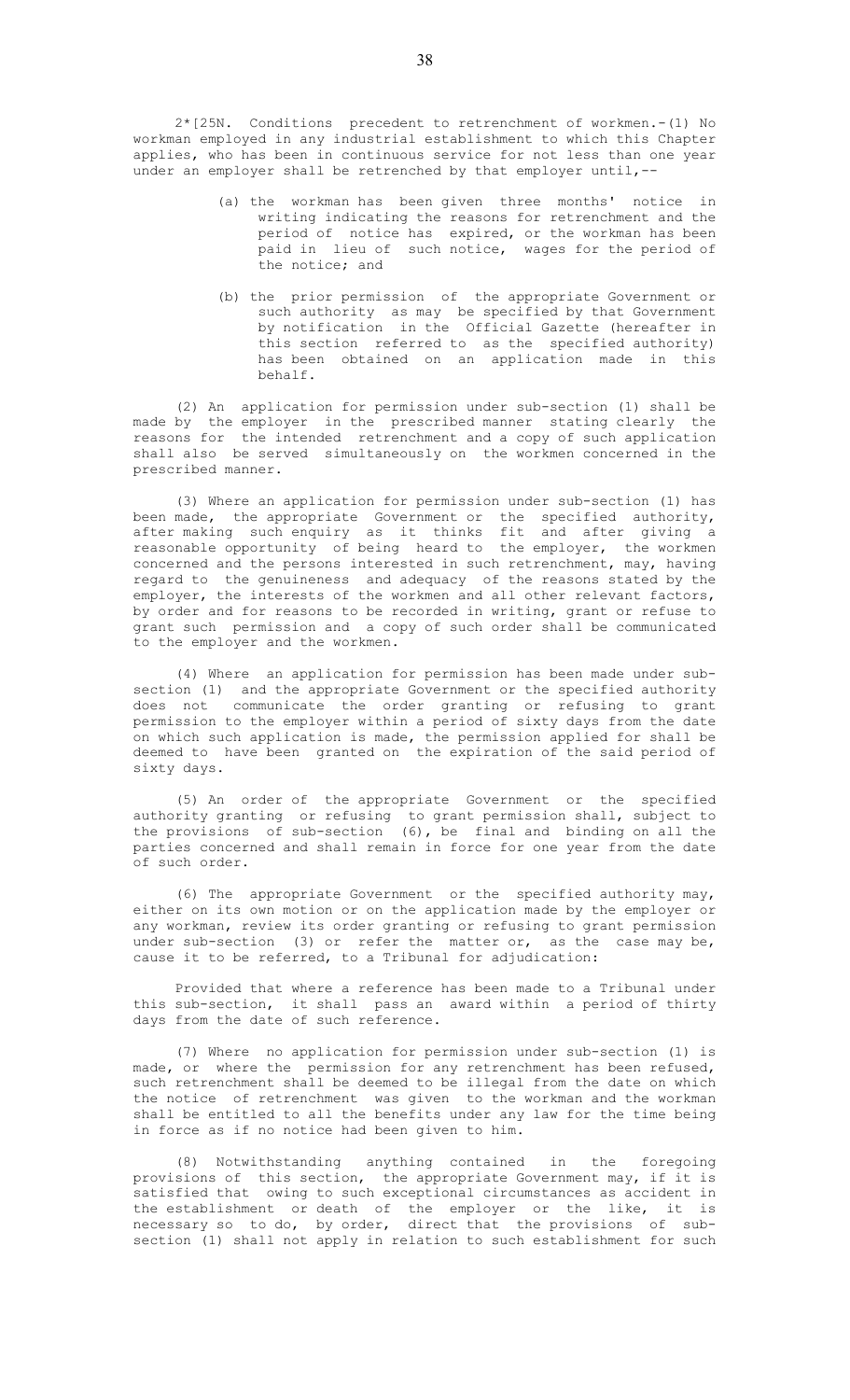period as may be specified in the order.

 (9) Where permission for retrenchment has been granted under sub section (3) or where permission for retrenchment is deemed to be granted under sub-section (4), every workman who is employed in that<br>establishment immediately before the date of application for establishment immediately before the date of application for permission under this section shall be entitled to receive, at the time of retrenchment, compensation which shall be equivalent to fifteen days' average pay for every completed year of continuous service or any part thereof in excess of six months.] ---------------------------------------------------------------------

 1. Re-numbered by Act 49 of 1984, s. 4 (w.e.f. 18.8.1984). 2. Subs. by s. 5, ibid., (w.e.f. 18.8.1984).

178E

25O.

Procedure for closing down an undertaking.

 1\*[25-O. Procedure for closing down an undertaking.- (1) An employer who intends to close down an undertaking of an industrial establishment to which this Chapter applies shall, in the prescribed manner, apply, for prior permission at least ninety days before the date on which the intended closure is to become effective, to the appropriate Government, stating clearly the reasons for the intended closure of the undertaking and a copy of such application shall also be served simultaneously on the representatives of the workmen in the prescribed manner:

 Provided that nothing in this sub-section shall apply to an undertaking set up for the construction of buildings, bridges, roads, canals, dams or for other construction work.

 (2) Where an application for permission has been made under sub section (1), the appropriate Government, after making such enquiry as it thinks fit and after giving a reasonable opportunity of being heard to the employer, the workmen and the persons interested in such closure may, having regard to the genuineness and adequacy of the reasons stated by the employer, the interests of the general public and all other relevant factors, by order and for reasons to be recorded in writing, grant or refused to grant such permission and a copy of such order shall be communicated to the employer and the workman.

 (3) Where an application has been made under sub-section (1) and the appropriate Government does not communicate the order granting or refusing to grant permission to the employer within a period of sixty days from the date on which such application is made, the permission applied for shall be deemed to have been granted on the expiration of the said period of sixty days.

 (4) An order of the appropriate Government granting or refusing to grant permission shall, subject to the provisions of sub-section (5), be final and binding on all the parties and shall remain in force for one year from the date of such order.

 (5) The appropriate Government may, either on its own motion or on the application made by the employer or any workman, review its order granting or refusing to grant permission under sub-section (2) or refer the matter to a Tribunal for adjudication:

 Provided that where a reference has been made to a Tribunal under this sub-section, it shall pass an award within a period of thirty days from the date of such reference.

 (6) Where no application for permission under sub-section (1) is made within the period specified therein, or where the permission for closure has been refused, the closure of the undertaking shall be deemed to be illegal from the date of closure and the workmen shall be entitled to all the benefits under any law for the time being in force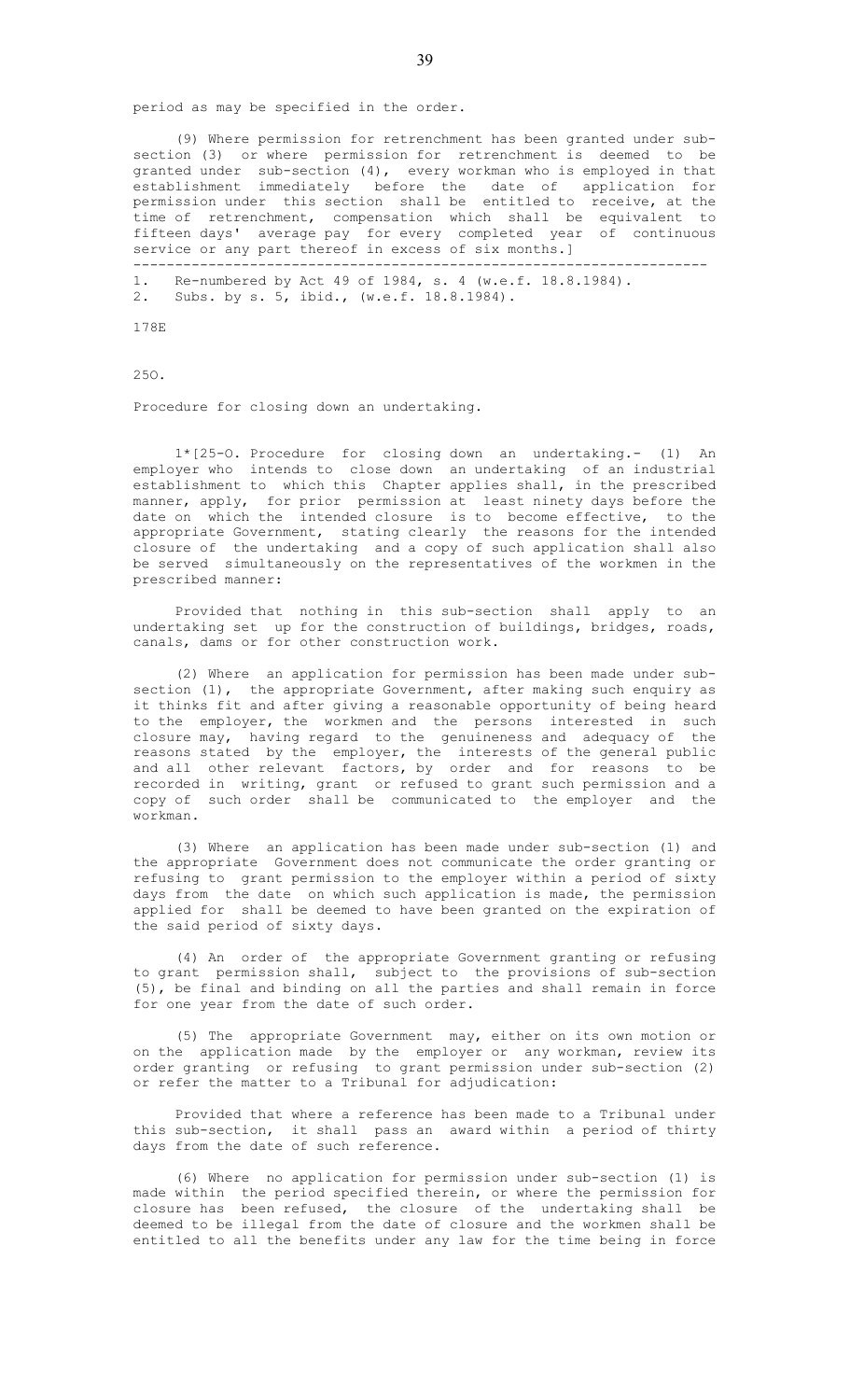as if the undertaking had not been closed down.

 (7) Notwithstanding anything contained in the foregoing provisions of this section, the appropriate Government may, if it is satisfied that owing to such exceptional circumstances as accident in the undertaking or death of the employer or the like it is necessary so to do, by order, direct that the provisions of sub-section (1) shall not apply in relation to such undertaking for such period as may be specified in the order.

 (8) Where an undertaking is permitted to be closed down under sub-section (2) or where permission for closure is deemed to be granted under sub-section (3), every workman who is employed in that undertaking immediately before the date of application for permission under this section, shall be entitled to receive compensation which shall be equivalent to fifteen days' average pay for every completed year of continuous service or any part thereof in excess of six months.]

---------------------------------------------------------------------

1. Subs. by Act 46 of 1982, s. 14 (w.e.f. 21.8.1984).

178F

25P.

 Special provision as to restarting of undertakings closed down beforecommencement of the Industrial Disputes (Amendment) Act, 1976.

 25P. Special provision as to restarting of undertakings closed down before commencement of the Industrial Disputes (Amendment) Act, 1976.- If the appropriate Government is of opinion in respect of any undertaking of an industrial establishment to which this Chapter applies and which closed down before the commencement of the Industrial Disputes (Amendment) Act, 1976 (32 of 1976),--

- (a) that such undertaking was closed down otherwise than on account of unavoidable circumstances beyond the control of the employer;
- (b) that there are possibilities of restarting the undertaking;
- (c) that it is necessary for the rehabilitation of the workmen employed in such undertaking before its closure or for the maintenance of supplies and services essential to the life of the community to restart the undertaking or both; and
	- (d) that the restarting of the undertaking will not result in hardship to the employer in relation to the undertaking,

it may, after giving an opportunity to such employer and workmen, direct, by order published in the Official Gazette, that the undertaking shall be restarted within such time (not being less than one month from the date of the order) as may be specified in the order.

178G

25Q.

Penalty for lay-off and retrenchment without previous permission.

 25Q. Penalty for lay-off and retrenchment without previous permission.-Any employer who contravenes the provisions of section 25M or 1\*\*\* of section 25N shall be punishable with imprisonment for a term which may extend to one month, or with fine which may extend to one thousand rupees, or with both.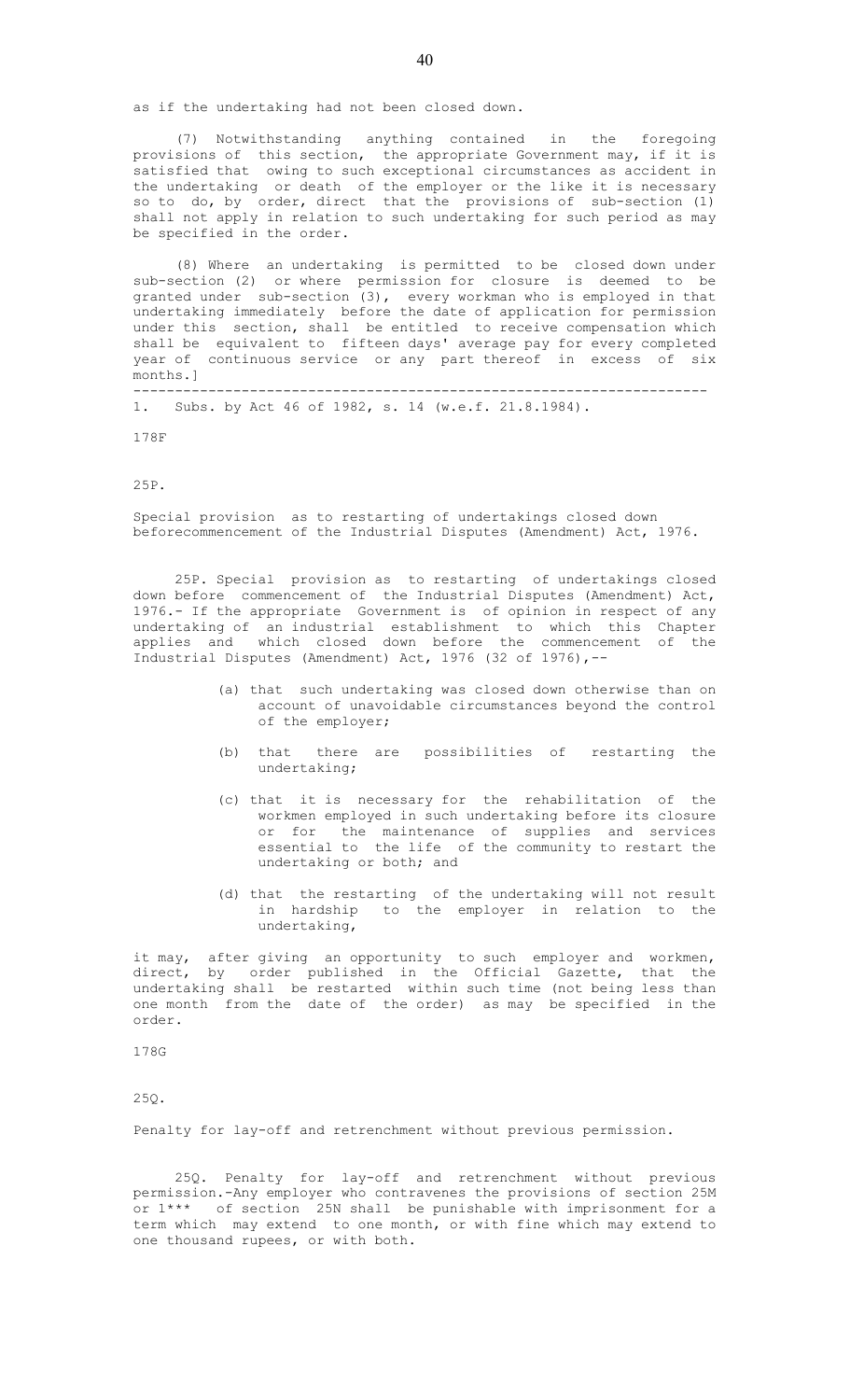25R.

Penalty for closure.

 25R. Penalty for closure.- (1) Any employer who closes down an undertaking without complying with the provisions of sub-section (1) of section 25-O shall be punishable with imprisonment for a term which may extend to six months, or with fine which may extend to five thousand rupees, or with both.

 (2) Any employer, who contravenes 2\*[an order refusing to grant permission to close down an undertaking under sub-section (2) of section 25-O or a direction given under section 25P], shall be punishable with imprisonment for a term which may extend to one year, or with fine which may extend to five thousand rupees, or with both, and where the contravention is a continuing one, with a further fine which may extend to two thousand rupees for every day during which the contravention continues after the conviction.

 $3^{\star}$  \* \* \* \* \* \* \* \* \*

25S.

 Certain provisions of Chapter VA to apply to an industrialestablishment to which this Chapter applies.

 25S. Certain provisions of Chapter VA to apply to an industrial establishment to which this Chapter applies.- The provisions of sections 25B, 25D, 25FF, 25G, 25H, and 25J in Chapter VA shall, so far as may be, apply also in relation to an industrial establishment to which the provisions of this Chapter apply.]

# 4\*[CHAPTER VC

# UNFAIR LABOUR PRACTICES

25T.

Prohibition of unfair labour practice.

 25T. Prohibition of unfair labour practice.- No employer or workman or a trade union, whether registered under the Trader Unions Act, 1926 (16 of 1926), or not, shall commit any unfair labour practice.

25U.

Penalty for committing unfair labour practices.

 25U. Penalty for committing unfair labour practices.-Any person who commits any unfair labour practice shall be punishable with imprisonment for a term which may extend to six months or with fine which may extend to one thousand rupees or with both.]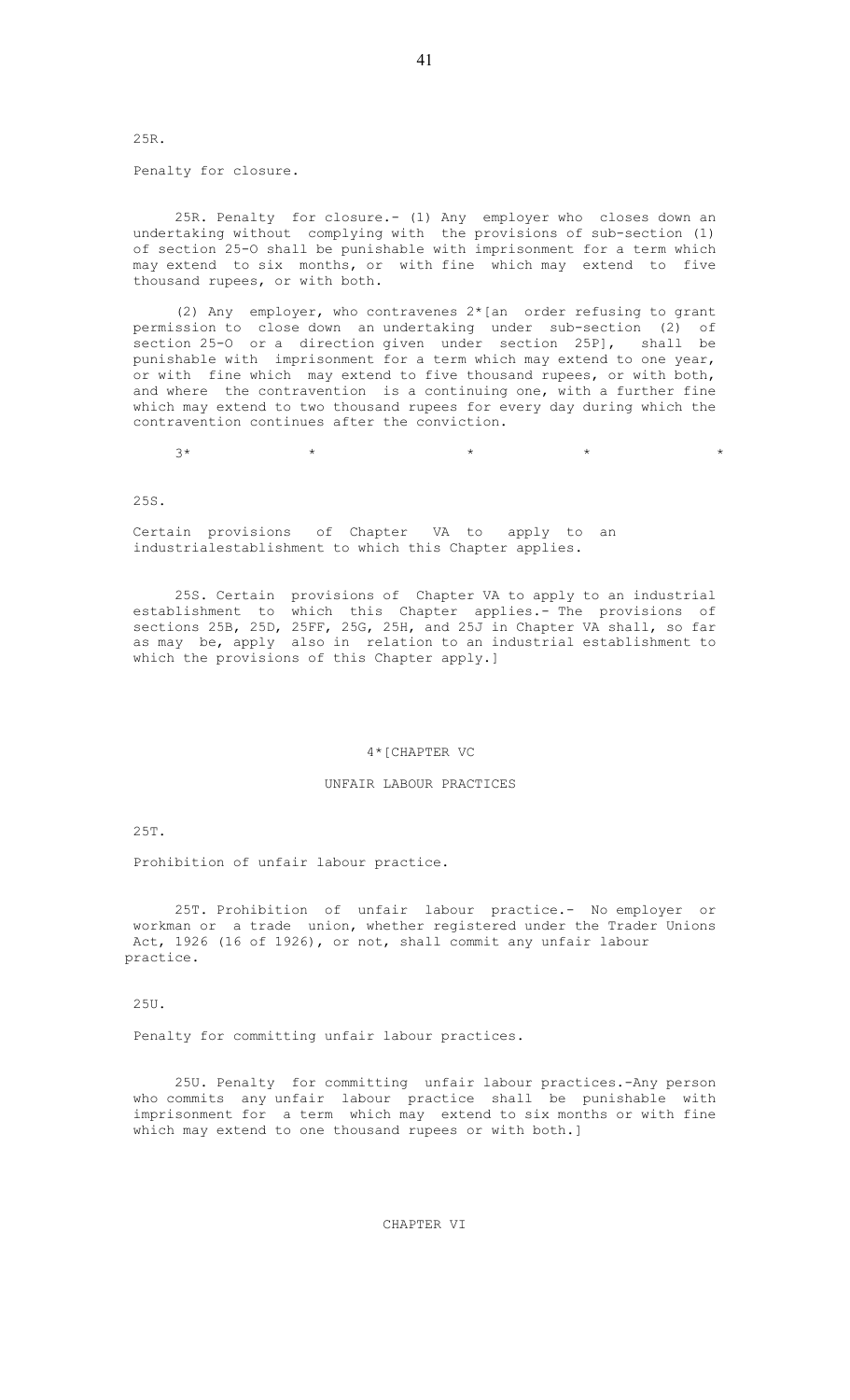## PENALTIES

 26. Penalty for illegal strikes and lock-outs.

 26. Penalty for illegal strikes and lock-outs.- (1) Any workman who commences, continues or otherwise acts in furtherance of, a strike which is illegal under this Act, shall be punishable with imprisonment for a term which may extend to one month, or with fine which may extend to fifty rupees, or with both.

 (2) Any employer who commences, continues, or otherwise acts in furtherance of a lock-out which is illegal under this Act, shall be punishable with imprisonment for a term which may extend to one month, or with fine which may extend to one thousand rupees, or with both. ---------------------------------------------------------------------

```
 1. Omitted by Act 49 of 1984, s. 6 (w.e.f. 18.8.1984). 
2. Subs. by Act 46 of 1982, s. 15 (w.e.f. 21.8.1984). 
3. Omitted by s. 15, ibid. (w.e.f. 21-8-1984). 
4. Ins. by s. 16, ibid. (w.e.f. 21.8.1984).
```
179

27.

Penalty for instigation, etc.

 27. Penalty for instigation, etc. Any person who instigates or incites others to take part in, or otherwise acts in furtherance of, a strike or lock-out which is illegal under this Act, shall be punishable with imprisonment for a term which may extend to six months, or with fine which may extend to one thousand rupees, or with both.

28.

Penalty for giving financial aid to illegal strikes and lock-outs.

 28. Penalty for giving financial aid to illegal strikes and lock-outs.- Any person who knowingly expends or applies any money in direct furtherance or support of any illegal strike or lock-out shall be punishable with imprisonment for a term which may extend to six months, or with fine which may extend to one thousand rupees, or with both.

29.

Penalty for breach of settlement or award.

 1\*[29. Penalty for breach of settlement or award.- Any person who commits a breach of any term of any settlement or award, which is binding on him under this Act, shall be punishable with imprisonment for a term which may extend to six months, or with fine, or with both,  $2*($ and where the breach is a continuing one, with a further fine which may extend to two hundred rupees for every day during which the breach continues after the conviction for the first] and the Court trying the offence, if it fines the offender, may direct that the whole or any part of the fine realised from him shall be paid, by way of compensation, to any person who, in its opinion, has been injured by such breach.]

30.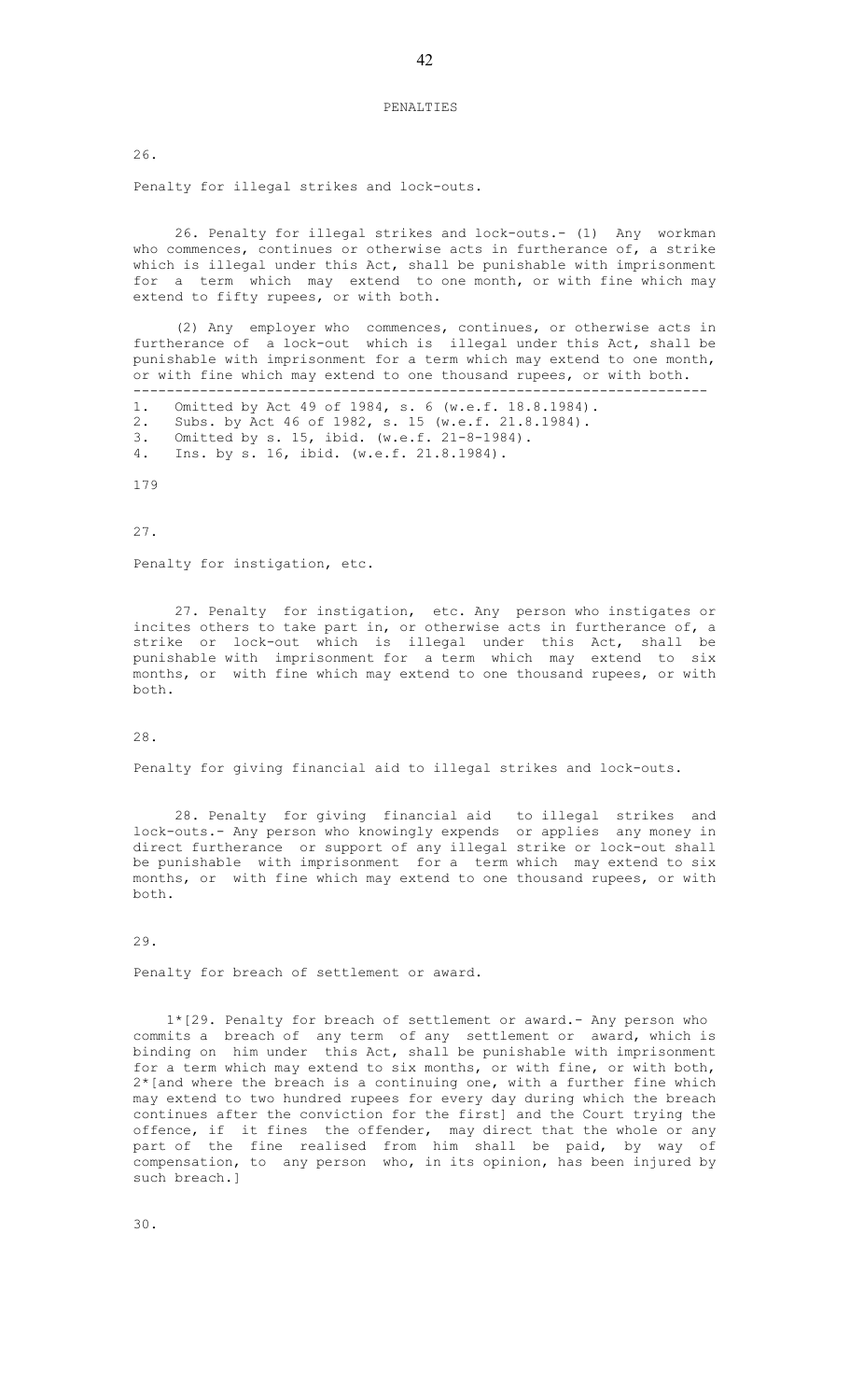Penalty for disclosing confidential information.

 30. Penalty for disclosing confidential information.- Any person who wilfully discloses any such information as is referred to in section 21 in contravention of the provisions of that section shall, on complaint made by or on behalf of the trade union or individual business affected, be punishable with imprisonment for a term which may extend to six months, or with fine which may extend to one thousand rupees, or with both.

30A.

Penalty for closure without notice.

 3\*[30A. Penalty for closure without notice.- Any employer who closes down any undertaking without complying with the provisions of section 25FFA shall be punishable with imprisonment for a term which may extend to six months, or with fine which may extend to five thousand rupees, or with both.]

31.

Penalty for other offences.

 31. Penalty for other offences.- (1) Any employer who contravenes the provisions of section 33 shall be punishable with imprisonment for a term which may extend to six months, or with fine which may extend to one thousand rupees, or with both.

 (2) Whoever contravenes any of the provisions of this Act or any rule made thereunder shall, if no other penalty is elsewhere provided by or under this Act for such contravention, be punishable with fine which may extend to one hundred rupees. ---------------------------------------------------------------------

 1. Subs. by Act 36 of 1956, s. 20, for s. 29 (w.e.f. 17-9-1956). 2. Ins. by Act 35 of 1965, s. 6 (w.e.f. 1-12-1965). 3. Ins. by Act 32 of 1972, s. 3 (w.e.f. 14-6-1972).

180

#### CHAPTER VII

# MISCELLANEOUS

32.

Offence by companies, etc.

 32. Offence by companies, etc.- Where a person committing an offence under this Act is a company, or other body corporate, or an association of persons (whether incorporated or not), every director, manager, secretary, agent or other officer or person concerned with the management thereof shall, unless he proves that the offence was committed without his knowledge or consent, be deemed to be guilty of such offence.

33.

 Conditions of service, etc., to remain unchanged under certaincircumstances during pendency of proceedings.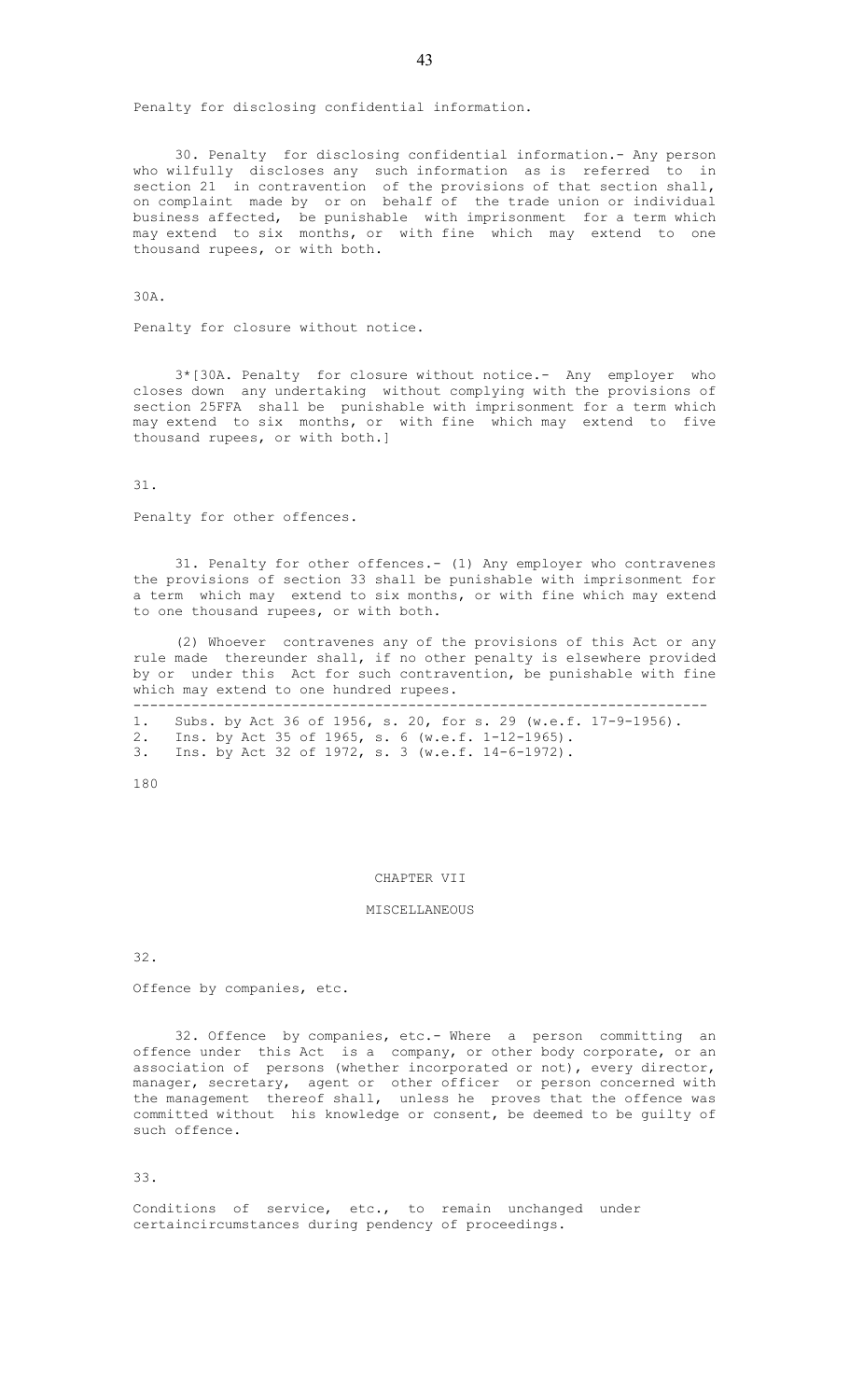1\*[33. Conditions of service, etc., to remain unchanged under certain circumstances during pendency of proceedings.- (1) During the pendency of any conciliation proceeding before a conciliation officer or a Board or of any proceeding before 2\*[an arbitrator or] a Labour Court or Tribunal or National Tribunal in respect of an industrial dispute, no employer shall--

- (a) in regard to any matter connected with the dispute, alter, to the prejudice of the workmen concerned in such dispute, the conditions of service applicable to them immediately before the commencement of such proceeding; or
	- (b) for any misconduct connected with the dispute, discharge or punish, whether by dismissal or otherwise, any workmen concerned in such dispute,

 save with the express permission in writing of the authority before which the proceeding is pending.

 (2) During the pendency of any such proceeding in respect of an industrial dispute, the employer may, in accordance with the standing orders applicable to a workman concerned in such dispute 2\*[or, where there are no such standing orders, in accordance with the terms of the contract, whether express or implied, between him and the workman],--

- (a) alter, in regard to any matter not connected with the dispute, the conditions of service applicable to that workman immediately before the commencement of such proceeding; or
	- (b) for any misconduct not connected with the dispute, or discharge or punish, whether by dismissal or otherwise, that workman:

 Provided that no such workman shall be discharged or dismissed, unless he has been paid wages for one month and an application has been made by the employer to the authority before which the proceeding is pending for approval of the action taken by the employer.

 --------------------------------------------------------------------- 1. Subs. by Act 36 of 1956, s. 21, for s. 33 (w.e.f. 10-3-1957).<br>2. Ins. by Act 36 of 1964, s. 18 (w.e.f. 19-12-1964). Ins. by Act 36 of 1964, s. 18 (w.e.f. 19-12-1964).

181

 (3) Notwithstanding anything contained in sub-section (2), no employer shall, during the pendency of any such proceeding in respect of an industrial dispute, take any action against any protected workman concerned in such dispute--

- (a) by altering, to the prejudice of such protected workman, the conditions of service applicable to him immediately before the commencement of such proceedings; or
- (b) by discharging or punishing, whether by dismissal or otherwise, such protected workman,

 save with the express permission in writing of the authority before which the proceeding is pending.

 Explanation.--For the purposes of this sub-section, a "protected workman", in relation to an establishment, means a workman who, being 1\*[a member of the executive or other office bearer] of a registered trade union connected with the establishment, is recognised as such in accordance with rules made in this behalf.

 (4) In every establishment, the number of workmen to be recognised as protected workmen for the purposes of sub-section (3) shall be one per cent. of the total number of workmen employed therein subject to a minimum number of five protected workmen and a maximum number of one hundred protected workmen and for the aforesaid purpose,<br>the appropriate Government may make rules providing for the the appropriate Government may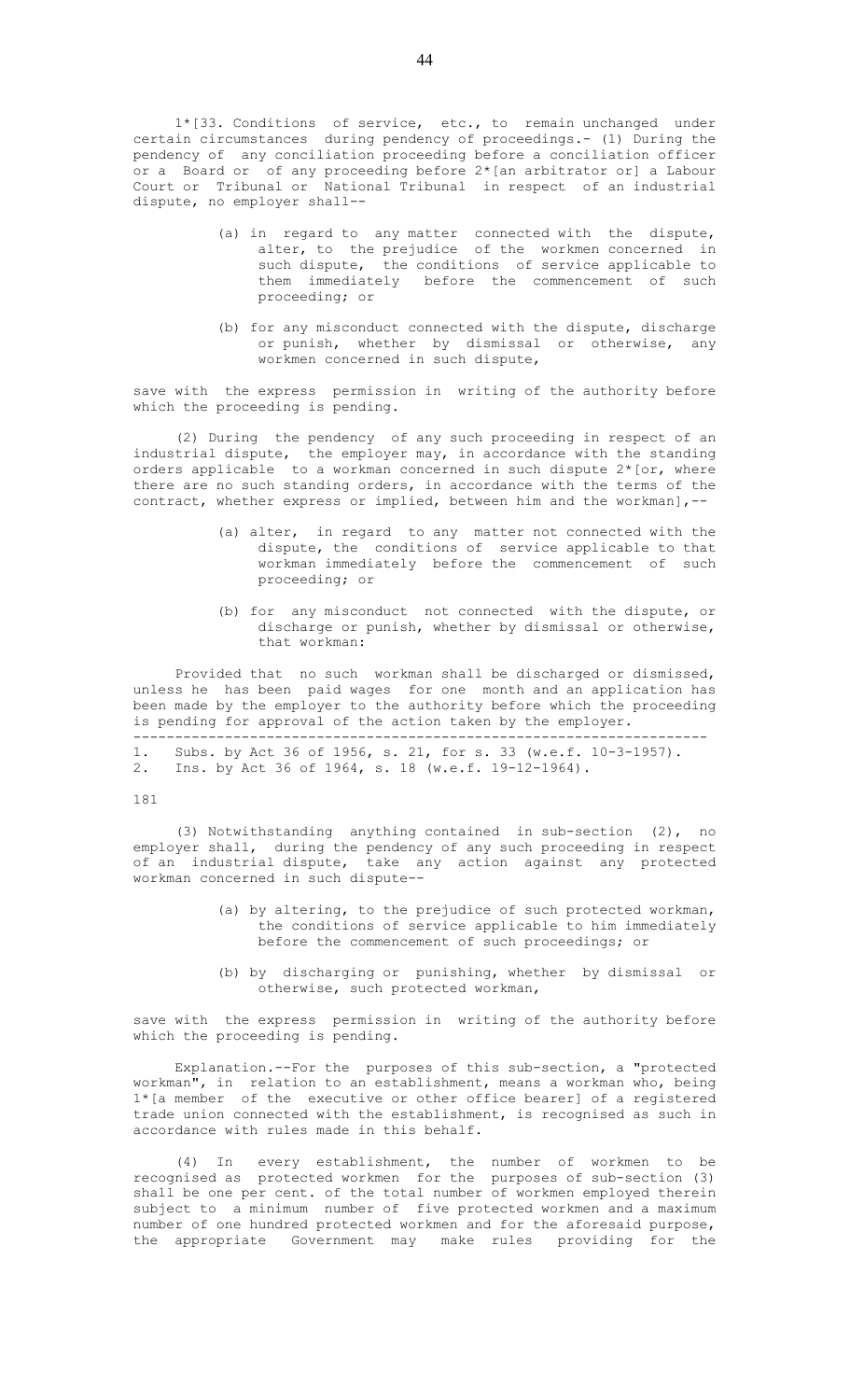distribution of such protected workmen among various trade unions, if any, connected with the establishment and the manner in which the workmen may be chosen and recognised as protected workmen.

 (5) Where an employer makes an application to a conciliation officer, Board, 2\*[an arbitrator, a] labour Court, Tribunal or National Tribunal under the proviso to sub-section (2) for approval of the action taken by him, the authority concerned shall, without delay, hear such application and pass, 3\*[within a period of three months from the date of receipt of such application], such order in relation thereto as it deems fit:]

 4\*[Provided that where any such authority considers it necessary or expedient so to do, it may, for reasons to be recorded in writing, extend such period by such further period as it may think fit:

 Provided further that no proceedings before any such authority shall lapse merely on the ground that any period specified in this sub-section had expired without such proceedings being completed.]

33A.

 Special provision for adjudication as to whether conditions ofservice, etc., changed during pendency of proceedings.

 5\*[33A. Special provision for adjudication as to whether conditions of service, etc., changed during pendency of proceedings.- Where an employer contravenes the provisions of section 33 during the pendency of proceedings 6\*[before a conciliation officer, Board, an arbitrator, a Labour Court, Tribunal or National Tribunal], any employee aggrieved by such contravention may, make a camplaint in writing,

 --------------------------------------------------------------------- 1. Subs. by Act 45 of 1971, s. 5, for "an officer" (w.e.f. 15-12-  $1971$ ).<br>2 Ins h 2. Ins. by Act 36 of 1964, s. 18 (w.e.f 19-12-1964).<br>3. Subs. by Act 46 of 1982, s. 17 (w.e.f. 21-8-1984) Subs. by Act 46 of 1982, s. 17 (w.e.f. 21-8-1984). 4. Ins. by by s. 17, ibid. (w.e.f. 10-3-1957)

5. Ins. by Act 48 of 1950, s. 34 and Sch.

6. Subs. by Act 46 of 1982, s. 18 (w.e.f. 21.8.1984).

182

1\*[in the prescribed manner,--

 (a) to such conciliation officer or Board, and the conciliation officer or Board shall take such complaint into account in inediating in, and promoting the settlement of, such industrial dispute; and

 (b) to such arbitrator, Labour Court, Tribunal or National Tribunal and on receipt of such complaint, the arbitrator, Labour Court, Tribunal or National Tribunal, as the case may be, shall adjudicate upon the complaint as if it were a dispute referr ed to or pending before it, in accordance with the provisions of this Act and shall submit his or its award to the appropriate Government and the provisions of this Act shall apply accordingly.]

33B.

Power to transfer certain proceedings.

 2\*[33B. Power to transfer certain proceedings.- (1) The appropriate Government may, by order in writing and for reasons to be stated therein, withdraw any proceeding under this Act pending before a Labour Court, Tribunal or National Tribunal and transfer the same to another Labour Court, Tribunal or National Tribunal, as the case may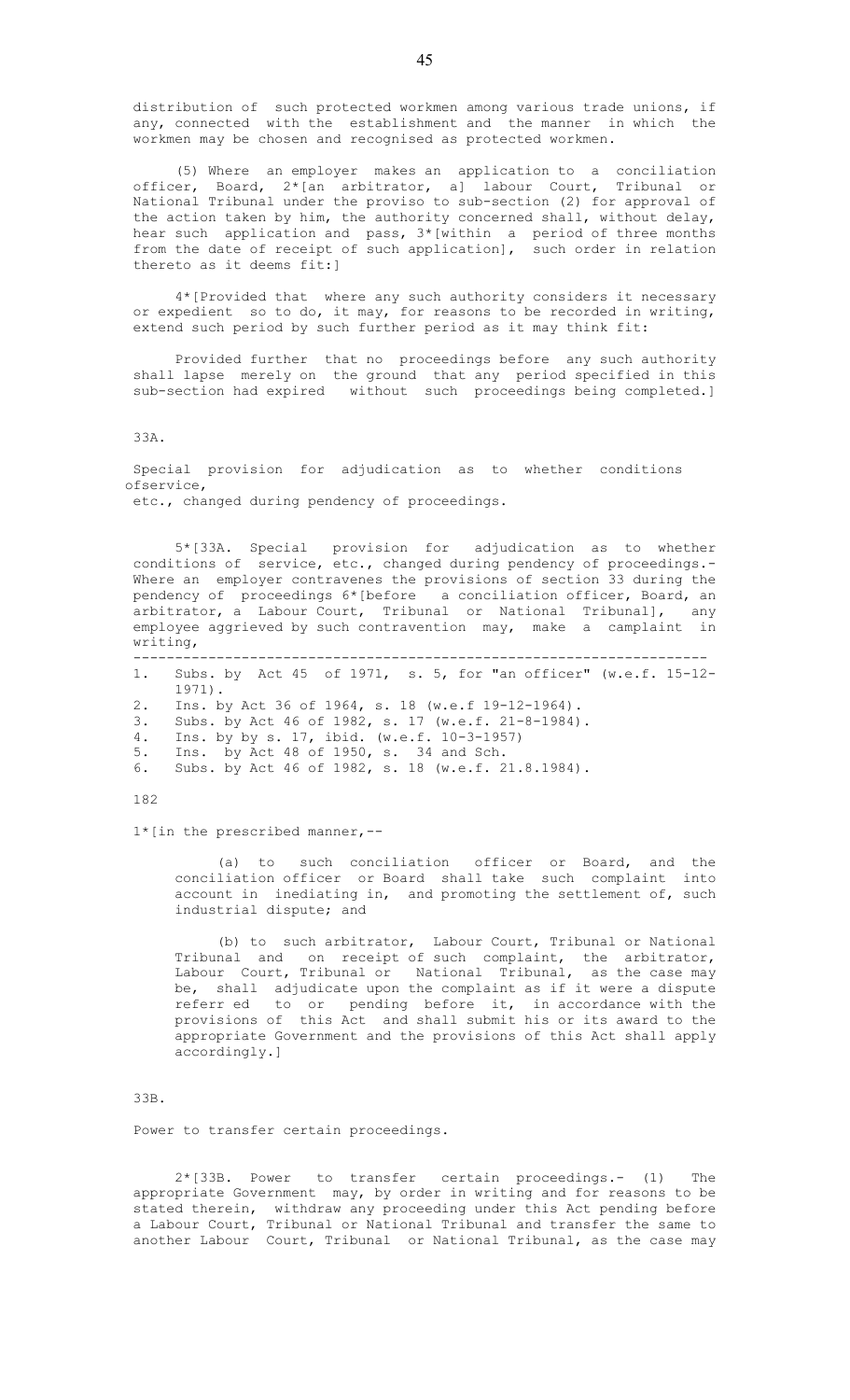be, for the disposal of the proceeding and the Labour Court, Tribunal or National Tribunal to which the proceeding is so transferred may, subject to special directions in the order of transfer, proceed either de novo or from the stage at which it was so transferred:

 Provided that where a proceeding under section 33 or section 33A is pending before a Tribunal or National Tribunal, the proceeding may also be transferred to a Labour Court.

 (2) Without prejudice to the provisions of sub-section (1), any Tribunal or National Tribunal, if so authorized by the appropriate Government, may transfer any proceeding under section 33 or section 33A pending before it to any one of the Labour Courts specified for the disposal of such proceedings by the appropriate Government by notification in the Official Gazette and the Labour Court to which the proceeding is so transferred shall dispose of the same.

33C.

Recovery of money due from an employer.

 3\*[33C. Recovery of money due from an employer.- (1) Where any money is due to a workman from an employer under a settlement or an award or under the provisions of 4\*[Chapter VA or Chapter VB], the workman himself or any other person authorised by him in writing in this behalf, or, in the case of the death of the workman, his assignee or heirs may, without prejudice to any other mode of recovery, make an application to the appropriate Government for the recovery of the money due to him, and if the appropriate Government is satisfied that any money is so due, it

---------------------------------------------------------------------

- 1. Subs. by Act 46 of 1982, s. 18 (w.e.f. 21.8.1984).
- 2. Ins. by Act 36 of 1956, s. 23 (w.e.f. 10-3-1957). 3. Subs. by Act 36 of 1964, s. 19, for the former section (w.e.f.
- 19-12-1964).
- 4. Subs. by Act 32 of 1976, s. 4, for "Chapter VA" (w.e.f. 5-3- 1976).

183

 shall issue a certificate for that amount to the Collector who shall proceed to recover the same in the same manner as an arrear of land revenue:

 Provided that every such application shall be made within one year from the date on which the money became due to the workman from the employer:

 Provided further that any such application may be entertained after the expiry of the said period of one year, if the appropriate Government is satisfied that the applicant had sufficient cause for not making the application within the said period.

 (2) Where any workman is entitled to receive from the employer any money or any benefit which is capable of being computed in terms of money and if any question arises as to the amount of money due or as to the amount at which such benefit should be computed, then the question may, subject to any rules that may be made under this Act, be decided by such Labour Court as may be specified in this behalf by the appropriate Government; 1[within a period not exceeding three months:]

 2\*[Provided that where the presiding officer of a Labour Court considers it necessary or expedient so to do, he may, for reasons to be recorded in writing, extend such period by such further period as he may think fit.]

 (3) For the purposes of computing the money value of a benefit, the Labour Court may, if it so thinks fit, appoint a commissioner who shall, after taking such evidence as may be necessary, submit a report to the Labour Court and the Labour Court shall determine the amount<br>after considering the report of the commissioner and other after considering the report of the commissioner and other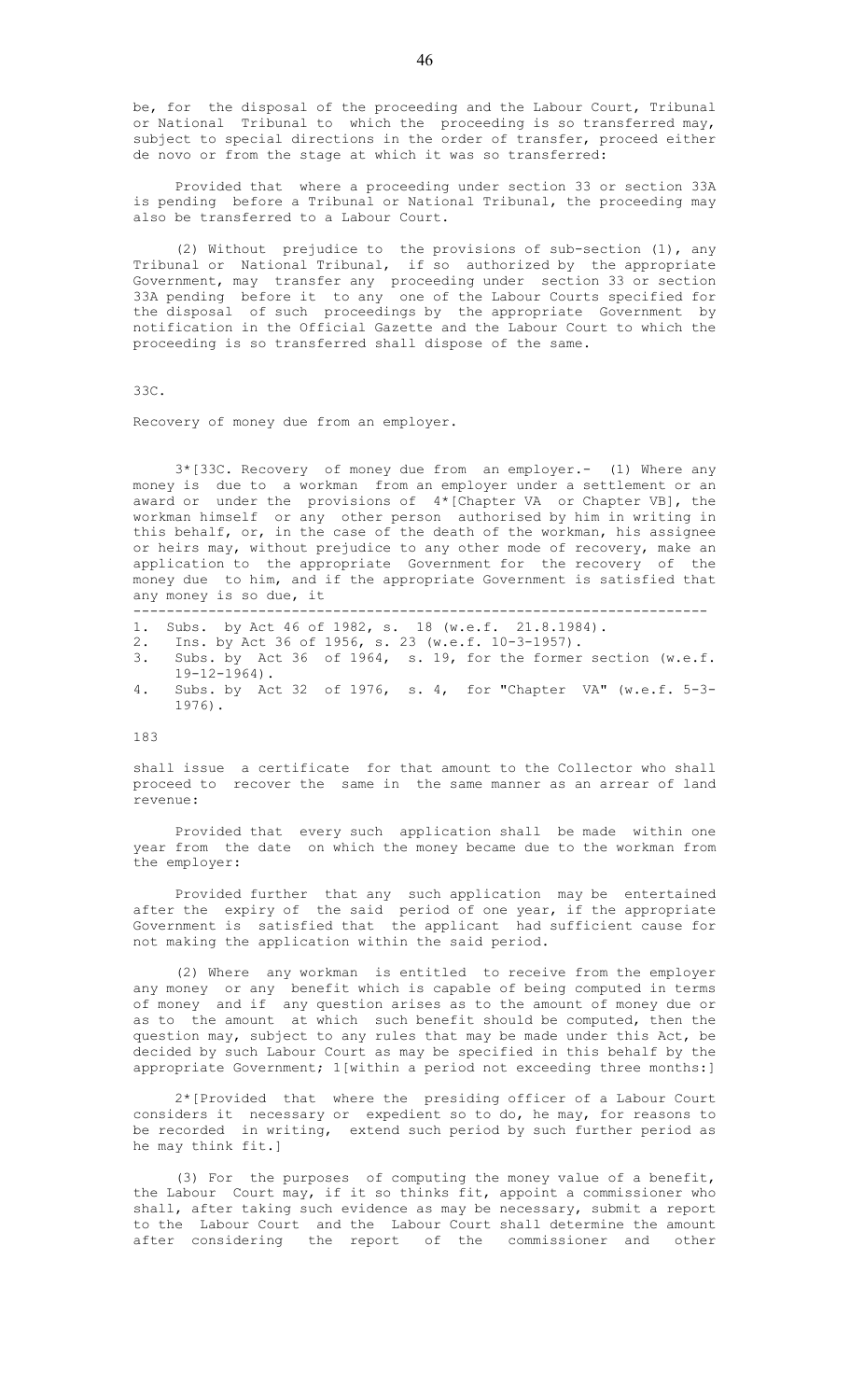circumstances of the case.

 (4) The decision of the Labour Court shall be forwarded by it to the appropriate Government and any amount found due by the Labour Court may be recovered in the manner provided for in sub-section (1).

 (5) Where workmen employed under the same employer are entitled to receive from him any money or any benefit capable of being computed in terms of money, then, subject to such rules as may be made in this behalf, a single application for the recovery of the amount due may be made on behalf of or in respect of any number of such workmen.

 Explanation.--In this section "Labour Court" includes any court constituted under any law relating to investigation and settlement of industrial disputes in force in any State.]]

34.

Cognizance of offences.

 34. Cognizance of offences.-(1) No Court shall take cognizance of any offence punishable under this Act or of the abetment of any such offence, save on complaint made by or under the authority of the appropriate Government.

 (2) No Court inferior to that of 3\*[a Metropolitan Magistrate or a Judicial Magistrate of the first class], shall try any offence punishable under this Act.

 --------------------------------------------------------------------- Ins. by Act 46 of 1982 s. 19 (w.e.f. 21-8-1984). 2. Added by s. 19, ibid. ( w.e.f. 21-8-1984) 3. Subs. by s. 20, ibid. (w.e.f. 21.8.1984).

184

35.

Protection of persons.

 35. Protection of persons.-(1) No person refusing to take part or to continue to take part in any strike or lock-out which is illegal under this Act shall, by reason of such refusal or by reason of any action taken by him under this section, be subject to expulsion from any trade union or society, or to any fine or penalty, or to deprivation of any right or benefit to which he or his legal representatives would otherwise be entitled, or be liable to be placed in any respect, either directly or indirectly, under any disability or at any disadvantage as compared with other members of the union or society, anything to the contrary in the rules of a trade union or society notwithstanding.

 (2) Nothing in the rules of a trade union or society requiring the settlement of disputes in any manner shall apply to any proceeding for enforcing any right or exemption secured by this section, and in any such proceeding the Civil Court may, in lieu of ordering a person who has been expelled from membership of a trade union or society to be restored to membership, order that he be paid out of the funds of the trade union or society such sum by way of compensation or damages as that Court thinks just.

36.

Representation of parties.

 1\*[36. Representation of parties.-(1) A workman who is a party to a dispute shall be entitled to be represented in any proceeding under this Act by--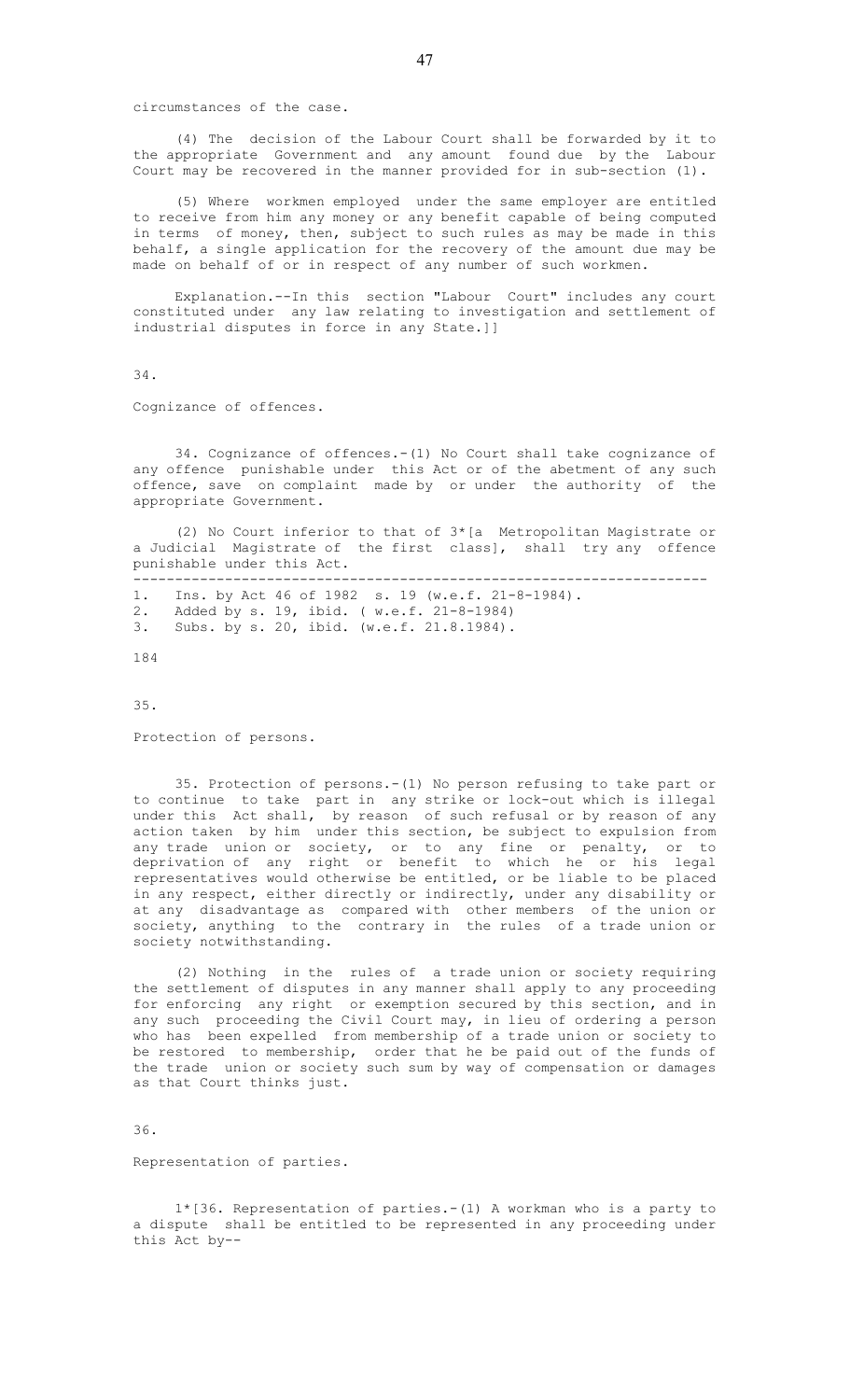- (a) 2\*[any member of the executive or office bearer] of a registered trade union of which he is a member:
- (b) 2\*[any member of the executive or other office bearer] of a federation of trade unions to which the trade union referred to in clause (a) is affiliated;
	- (c) where the worker is not a member of any trade union, by 2\*[any member of the executive or other office bearer] of any trade union connected with, or by any other workman employed in, the industry in which the worker is employed and authorized in such manner as may be prescribed.

 (2) An employer who is a party to a dispute shall be entitled to be represented in any proceeding under this Act by--

- (a) an officer of an association of employers of which he is a member;
- (b) an officer of a federation of association of employers to which the association referred to in clause (a) is affiliated;
- (c) where the employer is not a member of any association of employers, by an officer of any association of employers connected with, or by any other employer engaged in,

 --------------------------------------------------------------------- 1. Subs. by Act 48 of 1950, s. 34 and Sch., for s. 36.

2. Subs. by Act 45 of 1971, s. 6 (w.e.f. 15-12-1971).

184A

 the industry in which the employer is engaged and authorized in such manner as may be prescribed.

 (3) No party to a dispute shall be entitled to be represented by a legal practitioner in any conciliation proceedings under this Act or in any proceedings before a Court.

 (4) In any proceeding 1\*[before a Labour Court, Tribunal or National Tribunal], a party to a dispute may be represented by a legal practitioner with the consent of the other parties to the proceeding and  $2*$ [with the leave of the Labour Court, Tribunal or National Tribunal, as the case may be].]

36A.

Power to remove difficulties.

 3\*[36A. Power to remove difficulties.- (1) If, in the opinion of the appropriate Government any difficulty or doubt arises as to the interpretation of any provision of an award or settlement, it may refer the question to such Labour Court, Tribunal or National Tribunal as it may think fit.

 (2) The Labour Court, Tribunal or National Tribunal to which such question is referred shall, after giving the parties an opportunity of being heard, decide such question and its decision shall be final and binding on all such parties.]

36B.

Power to exempt.

 4\*[36B. Power to exempt.- Where the appropriate Government is satisfied in relation to any industrial establishment or undertaking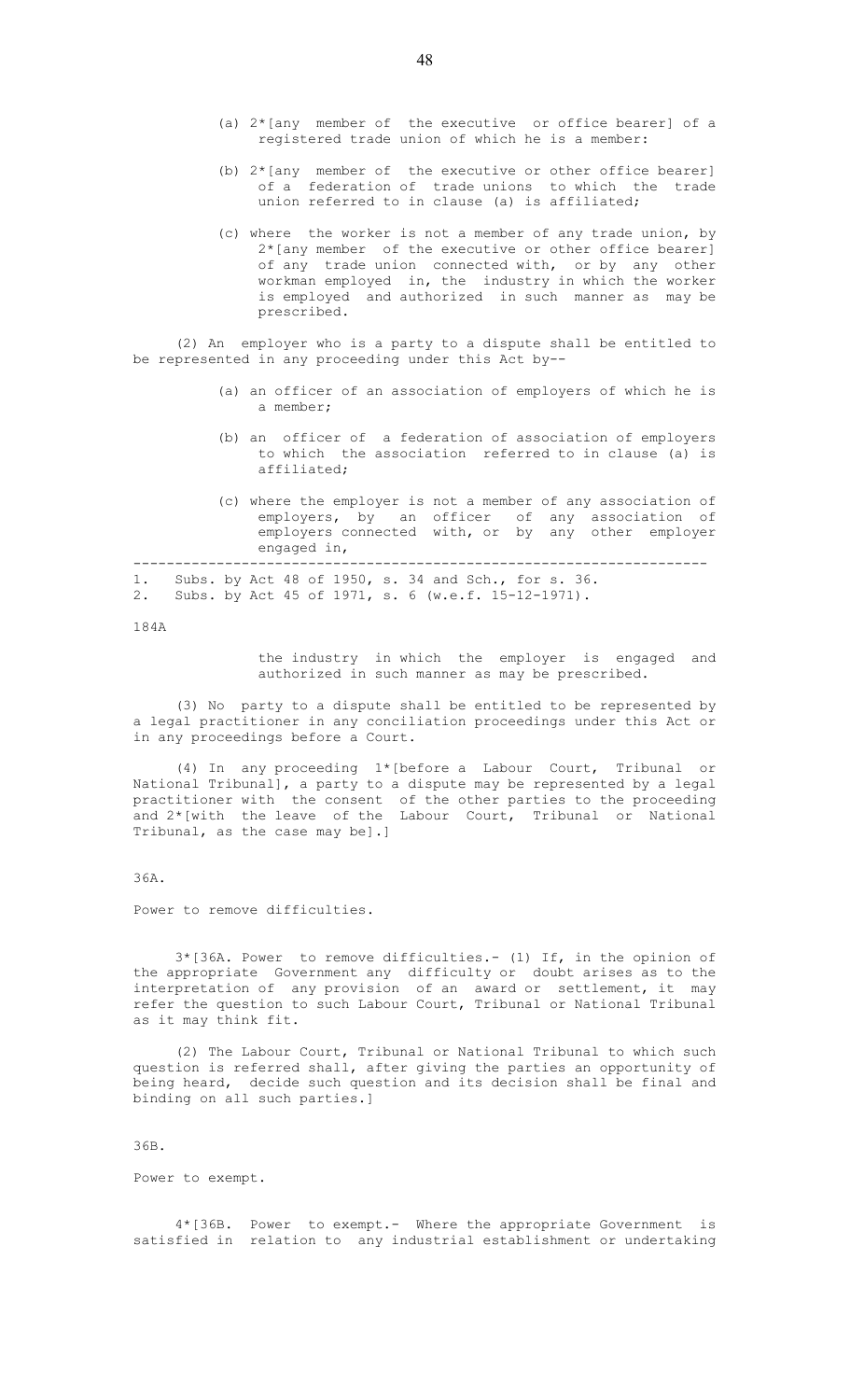or any class of industrial establishments or undertakings carried on by a department of that Government that adequate provisions exist for the investigation and settlement of industrial disputes in respect of workmen employed in such establishment or undertaking or class of establishments or undertakings, it may, by notification in the Official Gazette, exempt, conditionally or unconditionally such establishment or undertaking or class of establishments or undertakings from all or any of the provisions of this Act.].

### 37.

Protection of action taken under the Act.

 37. Protection of action taken under the Act.- No suit, prosecution or other legal proceeding shall lie against any person for anything which is in good faith done or intended to be done in pursuance of this Act or any rules made thereunder.

38.

Power to make rules.

 38. Power to make rules.- (1) The appropriate Government may, subject to the condition of previous publication, make rules for the purpose of giving effect to the provisions of this Act.

 (2) In particular and without prejudice to the generality of the foregoing power, such rules may provide for all or any of the following matters, namely:--

- (a) the powers and procedure of conciliation officers, Boards, Courts, 5\*[Labour Courts, Tribunals and National Tribunals] including rules as to the summoning of witnesses, the production of documents relevant to the subject-matter of an inquiry or investigation, the number of members necessary to form a quroum and the manner of submission of reports and awards;
- --------------------------------------------------------------------- 1. Subs. by Act 36 of 1956, s. 24, for "before a Tribunal" (w.e.f.  $10-3-1957$ ).
- 2. Subs. by s. 24, ibid., for "with the leave of the Tribunal"  $(w.e.f. 10-3-1957)$ .<br>3. Ins. by s. 25. ibid.
- Ins. by s. 25, ibid. (w.e.f. 10-3-1957).
- 4. Subs. by s. 26, ibid., for "and Tribunals" (w.e.f. 10-3-1957).
- 5. Ins. by Act 46 of 1982, s. 21 (w.e.f. 21-8-1984).

184B

- 1\*[(aa) the form of arbitration agreement, the manner in which it may be signed by the parties,  $2*($  the manner in which a notification may be issued under sub-section (3A) of section 10A,] the powers of the arbitrator named in the arbitration agreement and the procedure to be followed by him;
	- (aaa) the appointment of assessors in proceedings under this Act;]
- 3\*[ (ab) the constitution of Grievance Settlement Authorities referred to in section 9C, (section 38.) the manner in which industrial disputes may be referred to such authorities for settlement, the procedure to be followed by such authorities in the proceedings in relation to disputes referred to them and the period within which such preceedings shall be completed; ]
	- (b) the constitution and functions of and the filling of vacancies in Works Committees, and the procedure to be followed by such Committees in the discharge of their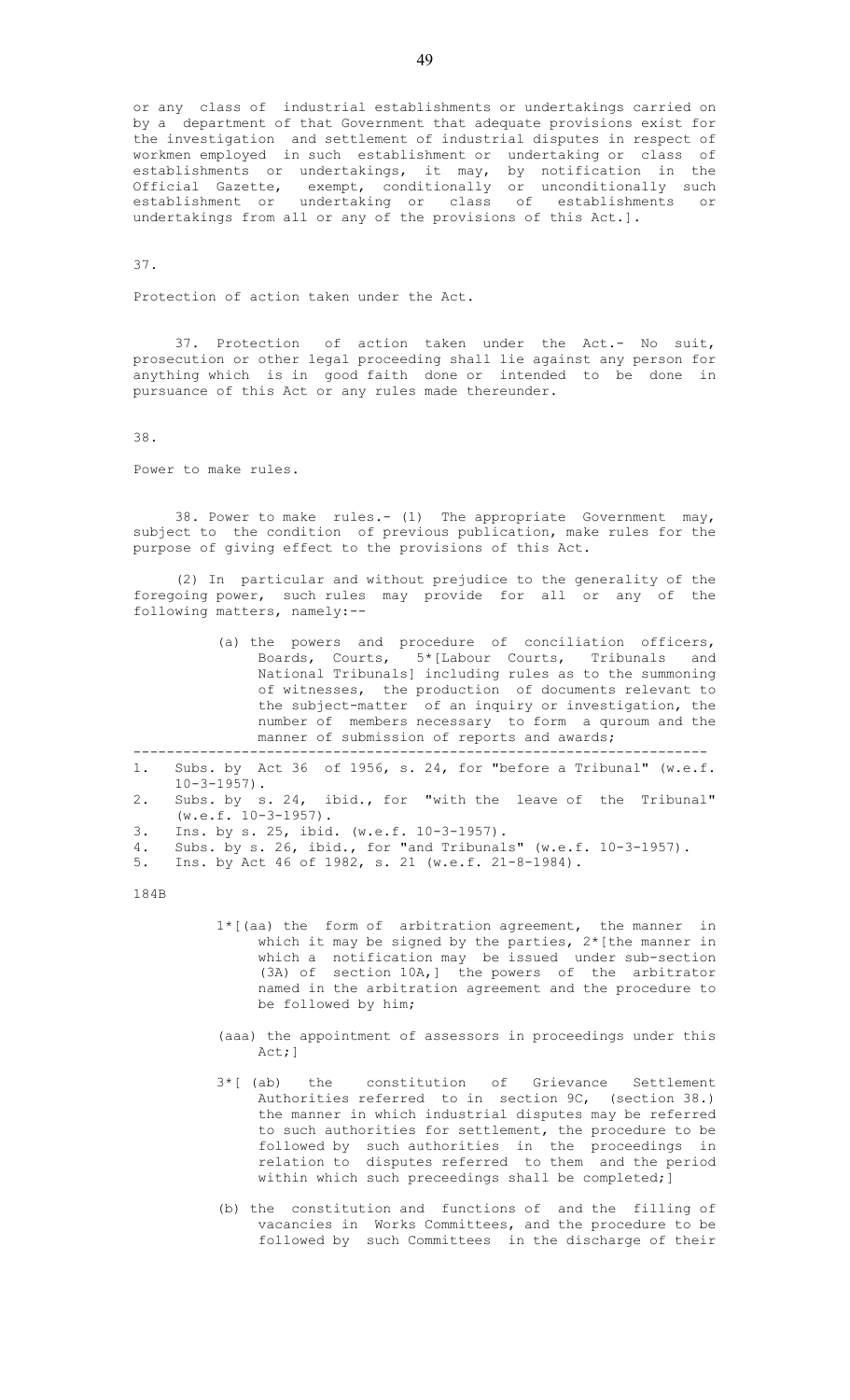duties;

- (c) the allowances admissible to members of Courts  $4*$  [and Boards and presiding officers of Labour Courts, Tribunals and National Tribunals] and to assessors and witnesses;
- (d) the ministerial establishment which may be allotted to a Court, Board, 5\*[Labour Court, Tribunal or National Tribunal] and the salaries and allowances payable to members of such establishments;
- (e) the manner in which and the persons by and to whom notice of strike or lock-out may be given and the manner in which such notices shall be communicated;
	- (f) the conditions subject to which parties may be represented by legal practitioners in proceedings under this Act before a Court, 5\*[Labour Court, Tribunal or National Tribunal];
	- (g) any other matter which is to be or may be prescribed.

 (3) Rules made under this section may provide that a contravention thereof shall be punishable with fine not exceeding fifty rupees.

 1\*[(4) All rules made under this section shall, as soon as possible after they are made, be laid before the State Legislature or, where the appropriate Government is the Central Government, before both Houses of Parliament.]

 2\*[(5) Every rule made by the Central Government under this section shall be laid, as soon as may be after it is made, before each ---------------------------------------------------------------------

- 1. Ins. by Act 36 of 1956, s. 26 (w.e.f. 10-3-1957).
- 2. Ins. by Act 36 of 1964, s. 20 (w.e.f. 19-12-1964).
- 3. Ins. by Act 46 of 1982, s. 22 (w.e.f. ..)
- 4. Subs. by Act 36 of 1956, s. 26, for "Boards and Tribunals"  $(w.e.f. 10-3-1957)$ .
- 5. Subs. by s. 26, ibid., for "or Tribunal" (w.e.f. 10-3-1957).

184C

 House of Parliament while it is in session for a total period of thirty days which may be comprised in one session or in 1\*[two or more successive sessions, and if, before the expiry of the session immediately following the session or the successive sessions aforesaid] both Houses agree in making any modification in the rule, or both Houses agree that the rule should not be made, the rule shall thereafter have effect only in such modified form or be of no effect, as the case may be; so, however, that any such modification or annulment shall be without prejudice to the validity of anything previously done under that rule.]

39.

Delegation of powers.

 2\*[39. Delegation of powers.- The appropriate Government may, by notification in the Official Gazette, direct that any power exercisable by it under this Act or rules made thereunder shall, in relation to such matters and subject to such conditions, if any, as may be specified in the direction, be exercisable also,--

> (a) where the appropriate Government is the Central Government, by such officer or authority subordinate to the Central Government or by the State Government or by such officer or authority subordinate to the State Government, as may be specified in the notification; and